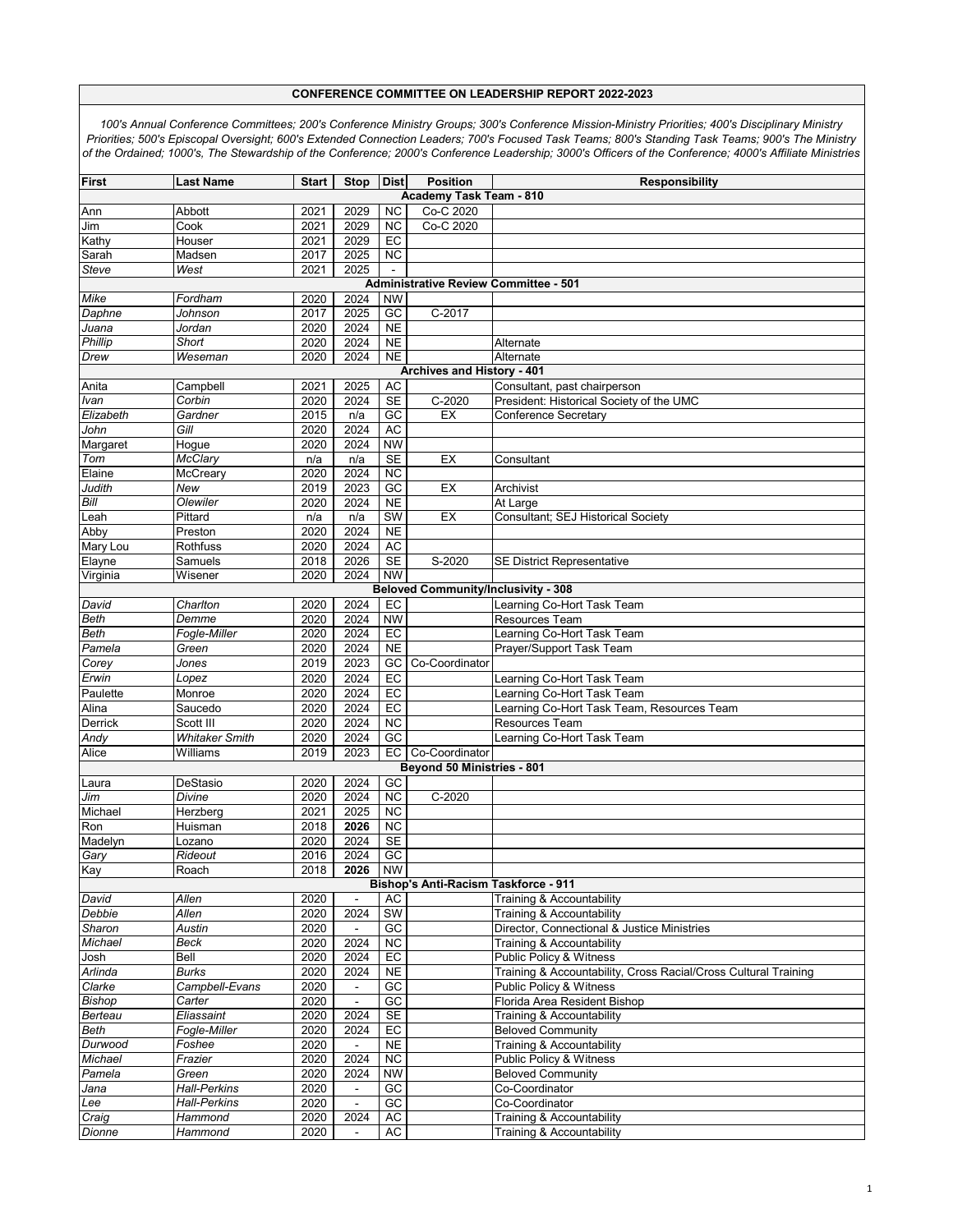| First          | <b>Last Name</b>      | <b>Start</b> | <b>Stop</b>    | <b>Dist</b>     | <b>Position</b> | <b>Responsibility</b>                                     |
|----------------|-----------------------|--------------|----------------|-----------------|-----------------|-----------------------------------------------------------|
| Rini           | Hernandez             | 2020         |                | SW              |                 | Training & Accountability                                 |
|                | Hofts                 | 2020         | $\blacksquare$ | GC              |                 | Asstistant to Director, Connectional & Justice Ministries |
| Laurie         |                       | 2020         | 2024           | $\overline{GC}$ |                 | <b>Beloved Community Co-Convenor</b>                      |
| Corey          | Jones                 | 2020         | 2024           |                 |                 |                                                           |
| Juana          | Jordan                |              |                | <b>NE</b>       |                 | Public Policy & Witness, Training & Accountability        |
| Candace        | Lewis                 | 2020         | 2024           | GC              |                 | Training & Accountability                                 |
| Erwin          | Lopez                 | 2020         | 2024           | EC              |                 | <b>Beloved Community</b>                                  |
| Nancy          | Mayeux                | 2020         | 2024           | SW              |                 | Public Policy & Witness                                   |
| Geraldine      | McClellan             | 2020         | 2024           | <b>NC</b>       |                 | Training & Accountability                                 |
| David          | Miller                | 2020         | 2024           | EC              |                 | Public Policy & Witness                                   |
| Mary           | Mitchell              | 2020         | 2024           | <b>NC</b>       |                 | Training & Accountability                                 |
| Paulette       | Monroe                | 2020         | 2024           | EC              |                 | <b>Beloved Community</b>                                  |
| Santos         | O'Neill               | 2020         | 2024           | EC              |                 | Training & Accountability                                 |
| <b>Brett</b>   | Opalinski             | 2020         | 2024           | <b>SE</b>       |                 | Training & Accountability                                 |
| Simon          | Osunlana              | 2020         | 2024           | <b>NE</b>       |                 | Public Policy & Witness                                   |
| Heather        | Pancoast              | 2020         | 2024           | <b>NC</b>       |                 | Public Policy & Witness                                   |
| Judith         | Pierre-Okerson        | 2020         | 2024           | <b>SE</b>       |                 | Training & Accountability                                 |
| Steve          | Price                 | 2020         | 2024           | <b>NC</b>       |                 | <b>Public Policy &amp; Witness</b>                        |
| <b>Nick</b>    | Quinton               | 2020         | 2024           | <b>NW</b>       |                 | <b>Public Policy &amp; Witness</b>                        |
| Esther         | Rodriguez             | 2020         | 2024           | EC              |                 | Training & Accountability                                 |
| Alejandra      | Salemi                | 2020         | 2024           | $E$ C           |                 | Training & Accountability                                 |
| <b>Derrick</b> | Scott III             | 2020         | 2024           | N <sub>E</sub>  |                 | <b>Beloved Community</b>                                  |
| Latricia       | Scriven               | 2020         | 2024           | <b>NW</b>       |                 | Training & Accountability                                 |
| Alex           | Shanks                | 2020         | $\blacksquare$ | GC              |                 | Training & Accountability                                 |
| Michelle       | Shrader               | 2020         | 2024           | <b>NW</b>       |                 | Training & Accountability                                 |
| Jenn           | Stiles Williams       | 2020         | 2024           | EC              |                 | <b>Public Policy &amp; Witness</b>                        |
| Melissa        | Stump                 | 2020         | 2024           | EC              |                 | Training & Accountability                                 |
| Roy            | Terry                 | 2020         | 224            | SW              |                 | Public Policy & Witness                                   |
| Vicki          | Walker                | 2020         | 2024           | GC              |                 | Training & Accountability                                 |
| Cynthia        | Weems                 | 2020         | ÷,             | SE              |                 | Training & Accountability                                 |
| Andy           | <b>Whitaker Smith</b> | 2020         | 2024           | GC              |                 | <b>Beloved Community</b>                                  |
| _eah           | Wiley                 | 2020         | 2024           | <b>NW</b>       |                 | <b>Public Policy &amp; Witness</b>                        |
| Allee          | Willcox               | 2020         | 2024           | <b>AC</b>       |                 | Public Policy & Witness                                   |
| Alice          | Williams              | 2020         | 2024           | $E$ C           |                 | <b>Beloved Community Co-Convenor</b>                      |
| David          | Williamson            | 2020         | 2024           | <b>NE</b>       |                 | Public Policy & Witness, Training & Accountability        |
| Dawn           | Worden                | 2020         | 2024           | GC              |                 | Public Policy & Witness                                   |
|                |                       |              |                |                 |                 | Bishop's Anti-Racism Taskforce Leadership - 911           |
| Sharon         | Austin                | 2020         | $\blacksquare$ | GC              |                 |                                                           |
| Clarke         | Campbell-Evans        | 2020         | $\Box$         | GC              |                 |                                                           |
| Bishop         | Carter                | 2020         | $\Box$         | $\overline{GC}$ |                 | Florida Area Resident Bishop                              |
| Pamela         | Green                 | 2020         | 2024           | <b>NW</b>       |                 |                                                           |
| Lee            | Hall-Perkins          | 2020         | 2024           | GC              |                 |                                                           |
| Jana           | <b>Hall-Perkins</b>   | 2020         | 2024           | GC              |                 |                                                           |
| Laurie         | Hofts                 | 2020         |                | GC              |                 |                                                           |
| Corey          | Jones                 | 2020         | 2024           | GC              |                 |                                                           |
| Juana          | Jordan                | 2020         | 2024           | <b>NE</b>       |                 |                                                           |
| Candace        | Lewis                 | 2020         | 2024           | GC              |                 |                                                           |
| Erwin          | Lopez                 | 2020         | 2024           | EC              |                 |                                                           |
| Heather        | Pancoast              | 2020         | 2024           | NC              |                 |                                                           |
| Judith         | Pierre-Okerson        | 2020         | 2024           | <b>SE</b>       |                 |                                                           |
| Esther         | Rodriguez             | 2020         | 2024           | EC              |                 |                                                           |
| Alex           | <b>Shanks</b>         | 2020         | ÷,             | GC              |                 |                                                           |
| Alice          | Williams              | 2020         | 2024           | EC              |                 |                                                           |
| David          | Williamson            | 2020         | 2024           | <b>NE</b>       |                 |                                                           |
|                |                       |              |                |                 |                 | <b>Board of Camps and Retreat Ministries - 302</b>        |
| Sharon         | Austin                | n/a          | n/a            | GC              | EX              | Director, Connectional & Justice Ministries               |
| Danny          | <b>Bennett</b>        | 2015         | 2023           | EC              | S-2017          |                                                           |
| Andrew         | Craske                | n/a          | n/a            | GC              | EX              | Vice President, FUMF Loans & Investments                  |
| Elyse          | Milligan Nielsen      | 2020         | 2024           | <b>SE</b>       |                 |                                                           |
| Becky          | Rokitowski            | 2017         | 2025           | <b>NW</b>       |                 |                                                           |
| Alex           | Shanks                | n/a          | n/a            | $\overline{GC}$ | EX              | Cabinet Liaison                                           |
| Hunter         | Short                 | 2019         | 2023           | $\overline{GC}$ |                 |                                                           |
| Craig          | Smelser               | 2021         | n/a            | GC              | EX              | Conference Treasurer                                      |
| Mike           | Standifer             | n/a          | n/a            | $\overline{NC}$ | EX              | Director, Camps and Retreats                              |
| David          | Stump                 | 2016         | 2024           | $\overline{GC}$ |                 |                                                           |
| Michael        | Weaver                | 2019         | 2023           | SW              |                 |                                                           |
| Warren         | Willis                | 2019         | 2023           | EC              | $VC - 2020$     |                                                           |
| Debby          | Zutter                | 2020         | 2024           | EC              | $C - 2020$      |                                                           |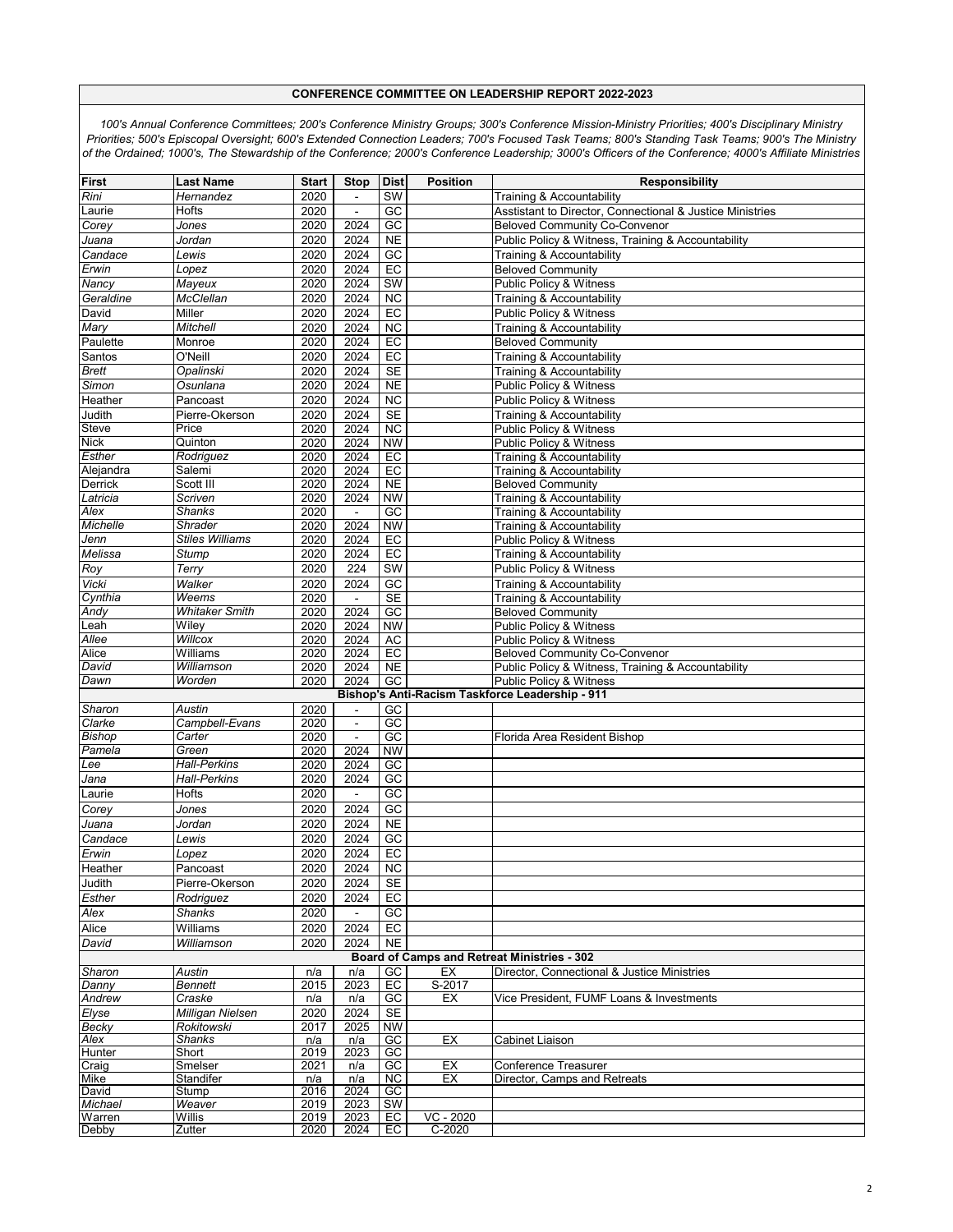| First        | <b>Last Name</b>          | <b>Start</b>       | Stop               | <b>Dist</b>            | <b>Position</b>             | Responsibility                                                                   |
|--------------|---------------------------|--------------------|--------------------|------------------------|-----------------------------|----------------------------------------------------------------------------------|
|              |                           |                    |                    |                        |                             | <b>Board of Higher Education and Campus Ministries - 307</b>                     |
| Amy          | Armistead                 | 2021               | 2025               | AC                     |                             |                                                                                  |
| Sharon       | Austin<br><b>Bridwell</b> | n/a<br>2016        | n/a<br>2024        | $\overline{GC}$<br>SW  | EX w/vote                   | Director, Connectional and Justice Ministries<br>Florida Gulf Coast Wesley Board |
| Joy<br>Starr | Clay                      | 2015               | 2023               | <b>NW</b>              |                             | FSU / TCC Board                                                                  |
| Peter        | Elliott                   | 2016               | 2024               | $\overline{GC}$        | E                           |                                                                                  |
| <b>Rick</b>  | Gebauer                   | 2021               | 2025               | GC                     |                             | Florida Southern College                                                         |
| Kevin        | Johnson                   | 2017               | 2025               | <b>SE</b>              |                             | <b>Atlantic Coast Weslev Board</b>                                               |
| Phyllis      | Klock                     | 2016               | 2024               | EC                     |                             |                                                                                  |
| Jason        | Knott                     | 2015               | 2023               | $G$ C                  |                             |                                                                                  |
| Kenya        | Lovell                    | 2020               | 2024               | EC                     |                             | Bethune Cookman University Rep                                                   |
| Allison      | Manning                   | 2014               | 2026               | <b>NW</b>              |                             |                                                                                  |
| Jim          | Olliver                   | 2017               | 2025               | GC                     |                             |                                                                                  |
| Steve        | Painter                   | 2015               | 2023               | <b>NE</b>              |                             |                                                                                  |
| Heather      | Pancoast                  | 2022               | 2026               | <b>NC</b>              |                             | <b>Campus Ministry</b>                                                           |
| Vance        | Rains                     | 2020               | 2024               | EC                     | $C-2020$                    |                                                                                  |
| John         | Russell                   | 2020               | 2024               | N <sub>E</sub>         |                             |                                                                                  |
| Cynthia      | Weems                     | n/a                | n/a                | SE                     | EX                          | <b>Cabinet Liasion</b>                                                           |
|              |                           |                    |                    |                        | Board of Lay Ministry - 412 |                                                                                  |
| Sharon       | Austin                    | n/a                | n/a                | GC                     | EX                          | Director, Connectional and Justice Ministries                                    |
| Kenneth      | Carter, Jr.               | n/a                | n/a                | $\overline{GC}$        | EX                          | Florida Area Resident Bishop                                                     |
| Randy        | Clay                      | 2018               | 2022               | <b>NW</b>              |                             | <b>NWD Lay Leader</b>                                                            |
| Elizabeth    | Flynn                     | 2021               | 2025               | AC                     |                             | Director, Lay Servant Ministries                                                 |
| Laurie       | Hofts                     | n/a                | n/a                | GC                     | EX                          | <b>Connectional and Justice Ministries Staff</b>                                 |
| Emily        | Hotho                     | 2022               | n/a                | GC                     | EX                          | Cabinet Liaison                                                                  |
| Jim          | Luther                    | 2020               | 2024               | SW                     |                             | SWD Lay Leader                                                                   |
| Michael      | Maxwell                   | 2022               | n/a                | <b>NE</b>              |                             | <b>UMM President</b>                                                             |
| Molly        | <b>McEntire</b>           | 2021               | 2025               | GC                     |                             | Laity Delegation to GC                                                           |
| Nancy        | Metz                      | 2014               | 2023               | <b>SW</b>              | T                           | Treasurer                                                                        |
| Debbie       | Mitchell                  | 2021               | 2025               | EC                     |                             | <b>ECD Lay Leader</b>                                                            |
| Paulette     | Monroe                    | 2016               | 2024               | EC                     |                             | Past Conference Lay Leader                                                       |
| Randy        | Nunley                    | 2018               | 2023               | EC                     |                             | <b>Scouting Coordinator</b>                                                      |
| Warren       | Pattison                  | 2019               | 2023               | GC                     |                             | <b>GCD Lay Leader</b>                                                            |
| Judith       | Pierre-Okerson            | 2016               | 2024               | <b>SE</b>              |                             | SED Lay Leader & UWF President                                                   |
| Jessica      | Scott                     | 2022               | 2026               | <b>NE</b>              |                             | <b>NED Lay Leader</b>                                                            |
| Derrick      | Scott III                 | 2020               | 2024               | <b>NE</b>              |                             | Laity Delegation to GC                                                           |
| Gertude      | Stewart                   | 2018               | 2022               | <b>NE</b>              |                             | Older Adult Representative                                                       |
| Trish        | Thomas                    | 2016               | 2024               | <b>NC</b>              |                             | <b>NCD Lay Leader</b>                                                            |
| Alice        | Williams                  | 2020               | 2024               | $E$ C                  |                             | Conference Lay Leader                                                            |
| Zenie        | Zdorow                    | 2020               | 2024               | AC                     |                             | <b>ACD Lay Leader</b>                                                            |
| Michael      |                           |                    | 2032               | <b>NC</b>              |                             | Board of Ordained Ministry (BOOM) - 901                                          |
| Kandace      | Beck<br><b>Brooks</b>     | 2020<br>2020       | 2032               | <b>NW</b>              |                             | Leadership<br>Proclamation                                                       |
| Arlindall    | <b>Burks</b>              | 2012               | 2024               | $\overline{NE}$        | VC                          | Personal Growth                                                                  |
| Bob          | <b>Bushong</b>            | $\pmb{\mathsf{x}}$ | $\pmb{\mathsf{x}}$ | EC                     |                             |                                                                                  |
| Mark         | Caldwell                  | 2012               | 2022               | $\overline{\text{SW}}$ |                             | Leadership                                                                       |
| Mark         | Charles                   | 2020               | 2032               | N <sub>E</sub>         |                             | Leadership                                                                       |
| Will         | Clark                     | 2016               | 2028               | NE                     |                             | Personal Growth / Local Pastor, Chair of Fellowship                              |
| Randy        | $\overline{C}$ lay        | 2020               | 2032               | N <sub>2</sub>         |                             | Leadership                                                                       |
| Hedy         | Collver                   | 2020               | 2032               | <b>SE</b>              |                             | Leadership                                                                       |
| Melissa      | Cooper                    | 2012               | 2024               | EC                     |                             | Proclamation                                                                     |
| Luc          | Dessieux                  | 2016               | 2028               | SE                     |                             | Leadership                                                                       |
| Magrey       | deVega                    | 2020               | 2032               | GC                     | С                           |                                                                                  |
| Loida        | Divine                    | 2020               | 2032               | <b>NC</b>              |                             | Personal Growth                                                                  |
| Pam          | Dubov                     | 2022               | 2030               | GC                     |                             |                                                                                  |
| Janet        | Earls                     | 2016               | 2028               | GC                     |                             | Leadership                                                                       |
| Durwood      | Foshee                    | х                  | x                  | <b>NE</b>              |                             |                                                                                  |
| Susan        | Gray                      | 2016               | 2028               | <b>AC</b>              |                             | Personal Growth                                                                  |
| Cathy        | Hart                      | 2016               | 2028               | GC                     |                             | Personal Growth                                                                  |
| Jeremy       | Hearn                     | 2019               | 2028               | GC                     |                             | Proclamation                                                                     |
| Kevin        | James                     | 2013               | 2024               | <b>NE</b>              |                             | Proclamation                                                                     |
| Chris        | Jones                     | 2016               | 2028               | EC                     |                             | Theology                                                                         |
| Corey        | Jones                     | 2020               | 2032               | GC                     |                             | Leadership                                                                       |
| Justin       | LaRosa                    | 2018               | 2028               | GC                     |                             | Theology / Deacon Chair of Order                                                 |
| Erwin        | Lopez                     | 2020               | 2032               | EC                     |                             | Theology                                                                         |
| Vidalis      | Lopez                     | 2019               | 2028               | <b>SE</b>              |                             | Theology / Elder, Chair of Order                                                 |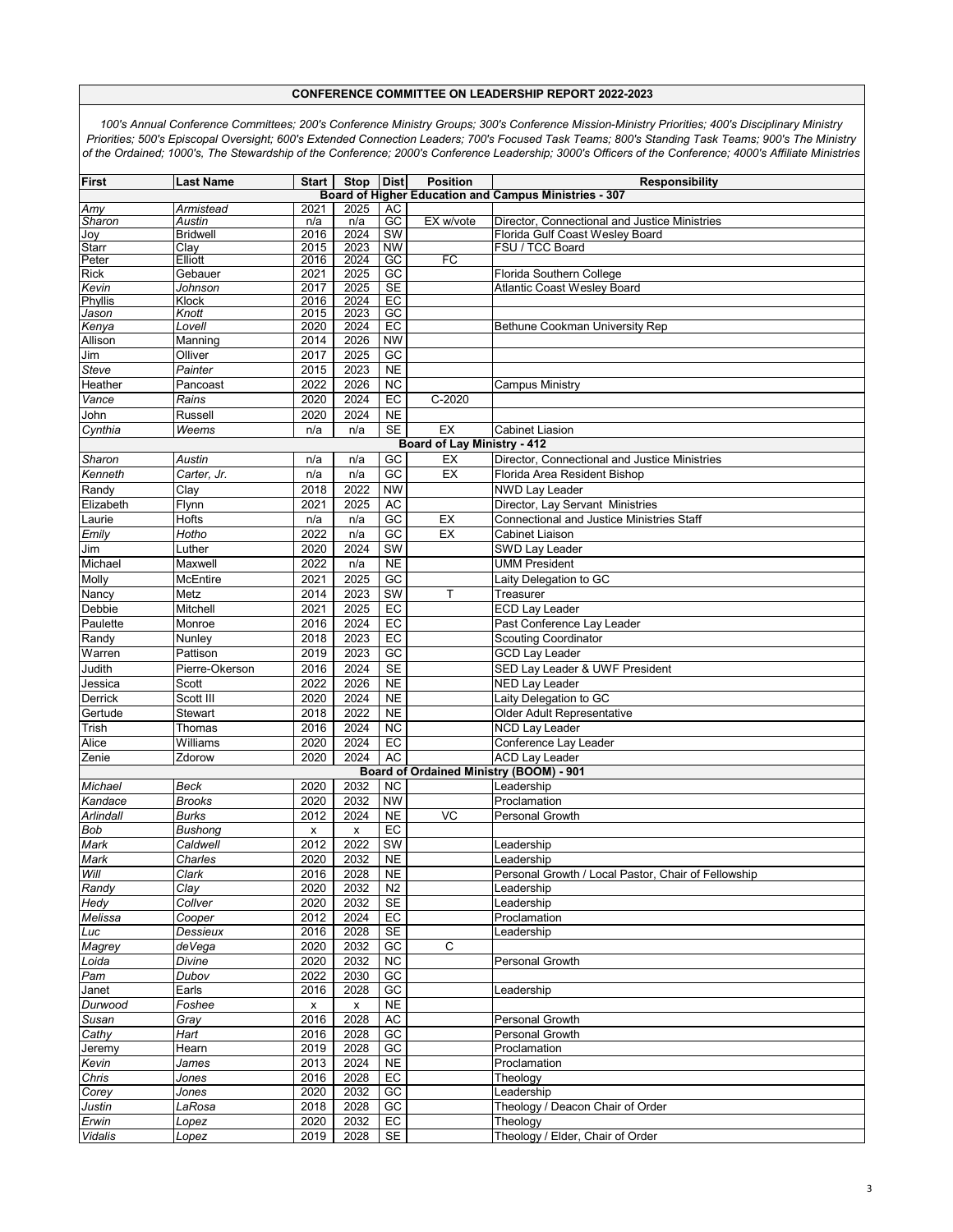| <b>First</b>                                     | <b>Last Name</b>       | <b>Start</b> | <b>Stop</b>    | <b>Dist</b>            | <b>Position</b>                       | <b>Responsibility</b>                      |  |  |  |
|--------------------------------------------------|------------------------|--------------|----------------|------------------------|---------------------------------------|--------------------------------------------|--|--|--|
| Madeline                                         | Luzinski               | 2020         | 2032           | EC                     |                                       | Theology                                   |  |  |  |
| Carrie                                           | MCanell-Scruggs        | 2017         | 2028           | <b>NE</b>              | S                                     | Proclamation                               |  |  |  |
| Geraldine                                        | <b>McClellan</b>       | 2021         | 2033           | $\overline{NC}$        |                                       | Leadership                                 |  |  |  |
| Sara                                             | <b>McKinley</b>        |              | $\pmb{\times}$ | $\overline{GC}$        | EX                                    | x                                          |  |  |  |
|                                                  |                        | X            | 2024           |                        |                                       |                                            |  |  |  |
| Montreuil                                        | Milord                 | 2012         |                | <b>SE</b>              |                                       | Leadership                                 |  |  |  |
| Tapiwa                                           | Mucherera              | 2012         | 2024           | EC                     |                                       | Personal Growth                            |  |  |  |
| Simon                                            | Osunlana               | 2012         | 2024           | $\overline{NE}$        |                                       | Leadership                                 |  |  |  |
| Betsy                                            | Oullette-Zierden       | 2016         | 2028           | <b>NW</b>              |                                       | Proclamation                               |  |  |  |
| Heather                                          | Pancoast               | 2016         | 2028           | <b>NC</b>              |                                       | Proclamation                               |  |  |  |
| Melissa                                          | Pisco                  | 2013         | 2024           | <b>NC</b>              |                                       | Leadership                                 |  |  |  |
| Stephanie                                        | Pizarro                | 2020         | 2032           | GC                     |                                       | Personal Growth                            |  |  |  |
| Steve                                            | Price                  | 2016         | 2028           | <b>NC</b>              |                                       | Theology                                   |  |  |  |
| Vance                                            | Rains                  | 2017         | 2028           | EC                     |                                       | Theology                                   |  |  |  |
| Sam                                              | Ramirez                | 2012         | 2024           | EC                     |                                       | Personal Growth                            |  |  |  |
| Kay                                              | Reinert                | 2020         | 2032           | <b>SE</b>              |                                       | Personal Growth                            |  |  |  |
| Armando                                          | Rodriquez              | 2012         | 2024           | GC                     |                                       | Theology                                   |  |  |  |
| Derrick                                          | Scott                  | 2017         | 2028           | <b>NE</b>              |                                       | Leadership                                 |  |  |  |
| Jessica                                          | Scott                  | 2020         | 2032           | <b>NE</b>              |                                       | Proclamation                               |  |  |  |
| Latricia                                         | Scriven                | 2020         | 2032           | <b>NW</b>              |                                       | Personal Growth                            |  |  |  |
| Sam                                              | Sheets                 | 2012         | 2024           | GC                     |                                       | Theology                                   |  |  |  |
| Michelle                                         | Shrader                | 2021         | 2033           | <b>NW</b>              |                                       | Theology                                   |  |  |  |
| Anil                                             | Singh                  | 2021         | 2033           | <b>AC</b>              |                                       | Theology                                   |  |  |  |
| Scott                                            | Smith                  | 2012         | 2024           | <b>AC</b>              |                                       | Proclamation                               |  |  |  |
| <b>Stacev</b>                                    | Spence                 | 2020         | 2032           | $\overline{NC}$        |                                       | Personal Growth                            |  |  |  |
| Jenn                                             | <b>Stiles Williams</b> | 2016         | 2028           | EC                     |                                       | Theology                                   |  |  |  |
| Roy                                              | $\overline{T}$ erry    | 2016         | 2028           | SW                     |                                       | Proclamation                               |  |  |  |
| Audrey                                           | Warren                 | 2020         | 2032           | <b>SE</b>              |                                       | Leadership                                 |  |  |  |
| Cindy                                            | Wheatley               | 2020         | 2032           | EC                     |                                       | Proclamation                               |  |  |  |
| Tiffania                                         | <b>Willetts</b>        | 2021         | 2033           | $\overline{GC}$        |                                       | Personal Growth                            |  |  |  |
| Alice                                            | Williams               | 2016         | 2028           | SW                     |                                       | Proclamation                               |  |  |  |
| Matthew                                          | Williams               | 2016         | 2028           | SW                     |                                       | Theology                                   |  |  |  |
| Dan                                              | Wunderlich             | 2020         | 2032           | EC                     |                                       | Proclamation                               |  |  |  |
| <b>BOOM Conference Relations Committee - 903</b> |                        |              |                |                        |                                       |                                            |  |  |  |
| Magrey                                           | deVega                 | 2020         | 2032           | GC                     | EX                                    | <b>BOM Chair</b>                           |  |  |  |
| Cathy                                            | Hart                   | 2016         | 2028           | GC                     |                                       | Personal Growth Chair                      |  |  |  |
| Justin                                           | LaRosa                 | 2018         | 2028           | GC                     |                                       | Order of Deacons/Theology                  |  |  |  |
| Vidalis                                          | Lopez                  | 2019         | 2023           | <b>SE</b>              |                                       | Order of Elders/Theology                   |  |  |  |
| Carrie                                           | McCanell-Scruggs       | 2017         | 2028           | <b>NE</b>              |                                       | <b>BOM Secretary/Laity</b>                 |  |  |  |
| Sara                                             | <b>McKinley</b>        | n/a          | n/a            | GC                     | EX                                    | Registrar                                  |  |  |  |
| Simon                                            | Osulana                | 2012         | 2024           | <b>NE</b>              | EX                                    | At Large/Leadership                        |  |  |  |
| Stephanie                                        | Pizarro                | 2020         | 2032           | GC                     | C                                     | Laity                                      |  |  |  |
|                                                  |                        |              |                |                        | <b>BOOM Executive Committee - 902</b> |                                            |  |  |  |
| Arlindal                                         | Burks                  | 2012         | 2024           | <b>NE</b>              |                                       | Group Chair                                |  |  |  |
| <b>Bob</b>                                       | <b>Bushong</b>         | n/a          | n/a            | $E$ C                  |                                       | EXO/Cabinet Rep                            |  |  |  |
| Will                                             | Clark                  | 2016         | 2028           | $\overline{NE}$        |                                       | Fellowship of LP&AM/Personal Growth        |  |  |  |
| Luc                                              | Dessieux               | 2016         | 2028           | $\overline{\text{SE}}$ |                                       | At Large (Creole Speaking)/Leadership      |  |  |  |
| Magrey                                           | deVega                 | 2020         | 2032           | GC                     |                                       | <b>BOM Chair</b>                           |  |  |  |
| Janet                                            | Earls                  | 2016         | 2028           | GC                     |                                       | Group Chair/Leadership Chair               |  |  |  |
| Durowod                                          | Foshee                 | n/a          | n/a            | N <sub>E</sub>         |                                       | <b>EXO/Cabinet Rep</b>                     |  |  |  |
| Cathy                                            | Hart                   | 2016         | 2028           | GC                     |                                       | Group Chair/Personal Growth Chair          |  |  |  |
| Chris                                            | Jones                  | 2016         | 2028           | EC                     |                                       | Group Chair/Theology Chair                 |  |  |  |
| Justin                                           | LaRosa                 | 2018         | 2028           | GC                     |                                       | Order of Deacons/Theology                  |  |  |  |
| Vidalis                                          | Lopez                  | 2019         | 2028           | <b>SE</b>              |                                       | Order of Elders/Theology                   |  |  |  |
| Carrie                                           | McCanell-Scruggs       | 2017         | 2028           | NE                     |                                       | <b>BOM Secretary/Laity</b>                 |  |  |  |
| Sara                                             | <b>McKinley</b>        | n/a          | n/a            | GC                     | EX                                    | EXO/Registrar                              |  |  |  |
| Simon                                            | Osunlana               | 2012         | 2024           | <b>NE</b>              |                                       | Group Chair                                |  |  |  |
| Steve                                            | Price                  | 2016         | 2028           | <b>NC</b>              |                                       | <b>Theology Chair</b>                      |  |  |  |
| Armando                                          | Rodriguez              | 2012         | 2024           | GC                     |                                       | At Large (Spanish Speaking)/Theology       |  |  |  |
| Derrick                                          | Scott                  | 2017         | 2028           | <b>NE</b>              |                                       | Group Chair                                |  |  |  |
| Scott                                            | Smith                  | 2012         | 2024           | AC                     |                                       | Group Chair/Proclamation Chair             |  |  |  |
|                                                  |                        |              |                |                        |                                       | Board of Pension and Health Benefits - 909 |  |  |  |
| Oliver                                           | Brown                  | 2020         | 2024           | <b>NE</b>              |                                       |                                            |  |  |  |
| Bob                                              | Bushong                | 2020         | 2024           | EC                     | EX                                    | Cabinet Liaison                            |  |  |  |
|                                                  |                        |              |                |                        |                                       |                                            |  |  |  |
| Gloria                                           | Campbell               | 2016         | 2024           | GC                     |                                       |                                            |  |  |  |
| Kathleen                                         | Coffman                | 2020         | 2024           | GC                     |                                       |                                            |  |  |  |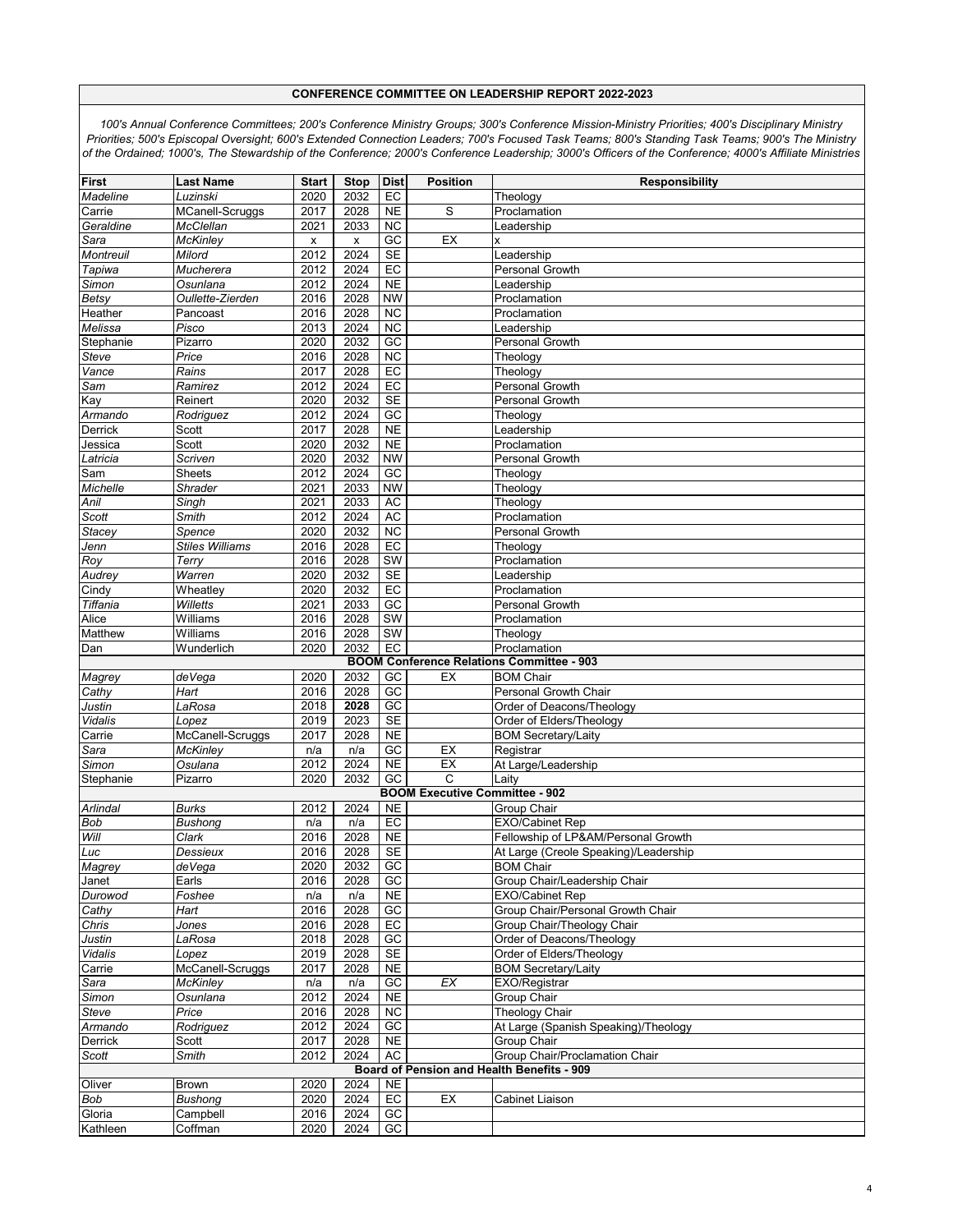| <b>First</b>                                        | <b>Last Name</b>   | <b>Start</b> | <b>Stop</b> | <b>Dist</b>     | <b>Position</b>                            | <b>Responsibility</b>                                          |  |  |  |  |
|-----------------------------------------------------|--------------------|--------------|-------------|-----------------|--------------------------------------------|----------------------------------------------------------------|--|--|--|--|
| David                                               | Dodge              | 2016         | 2024        | <b>NE</b>       |                                            |                                                                |  |  |  |  |
| Ralph                                               | Hayes              | 2021         | 2025        | $G$ C           |                                            |                                                                |  |  |  |  |
|                                                     | Hicks              | 2015         | 2023        | <b>NW</b>       | S                                          |                                                                |  |  |  |  |
| John<br>Doug                                        | McClain            | 2015         | 2023        | <b>AC</b>       |                                            |                                                                |  |  |  |  |
|                                                     |                    |              |             |                 | $C-2020$                                   |                                                                |  |  |  |  |
| Sharon                                              | Saige              | 2016         | 2024        | <b>AC</b>       |                                            |                                                                |  |  |  |  |
| Craig                                               | Smelser            | 2021         | n/a         | GC              | EX                                         | <b>Conference Treasurer</b>                                    |  |  |  |  |
| Greg                                                | Uchimura           | 2020         | 2024        | $\overline{GC}$ |                                            |                                                                |  |  |  |  |
|                                                     |                    |              |             |                 |                                            | Commission on the Status & Role of Women - 408                 |  |  |  |  |
| Sharon                                              | Austin             | n/a          | n/a         | GC              | EX                                         | Cabinet Liaison, Director of Connectional & Justice Ministries |  |  |  |  |
| Andrea                                              | <b>Byer-Thomas</b> | 2018         | 2026        | AC              | $C - 2021$                                 |                                                                |  |  |  |  |
| Will                                                | Cooper             | 2017         | 2025        | EC              |                                            |                                                                |  |  |  |  |
| Debbie                                              | Daley-Salinger     | 2018         | 2026        | SW              |                                            |                                                                |  |  |  |  |
| David                                               | Dodge              | n/a          | n/a         | <b>NE</b>       | EX                                         | <b>GCSROW</b>                                                  |  |  |  |  |
| Robin                                               | Hager              | 2017         | 2025        | SW              |                                            |                                                                |  |  |  |  |
| Charisse                                            | Jones              | 2021         | 2025        | EC              |                                            |                                                                |  |  |  |  |
| Madeline                                            | Luzinski           | 2017         | 2025        | EC              | S-2021                                     |                                                                |  |  |  |  |
| Kenya                                               | Monroe             | 2019         | 2023        | EC              |                                            | <b>UMF - Representative</b>                                    |  |  |  |  |
| Denise                                              | Morrell            | 2017         | 2025        | <b>NE</b>       |                                            |                                                                |  |  |  |  |
| <b>Committee on Annual Conference Program - 103</b> |                    |              |             |                 |                                            |                                                                |  |  |  |  |
| Sharon                                              | Austin             | n/a          | n/a         | GC              | $Co-C$                                     | Director, Connectional and Justice Ministries                  |  |  |  |  |
| Kenneth                                             | Carter, Jr.        | n/a          | n/a         | $\overline{GC}$ | EX                                         | Florida Area Resident Bishop                                   |  |  |  |  |
| Elizabeth                                           | Gardner            | n/a          | n/a         | $\overline{GC}$ | EX                                         | <b>Conference Secretary</b>                                    |  |  |  |  |
| <b>Brittany</b>                                     | Jackson            | n/a          | n/a         | $G$ C           | EX                                         | Conference Communicator                                        |  |  |  |  |
| Alex                                                | <b>Shanks</b>      | n/a          | n/a         | $\overline{GC}$ | $Co-C$                                     | Assistant to the Bishop                                        |  |  |  |  |
| Alice                                               | Williams           | n/a          | n/a         | $E$ C           | EX                                         | Conference Co-Lay Leader                                       |  |  |  |  |
|                                                     |                    |              |             |                 |                                            | <b>Committee on Clergy Effectiveness - 904</b>                 |  |  |  |  |
| David                                               | Dodge              | 2020         | 2024        | <b>NE</b>       |                                            |                                                                |  |  |  |  |
| Durwood                                             | Foshee             | n/a          | n/a         | <b>NE</b>       |                                            | Cabinet Liason Cabinet Liaison                                 |  |  |  |  |
| Jim                                                 | Harnish            | 2015         | 2023        | E               |                                            |                                                                |  |  |  |  |
| Sheryl                                              | Marks-Williams     | 2015         | 2023        | <b>AC</b>       |                                            |                                                                |  |  |  |  |
| Geraldine                                           | McClellan          | 2017         | 2025        | $\overline{NC}$ |                                            |                                                                |  |  |  |  |
| Sara                                                | <b>McKinley</b>    | n/a          | n/a         | $\overline{GC}$ | EX                                         | Director Clergy Excellence                                     |  |  |  |  |
| Annette                                             | Stiles Pendergrass | 2016         | 2024        | <b>AC</b>       | C-2017                                     |                                                                |  |  |  |  |
| Ben                                                 | Stilwell-Hernandez | 2020         | 2024        | $G$ C           |                                            |                                                                |  |  |  |  |
| Lucy                                                | Wray               | 2015         | 2023        | GC              |                                            |                                                                |  |  |  |  |
| Sam                                                 | Wright             | 2017         | 2025        | SW              |                                            |                                                                |  |  |  |  |
|                                                     |                    |              |             |                 | <b>Committee on Episcopacy - 502</b>       |                                                                |  |  |  |  |
| Scott                                               | Davidson           | 2016         | 2024        | EC              |                                            |                                                                |  |  |  |  |
| Corey                                               | Jones              | 2020         | 2024        | GC              | VC-2021                                    |                                                                |  |  |  |  |
| Harriet                                             | Mayes              | 2020         | 2024        | GC              |                                            |                                                                |  |  |  |  |
| David                                               | <b>McEntire</b>    | 2020         | 2024        | GC              |                                            |                                                                |  |  |  |  |
| Molly                                               | McEntire           | 2016         | 2024        | GC              | Co-C 2016                                  | With vote                                                      |  |  |  |  |
| Heather                                             | Pancoast           | 2019         | 2023        | NC              |                                            |                                                                |  |  |  |  |
| Judith                                              | Pierre-Okerson     | 2018         | 2026        | <b>SE</b>       |                                            |                                                                |  |  |  |  |
| Esther                                              | Rodriguez          | 2020         | 2024        | $E$ C           |                                            |                                                                |  |  |  |  |
| Alex                                                | <b>Shanks</b>      | 2016         | 2024        | $G$ C           | Co-C 2016                                  | With vote                                                      |  |  |  |  |
| Scott                                               | Smith              | 2019         | 2023        | <b>AC</b>       |                                            |                                                                |  |  |  |  |
| Vicki                                               | Walker             | 2016         | 2024        | GC              |                                            |                                                                |  |  |  |  |
| Alice                                               | Williams           | 2020         | 2024        | EC              | S-2021                                     | Conference Lay Leader                                          |  |  |  |  |
|                                                     |                    |              |             |                 | <b>Committee on Haitian Ministry - 203</b> |                                                                |  |  |  |  |
| <b>Bob</b>                                          | Bushong            | 2019         | 2023        | EC              | EX                                         |                                                                |  |  |  |  |
| Clarke                                              | Campbell-Evans     | n/a          | n/a         | $G$ C           | EX                                         | Conference Representative                                      |  |  |  |  |
| Astride                                             | Derozin            | 2019         | 2023        | NC              |                                            | Youth Representative                                           |  |  |  |  |
| Luc                                                 | Dessieux           | 2019         | 2023        | <b>SE</b>       |                                            |                                                                |  |  |  |  |
| Berteau                                             | Eliassaint         | 2019         | 2023        | <b>SE</b>       | VC-2019                                    |                                                                |  |  |  |  |
| Pierre                                              | Exantus            | 2016         | 2024        | SE              | $C-2019$                                   |                                                                |  |  |  |  |
| Nancy                                               | Gray               | 2015         | 2023        | $G$ C           |                                            | <b>District Representative</b>                                 |  |  |  |  |
| Dionne                                              | Hammond            | 2019         | 2023        | <b>AC</b>       | EX                                         | Cabinet Liaison                                                |  |  |  |  |
| Janet                                               | Horman             | n/a          | n/a         | <b>SE</b>       | EX                                         | <b>JFON Immigration Law Consultant</b>                         |  |  |  |  |
| Tamara                                              | Isidore            | 2013         | 2023        | GC              |                                            |                                                                |  |  |  |  |
| Ruth                                                | Jean-Pierre        | 2019         | 2023        | <b>SE</b>       |                                            |                                                                |  |  |  |  |
| Montreuil                                           | Milord             | 2016         | 2024        | SW              |                                            |                                                                |  |  |  |  |
| Charline                                            | Pierre             | 2019         | 2023        | AC              | S/T                                        |                                                                |  |  |  |  |
| Judith                                              | Pierre-Okerson     | 2016         | 2023        | <b>SE</b>       |                                            | District Representative                                        |  |  |  |  |
| Esperance                                           | Saint Louis        | 2019         | 2023        | AC              |                                            |                                                                |  |  |  |  |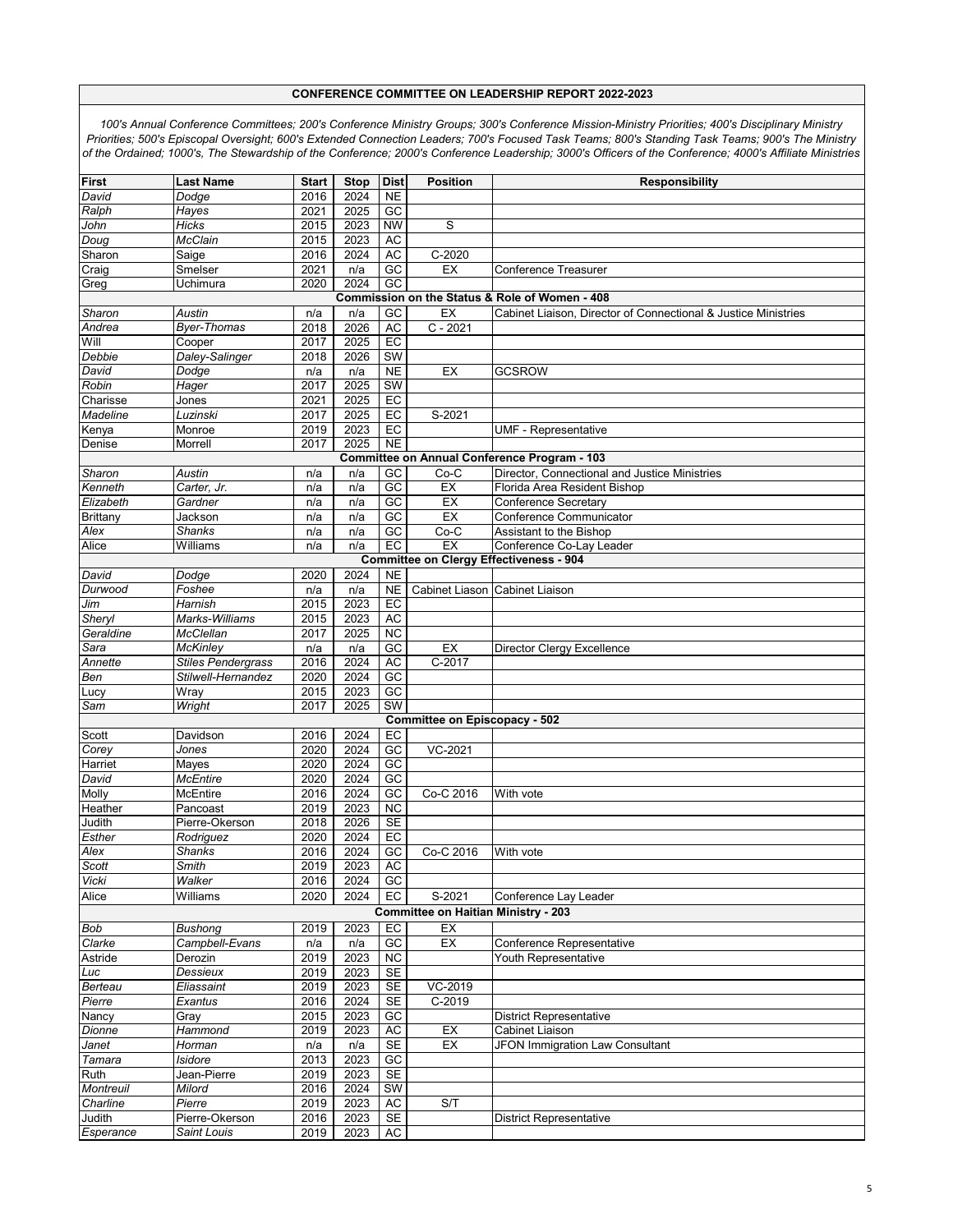| <b>First</b>                                       | <b>Last Name</b>      | <b>Start</b> | <b>Stop</b>    | <b>Dist</b>     | <b>Position</b>                              | Responsibility<br><b>Committee on Institute of Preaching - 906</b> |  |  |  |  |
|----------------------------------------------------|-----------------------|--------------|----------------|-----------------|----------------------------------------------|--------------------------------------------------------------------|--|--|--|--|
|                                                    |                       | 2020         | 2028           | GC              |                                              |                                                                    |  |  |  |  |
| Tracie                                             | Ashley<br>Griswold    | 2016         | 2024           | GC              |                                              |                                                                    |  |  |  |  |
| John                                               | Harnish               | n/a          |                | $E$ C           | EX                                           |                                                                    |  |  |  |  |
| Jim                                                |                       | 2016         | n/a<br>2024    | N <sub>E</sub>  |                                              | C - Leadership                                                     |  |  |  |  |
| Juana<br>Nathan                                    | Jordan<br>Kirkpatrick | n/a          | n/a            | $\overline{NC}$ | EX                                           | Episcopal Priest - from Duke                                       |  |  |  |  |
| Debby                                              | Manuel                | 2020         | 2028           | EC              |                                              |                                                                    |  |  |  |  |
|                                                    | McKinley              | n/a          | n/a            | $\overline{GC}$ | EX                                           | Director, Office of C Excellence                                   |  |  |  |  |
| Sara<br>David                                      | Miller                | 2019         | 2023           | EC              | VC-2020                                      |                                                                    |  |  |  |  |
|                                                    |                       |              | 2024           | GC              |                                              |                                                                    |  |  |  |  |
| Daren                                              | Richards              | 2016<br>2020 |                |                 |                                              |                                                                    |  |  |  |  |
| Anil                                               | Singh<br>Tice         |              | 2028           | AC<br>SW        |                                              |                                                                    |  |  |  |  |
| Linda                                              |                       | 2016         | 2024           |                 | $C-2020$<br>Committee on Investigation - 907 |                                                                    |  |  |  |  |
| Lawrence                                           | Barriner              | 2015         | 2023           | <b>NE</b>       |                                              |                                                                    |  |  |  |  |
| Gustavo                                            | Betancourt            | 2015         | 2023           | <b>SE</b>       |                                              |                                                                    |  |  |  |  |
| Carlene                                            | Fogle-Miller Johnson  | 2017         | 2025           | <b>NE</b>       |                                              | Alternate                                                          |  |  |  |  |
| Arch                                               | Johnston              | 2017         | 2025           | GC              |                                              | Alternate                                                          |  |  |  |  |
| Jacquie                                            | Leveron               | 2017         | 2025           | <b>NE</b>       |                                              |                                                                    |  |  |  |  |
| David                                              | McEntire              | 2017         | 2025           | $G$ C           |                                              | Alternate                                                          |  |  |  |  |
| Mary                                               | Mitchell              | 2020         | 2028           | $\overline{NC}$ |                                              | Alternate                                                          |  |  |  |  |
| Oscar                                              | Negron                | 2015         | 2023           | SE              |                                              |                                                                    |  |  |  |  |
| Ed                                                 | Qualls                | 2015         | 2023           | $\overline{GC}$ |                                              |                                                                    |  |  |  |  |
| Russ                                               | Rhodes                | 2017         | 2025           | $G$ C           |                                              | Alternate                                                          |  |  |  |  |
| Gary                                               | Sanders               | 2015         | 2023           | $\overline{NC}$ |                                              | Alternate                                                          |  |  |  |  |
| Rachael                                            | Sumner                | 2017         | 2025           | AC              |                                              | Alternate                                                          |  |  |  |  |
| Anthony                                            | Tatti                 | 2015         | 2023           | $\overline{NC}$ | $C-2015$                                     |                                                                    |  |  |  |  |
| Patricia                                           | Thomas                | 2017         | 2025           | $\overline{NC}$ |                                              | Alternate                                                          |  |  |  |  |
| C.J.                                               | Walter                | 2015         | 2023           | SE              |                                              |                                                                    |  |  |  |  |
| <b>Committee on Native American Ministry - 409</b> |                       |              |                |                 |                                              |                                                                    |  |  |  |  |
| Chris                                              | Allen                 | 2021         | 2025           | GC              |                                              |                                                                    |  |  |  |  |
| Sharon                                             | Austin                | n/a          | n/a            | $\overline{GC}$ | EX                                           | Director, Connectional and Justice Ministries                      |  |  |  |  |
| Dian                                               | Barreras              | 2018         | 2026           | $\overline{GC}$ |                                              |                                                                    |  |  |  |  |
| Pamela                                             | Johnson               | 2019         | 2023           | SE              | VC-2019                                      |                                                                    |  |  |  |  |
| Alice                                              | Naegele               | 2019         | 2023           | <b>AC</b>       | $T-2020$                                     |                                                                    |  |  |  |  |
| Dan                                                | Naegele               | 2019         | 2023           | <b>AC</b>       |                                              |                                                                    |  |  |  |  |
| Alina                                              | Saucedo-Paucara       | 2020         | 2024           | EC              |                                              |                                                                    |  |  |  |  |
| Guy                                                | Sederski              | 2022         | 2026           | $\overline{NC}$ |                                              |                                                                    |  |  |  |  |
|                                                    |                       |              |                |                 | Committee on Religion & Race - 404           |                                                                    |  |  |  |  |
| Sharon                                             | Austin                | n/a          | n/a            | GC              | EX                                           | Director, Connectional and Justice Ministries                      |  |  |  |  |
| Anita                                              | Campbell              | 2021         | 2025           | GC              |                                              |                                                                    |  |  |  |  |
| William                                            | Day                   | 2021         | 2025           | SE              |                                              |                                                                    |  |  |  |  |
| Pierre                                             | Exantus               | 2019         | 2023           | SE              |                                              | <b>Haitian Ministries</b>                                          |  |  |  |  |
| Pamela                                             | Green                 | 2017         | 2025           | <b>NW</b>       | S-2018                                       |                                                                    |  |  |  |  |
| Juana                                              | Jordan                | 2016         | 2024           | N <sub>E</sub>  |                                              |                                                                    |  |  |  |  |
| Mary                                               | <b>Mitchell</b>       | 2016         | 2024           | <b>NC</b>       |                                              |                                                                    |  |  |  |  |
| Danilo                                             | Quevedo               | 2020         | 2024           | <b>SE</b>       |                                              | <b>Hispanic Assembly</b>                                           |  |  |  |  |
| Esther                                             | Rodriguez             | 2021         | 2025           | EC              |                                              | <b>GCORR Representative</b>                                        |  |  |  |  |
| Latricia                                           | Scriven               | 2017         | 2025           | <b>NW</b>       |                                              |                                                                    |  |  |  |  |
| Bo                                                 | Sim                   | 2017         | 2025           | SW              |                                              |                                                                    |  |  |  |  |
| Melissa                                            | <b>Stump</b>          | 2020         | 2024           | EC              | $C-2020$                                     |                                                                    |  |  |  |  |
| Debra                                              | Thompson              | 2017         | 2025           | $N\mathsf{E}$   |                                              |                                                                    |  |  |  |  |
| H. Leigh                                           | Toney                 | 2021         | 2025           | SE              |                                              | <b>BMCR</b>                                                        |  |  |  |  |
| Sabrina                                            | Tu                    | 2019         | 2023           | $\overline{NC}$ |                                              | <b>Chinese-Vietnamese Ministries</b>                               |  |  |  |  |
|                                                    |                       |              |                |                 | <b>Committee on Resolutions - 102</b>        |                                                                    |  |  |  |  |
| Beth                                               | Burton                | 2020         | 2024           | AC              |                                              |                                                                    |  |  |  |  |
| Matt                                               | Dailey                | 2020         | 2024           | <b>NW</b>       |                                              |                                                                    |  |  |  |  |
| Elizabeth                                          | Gardner               | 2015         | n/a            | GC              | EX                                           |                                                                    |  |  |  |  |
| Matt                                               | Horan                 | 2014         | 2023           | GC              | $C-2020$                                     |                                                                    |  |  |  |  |
| Mike                                               | McFadden              | 2014         | 2023           | GC              |                                              |                                                                    |  |  |  |  |
|                                                    |                       |              |                |                 |                                              | Conference Connection on Youth Ministry (CCYM) - 410               |  |  |  |  |
| Kelly                                              | Minter                | 2016         |                | <b>NE</b>       | EX                                           | Conference Staff                                                   |  |  |  |  |
|                                                    |                       |              |                |                 |                                              | <b>Conference Nominations and Leadership - 1002</b>                |  |  |  |  |
| David                                              | Allen                 | 2022         | $\blacksquare$ | <b>NC</b>       | EX                                           |                                                                    |  |  |  |  |
| Debbie                                             | Allen                 | 2022         | $\blacksquare$ | <b>SW</b>       | EX                                           |                                                                    |  |  |  |  |
| Sharon                                             | Austin                | 2013         |                | $\overline{GC}$ | EX                                           |                                                                    |  |  |  |  |
|                                                    |                       |              |                |                 |                                              |                                                                    |  |  |  |  |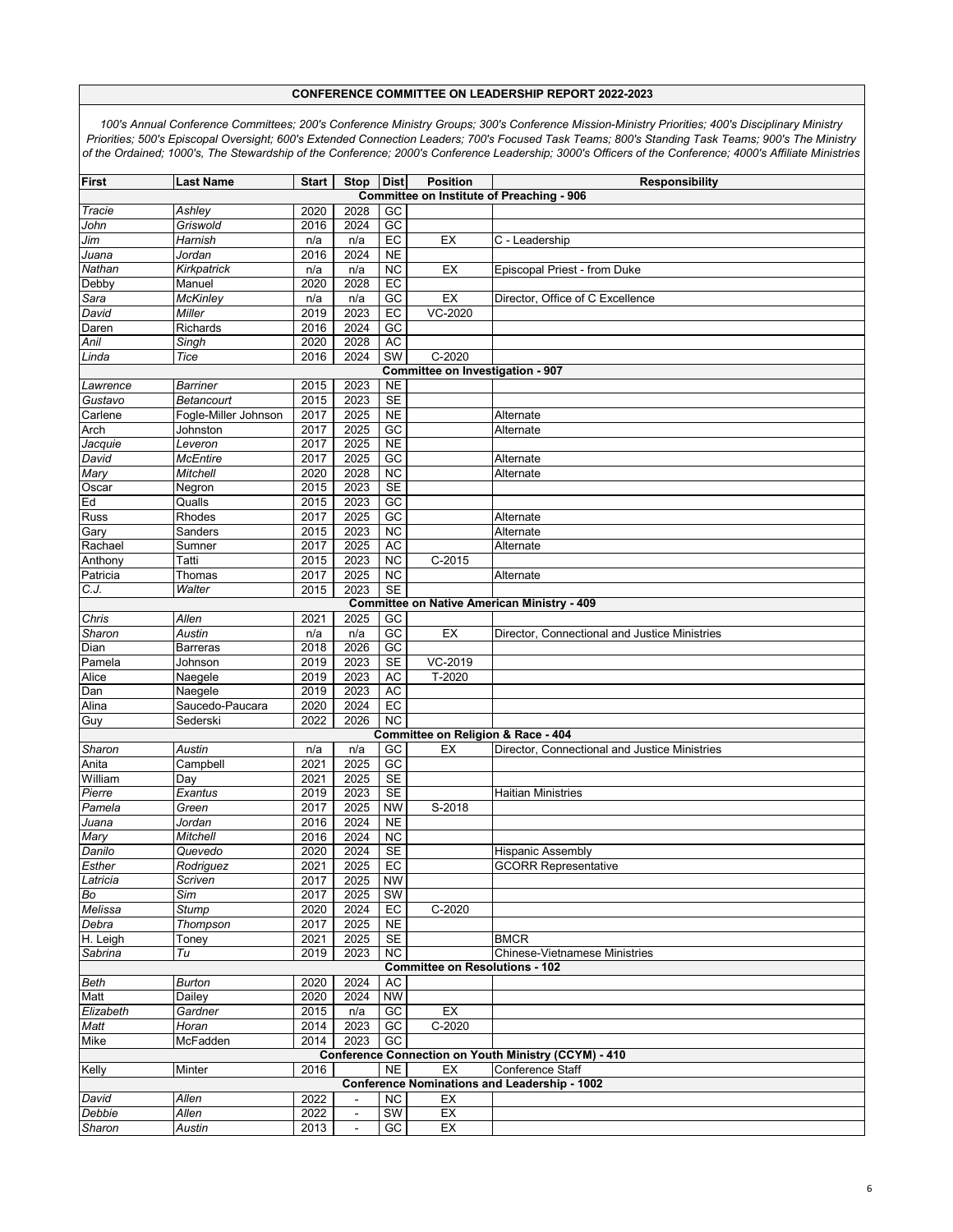| <b>First</b> | <b>Last Name</b>   | <b>Start</b> | <b>Stop</b>              | <b>Dist</b>            | <b>Position</b>                | <b>Responsibility</b>                                   |
|--------------|--------------------|--------------|--------------------------|------------------------|--------------------------------|---------------------------------------------------------|
| <b>Bob</b>   | Bushong            | 2015         | $\overline{\phantom{a}}$ | $E$ C                  | EX                             |                                                         |
| Kenneth      | Carter, Jr.        | 2012         | $\blacksquare$           | GC                     | C                              | Florida Area Resident Bishop                            |
| Randv        | Clay               | 2019         | $\blacksquare$           | <b>NW</b>              | EX                             |                                                         |
| Betsy        | Condon             | 2020         |                          | <b>NE</b>              | EX                             |                                                         |
| Elizabeth    | Flynn              | 2021         |                          | <b>AC</b>              | EX                             |                                                         |
| Durwood      | Foshee             | 2016         | $\blacksquare$           | <b>NE</b>              | EX                             |                                                         |
| Elizabeth    | Gardner            | 2015         | $\blacksquare$           | $\overline{GC}$        | EX                             |                                                         |
| Dionne       | Hammond            | 2019         | $\sim$                   | <b>AC</b>              | EX                             |                                                         |
| Rini         | Hernandez          | 2011         | $\blacksquare$           | <b>SW</b>              | EX                             |                                                         |
| Emily        | Hotho              | 2011         | $\sim$                   | GC                     | EX                             |                                                         |
| Jim          | Luther             | 2020         | $\overline{\phantom{a}}$ | SW                     | EX                             |                                                         |
| Michael      | Maxwell            | 2022         | $\overline{\phantom{a}}$ | <b>NE</b>              | EX                             |                                                         |
| Debbie       | Mitchell           | 2021         | $\blacksquare$           | EC                     | EX                             |                                                         |
| Warren       | Pattison           | 2019         | $\blacksquare$           | GC                     | EX                             |                                                         |
| Judith       | Pierre Okerson     | 2016         | $\blacksquare$           | <b>SE</b>              | EX                             |                                                         |
| Derrick      | Scott III          | 2022         | $\sim$                   | <b>NE</b>              | EX                             |                                                         |
| Alex         | <b>Shanks</b>      | 2016         | $\blacksquare$           | GC                     | EX                             |                                                         |
| Craig        | Smelser            | 2021         | $\blacksquare$           | GC                     | EX                             |                                                         |
| Patricia     | Thomas             | 2016         | $\blacksquare$           | $\overline{NC}$        | EX                             |                                                         |
| Cynthia      | Weems              | 2015         | $\blacksquare$           | $\overline{\text{SE}}$ | EX                             |                                                         |
| Wayne        | Wiatt              | 2020         | $\overline{a}$           | <b>NW</b>              | EX                             |                                                         |
| Alice        | Williams           | 2020         | $\blacksquare$           | EC                     | EX                             |                                                         |
| Zenie        | Zdorow             | 2020         | $\sim$                   | <b>AC</b>              | EX                             |                                                         |
|              |                    |              |                          |                        | <b>Conference Table - 2002</b> |                                                         |
| Sharon       | Austin             | n/a          | $\overline{\phantom{a}}$ | GC                     | EX                             | Director, Connectional and Justice Ministries           |
| Mike         | <b>Baker</b>       | 2019         | $\blacksquare$           | SW                     | EX                             | East Angola Partnership                                 |
| Mark         | Becker             | n/a          | $\sim$                   | GC                     | EX                             | United Methodist Foundation                             |
| <b>Beth</b>  | <b>Bostrom</b>     | 2020         |                          | GC                     | EX                             | Social Justice                                          |
| Andrea       | <b>Byer-Thomas</b> | 2021         | $\blacksquare$           | AC                     | EX                             | Commission on the Status & Role of Women                |
| Kenneth      | Carter, Jr.        | n/a          | $\blacksquare$           | $\overline{GC}$        | Co-Convener                    | Florida Area Resident Bishop                            |
| Jennifer     | Chester            | 2020         | $\blacksquare$           | <b>NE</b>              | EX                             | <b>Congregational Vitality</b>                          |
| Ivan         | Corbin             | 2020         | $\blacksquare$           | <b>SE</b>              | EX                             | Archives & History                                      |
| Isabel       | Corona             | 2022         | $\sim$                   | <b>SE</b>              | EX                             | <b>Hispanic Assembly</b>                                |
| Martine      | Daceus             | 2020         | $\blacksquare$           | $\overline{\text{SE}}$ | EX                             | <b>YAMM</b>                                             |
| Magrey       | deVega             | 2020         | $\mathbf{r}$             | GC                     | EX                             | <b>BOOM Chair</b>                                       |
| <b>TBD</b>   |                    |              |                          |                        | EX                             | Prison & Jail Ministry                                  |
| Jim          | Divine             | 2020         |                          | <b>NC</b>              | EX                             | <b>Beyond 50 Ministries</b>                             |
| Yoniece      | Dixon              | 2020         | $\blacksquare$           | GC                     | EX                             | <b>Florida Conference Trustees</b>                      |
| Pierre       | Exantus            | 2019         | $\sim$                   | AC                     | EX                             | Committee on Haitian Ministries                         |
| Cara         | Fleischer          | 2020         | $\mathbf{r}$             | <b>NW</b>              | EX                             | <b>Creation Care Task Team</b>                          |
| Elizabeth    | Flynn              | 2021         | $\blacksquare$           | <b>AC</b>              | EX                             | Director, Lay Servant Ministries                        |
| Susan        | Gray               | 2020         | $\blacksquare$           | AC                     | EX                             | Equitable Compensation                                  |
| Paul         | Griffith           | 2019         | $\blacksquare$           | GC                     | EX                             | <b>Methodist United in Praver</b>                       |
| Robin        | Hager              | 2020         | $\blacksquare$           | <b>SW</b>              | EX                             | <b>Spiritual Formation</b>                              |
| Laurie       | Hofts              | n/a          |                          | GC                     | EX                             | <b>CJM Staff</b>                                        |
| Carlene      | Johnson            | 2020         | $\blacksquare$           | <b>NW</b>              | EX                             | <b>Standing Rules Committee</b>                         |
| Ruth         | Mageria            | 2019         |                          | SE                     | EX                             | <b>Outreach Ministries</b>                              |
| Michael      | Maxwell            | 2022         | $\blacksquare$           | <b>NE</b>              | EX                             | New UMM President effective 1-1-2022                    |
| Molly        | McEntire           | n/a          | $\blacksquare$           | $G$ C                  | EX                             | Mission Training & Volunteer Coordinator                |
| Kitwana      | McTyer             | n/a          | $\overline{\phantom{a}}$ | EC                     | EX                             | Florida United Methodist Children's Home                |
| Nancy        | Metz               | 2020         | $\blacksquare$           | <b>SW</b>              | EX                             | YAMM                                                    |
| David        | Miller             | 2020         | $\blacksquare$           | EC                     | EX                             | Council of Finance & Administration                     |
| Joel         | Pancoast           | n/a          | $\blacksquare$           | $\overline{NC}$        | EX                             | Conference Youth Ministry Table                         |
| Judith       | Pierre-Okerson     | 2020         | $\frac{1}{2}$            | <b>SE</b>              | EX                             | United Women in Faith (formerly United Methodist Women) |
| Melissa      | Pisco              | 2020         | $\blacksquare$           | $\overline{NC}$        | EX                             | <b>Disability Awareness</b>                             |
| Vance        | Rains              | 2020         | $\blacksquare$           | EC                     | EX                             | Board Higher Education & Campus Ministries              |
| Michael      | Rivas              | 2020         | $\blacksquare$           | <b>SE</b>              | EX                             | Justice for Our Neighbors                               |
| Sharon       | Saige              | 2016         | $\blacksquare$           | <b>AC</b>              | EX                             | Joint Committee on Medical Leave                        |
| Alex         | <b>Shanks</b>      | n/a          | $\blacksquare$           | $\overline{GC}$        | EX                             | Assistant to the Bishop                                 |
| Mike         | Standifer          | 2013         | $\blacksquare$           | <b>NC</b>              | EX                             | <b>Camps &amp; Retreats Ministry</b>                    |
| Melissa      | Stump              | 2020         | $\blacksquare$           | EC                     | EX                             | Committee on Religion & Race                            |
| Audrey       | Warren             | 2020         | $\blacksquare$           | <b>SE</b>              | EX                             | Fresh Expressions                                       |
| Alice        | Williams           | 2020         | $\blacksquare$           | EC                     | Co-Convener                    | Florida Conference Lay Leader                           |
| Mary Ann     | Yotka              | 2021         | $\blacksquare$           | AC                     | EX                             | Women's Retreat Design Team                             |
| Debby        | Zutter             | 2020         | $\overline{\phantom{a}}$ | EC                     | EX                             | Board of Camps and Retreat Ministries                   |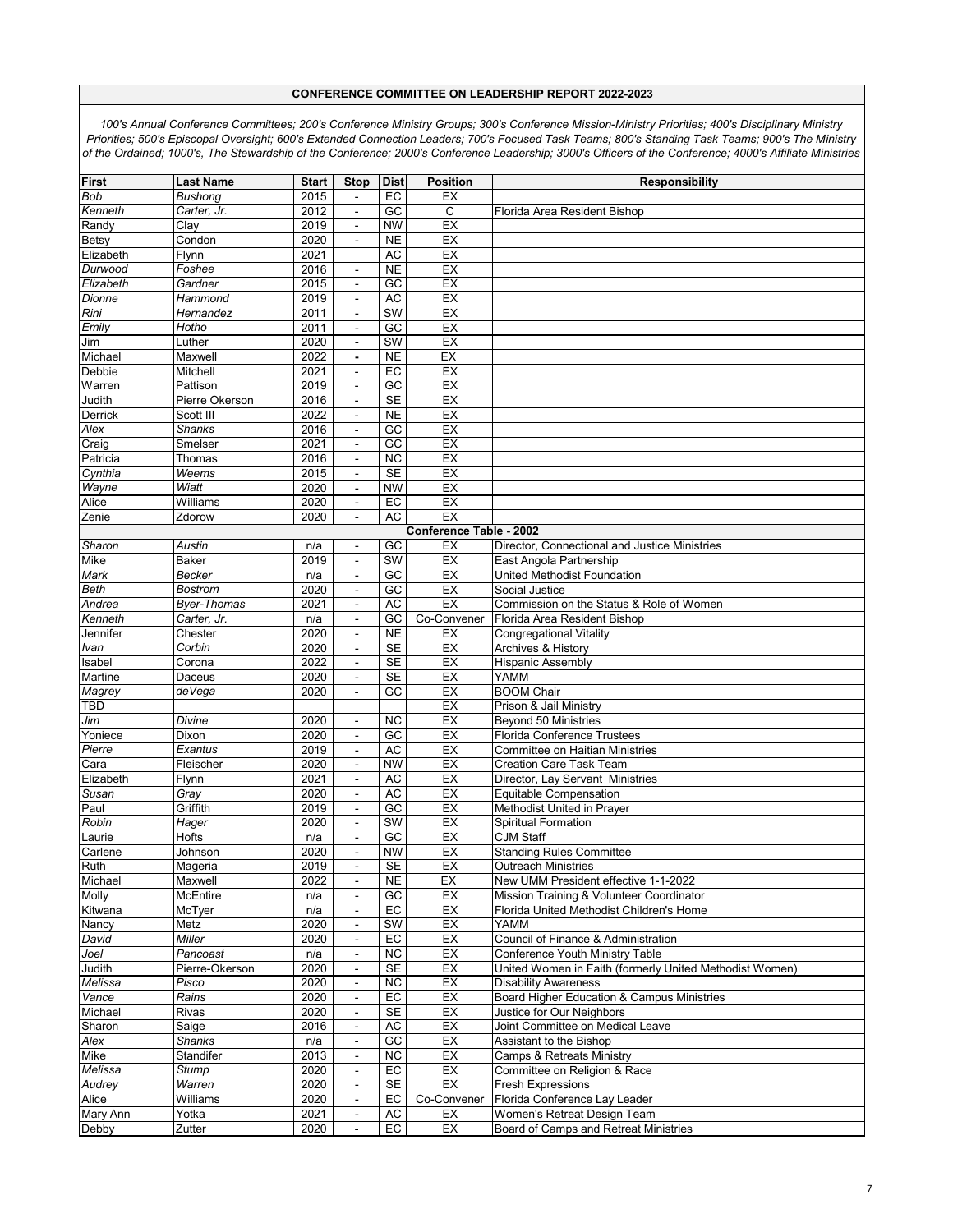| <b>First</b>                                                                            | <b>Last Name</b>       | <b>Start</b>             | <b>Stop</b>  | <b>Dist</b>              | <b>Position</b>                      | <b>Responsibility</b>                          |  |  |  |  |
|-----------------------------------------------------------------------------------------|------------------------|--------------------------|--------------|--------------------------|--------------------------------------|------------------------------------------------|--|--|--|--|
| <b>TBD</b>                                                                              |                        | 2022                     |              | $\blacksquare$           | EX                                   | <b>Missions</b>                                |  |  |  |  |
| <b>TBD</b>                                                                              |                        | 2022                     |              |                          | EX                                   | Naitive American Ministries                    |  |  |  |  |
|                                                                                         |                        |                          |              |                          | <b>Congregational Vitality - 305</b> |                                                |  |  |  |  |
| Lynn                                                                                    | Ball                   | 2019                     | 2023         | SW                       | $S-2020$                             | SWD - No vote                                  |  |  |  |  |
| Katrina                                                                                 | Beasley                | 2020                     | 2024         | $E$ C<br>$\overline{GC}$ | EX                                   |                                                |  |  |  |  |
| Mark<br>Mark                                                                            | Becker<br>Caldwell     | n/a<br>$\overline{20}15$ | n/a<br>2023  | <b>SW</b>                |                                      | President, FUMF                                |  |  |  |  |
| Sarah                                                                                   | Campbell               | 2018                     | 2026         | $\overline{NC}$          | EX                                   | No vote                                        |  |  |  |  |
| Roberto                                                                                 | Chaple-Sanchez         | 2017                     | 2025         | $\overline{GC}$          |                                      |                                                |  |  |  |  |
| Jennifer                                                                                | Chester                | 2015                     | 2023         | <b>NE</b>                | C-2020                               |                                                |  |  |  |  |
| Janet                                                                                   | Earls                  | 2013                     | n/a          | GC                       | EX                                   | Director, Congregational Vitality              |  |  |  |  |
| Tony                                                                                    | Fotsch                 | 2016                     | 2024         | GC                       |                                      |                                                |  |  |  |  |
| Dionne                                                                                  | Hammond                | 2022                     | n/a          | <b>AC</b>                | EX                                   | Cabinet Liaison                                |  |  |  |  |
| Heather                                                                                 | Harding                | 2020                     | 2024         | EC                       |                                      |                                                |  |  |  |  |
| Rini                                                                                    | Hernandez              | n/a                      | n/a          | SW                       | EX                                   | Director, Latino/Latina Ministries             |  |  |  |  |
| Harry                                                                                   | Holloman               | 2016                     | 2024         | AC                       |                                      |                                                |  |  |  |  |
| <b>Bruce</b>                                                                            | Kitson                 | 2018                     | 2026         | AC                       |                                      | ACD - No Vote                                  |  |  |  |  |
| Nicole                                                                                  | Logan                  | 2020                     | 2024         | EC                       |                                      |                                                |  |  |  |  |
| <b>Beth</b>                                                                             | Potter                 | 2019                     | n/a          | GC                       | EX                                   | GCD - No vote                                  |  |  |  |  |
| Sherlain                                                                                | <b>Stevens</b>         | 2015                     | 2023         | <b>SE</b>                | VC                                   |                                                |  |  |  |  |
| Connectional Credit Union, Florida United Methodist - 601<br>Kelly<br><b>Brisendine</b> |                        |                          |              |                          |                                      |                                                |  |  |  |  |
| Max                                                                                     | Caylor                 |                          |              |                          | C                                    |                                                |  |  |  |  |
| Winnie                                                                                  | Dean                   |                          |              |                          |                                      |                                                |  |  |  |  |
| Garth                                                                                   | Duke-Barton            |                          |              |                          | VC                                   |                                                |  |  |  |  |
| Karen                                                                                   | Fullerton              |                          |              |                          |                                      |                                                |  |  |  |  |
| Jack                                                                                    | Hankins                |                          |              |                          | S                                    |                                                |  |  |  |  |
| Michael                                                                                 | McQueen                |                          |              |                          | T                                    |                                                |  |  |  |  |
| Charles                                                                                 | Houston                |                          |              |                          |                                      |                                                |  |  |  |  |
| Douglass                                                                                | Zipperer               |                          |              |                          |                                      |                                                |  |  |  |  |
| Council on Finance and Administration (CF&A) - 1001                                     |                        |                          |              |                          |                                      |                                                |  |  |  |  |
| Sharon                                                                                  | Austin                 | n/a                      | n/a          | GC                       | EX-no vote                           | Director, Connectional and Justice Ministries  |  |  |  |  |
| <b>Russ</b>                                                                             | <b>Barlow</b>          | 2015                     | 2023         | $\overline{GC}$          | VP                                   |                                                |  |  |  |  |
| Mark                                                                                    | Becker                 | n/a                      | n/a          | GC                       | EX                                   | President, Florida United Methodist Foundation |  |  |  |  |
| Mark                                                                                    | Caldwell               | 2021                     | 2025         | $\overline{\text{SW}}$   |                                      |                                                |  |  |  |  |
| Kenneth                                                                                 | Carter, Jr.            | n/a                      | n/a          | $\overline{GC}$          | EX                                   | Florida Area Resident Bishop                   |  |  |  |  |
| Jim<br>Hedy                                                                             | Clark                  | 2020                     | 2024         | <b>NE</b><br>SE          |                                      |                                                |  |  |  |  |
| Catherine                                                                               | Collver<br>Fluck-Price | 2021<br>2020             | 2025<br>2024 | $\overline{NC}$          |                                      |                                                |  |  |  |  |
| Cindy                                                                                   | Harrell                | 2020                     | 2024         | $\overline{GC}$          | Sec-2021                             |                                                |  |  |  |  |
| СJ                                                                                      | Hill                   | 2016                     | 2024         | <b>NC</b>                | EX                                   | Chair, Ministry Protection                     |  |  |  |  |
| Cedric                                                                                  | Lewis                  | 2017                     | 2025         | <b>NE</b>                |                                      |                                                |  |  |  |  |
| David                                                                                   | Miller                 | 2020                     | 2024         | EC                       | C-2020                               |                                                |  |  |  |  |
| Donna                                                                                   | Ruhsam                 | 2016                     | 2024         | N <sub>E</sub>           |                                      |                                                |  |  |  |  |
| Alex                                                                                    | Shanks                 | n/a                      | n/a          | GC                       | EX                                   | Assistant to the Bishop                        |  |  |  |  |
| Craig                                                                                   | Smelser                | 2021                     | n/a          | GC                       | EX                                   | <b>Conference Treasurer</b>                    |  |  |  |  |
| Carey                                                                                   | Sumner                 | 2017                     | 2021         | <b>NE</b>                |                                      |                                                |  |  |  |  |
| Cynthia                                                                                 | Weems                  | 2020                     | n/a          | SE                       | EX                                   | Cabinet Liaison                                |  |  |  |  |
| Matt                                                                                    | White                  | 2016                     | 2024         | AC                       |                                      |                                                |  |  |  |  |
| Carolyn                                                                                 | Williamson             | 2015                     | 2023         | <b>NE</b>                | <b>Creation Care Task Team - 802</b> |                                                |  |  |  |  |
| David                                                                                   | Bast                   | 2021                     | 2025         | GC                       |                                      | <b>GC District Leader</b>                      |  |  |  |  |
| Elan                                                                                    | <b>Brown</b>           | 2015                     | 2023         | SW                       |                                      | <b>SW District Leader</b>                      |  |  |  |  |
| Cara                                                                                    | Fleischer              | 2016                     | 2024         | <b>NW</b>                | $C-2020$                             |                                                |  |  |  |  |
| Sarah                                                                                   | Flint                  | 2020                     | 2024         | <b>NE</b>                |                                      | <b>NE Disrict Leader</b>                       |  |  |  |  |
| Alma                                                                                    | Manney                 | 2017                     | 2025         | EC                       |                                      | <b>EC District Leader</b>                      |  |  |  |  |
| Sara                                                                                    | Nussel                 | 2020                     | 2024         | NC.                      |                                      | <b>NC Disrict Leader</b>                       |  |  |  |  |
|                                                                                         |                        |                          |              |                          | <b>Disability Awareness - 402</b>    |                                                |  |  |  |  |
| Pam                                                                                     | DeDea                  | 2020                     | 2024         | GC                       |                                      |                                                |  |  |  |  |
| Victoria                                                                                | Guthrie                | 2021                     | 2025         | SW                       |                                      |                                                |  |  |  |  |
| Elizabeth                                                                               | Hughes                 | 2020                     | 2024         | EC                       |                                      |                                                |  |  |  |  |
| Melissa                                                                                 | Pisco                  | 2020                     | 2024         | <b>NC</b>                | $C-2020$                             |                                                |  |  |  |  |
| Reenard                                                                                 | Spence                 | 2020                     | 2024         | <b>NE</b>                |                                      |                                                |  |  |  |  |
| Kaley                                                                                   | Stump                  | 2021                     | 2025         | EC                       | Disaster Response Front Team - 205   |                                                |  |  |  |  |
|                                                                                         |                        |                          |              |                          |                                      |                                                |  |  |  |  |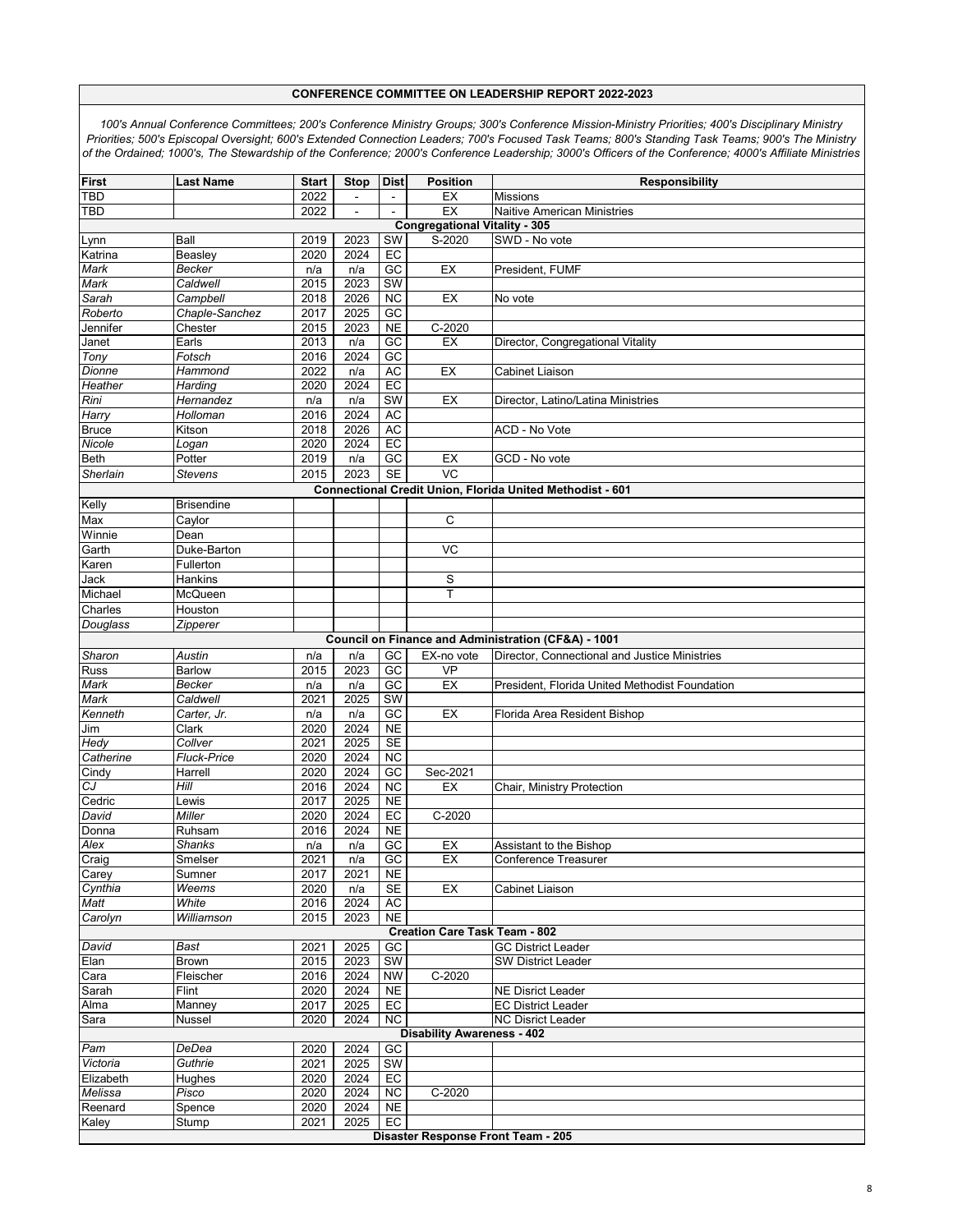| First                                           | <b>Last Name</b> | <b>Start</b> | <b>Stop</b>    | <b>Dist</b>            | <b>Position</b>                     | <b>Responsibility</b>                           |  |  |  |  |
|-------------------------------------------------|------------------|--------------|----------------|------------------------|-------------------------------------|-------------------------------------------------|--|--|--|--|
| Patti                                           | Aupperlee        | 2020         | 2024           | $\overline{NC}$        |                                     |                                                 |  |  |  |  |
| Jon                                             | Charles          | 2020         | 2024           | AC                     |                                     |                                                 |  |  |  |  |
| Jim                                             | Herrington       | 2020         | 2024           | $G$ C                  |                                     |                                                 |  |  |  |  |
| Jill                                            | Hockin           | 2020         | 2024           | $\overline{GC}$        |                                     |                                                 |  |  |  |  |
| Gary                                            | Musch            | 2020         | 2024           | $\overline{NC}$        |                                     |                                                 |  |  |  |  |
| Steve                                           | Potter           | 2020         | 2024           | <b>SW</b>              |                                     |                                                 |  |  |  |  |
| Hud                                             | Richard          | 2020         | 2024           | $\overline{GC}$        |                                     |                                                 |  |  |  |  |
| Jay                                             | Schmidt          | 2020         | 2024           | $\overline{NC}$        |                                     |                                                 |  |  |  |  |
| Scott                                           | Schroeder        | 2020         | 2024           | <b>SE</b>              |                                     |                                                 |  |  |  |  |
|                                                 |                  |              |                |                        | East Angola Partnership - 803       |                                                 |  |  |  |  |
| <b>Bruce</b>                                    | Anderson         | 2020         | 2024           | GC                     | $C-2021$                            | Chairperson                                     |  |  |  |  |
| Mike                                            | Baker            | 2015         | 2023           | GC                     |                                     | Former chair                                    |  |  |  |  |
| <b>Betty</b>                                    | Batey            | 2019         | 2023           | $\overline{GC}$        |                                     | Devotinal leader                                |  |  |  |  |
| Will                                            | Clark            | 2013         | 2026           | <b>NE</b>              |                                     | Missionary support                              |  |  |  |  |
|                                                 |                  |              | 2024           | EC                     |                                     |                                                 |  |  |  |  |
| Chris                                           | Fontanez         | 2020         |                |                        |                                     | Youth                                           |  |  |  |  |
| Amparito                                        | Garay            | 2021         | 2025           | EC                     |                                     | Hispanic coordinator                            |  |  |  |  |
| Gary                                            | Garay            | 2021         | 2025           | EC                     |                                     | Interpreter                                     |  |  |  |  |
| Sandi                                           | Goodman          | 2013         | 2026           | <b>SE</b>              |                                     | Health                                          |  |  |  |  |
| Luz Zenaida                                     | Ortiz            | 2017         | 2025           | EC                     |                                     | Human resources                                 |  |  |  |  |
| Simon                                           | Osunlana         | 2016         | 2024           | N <sub>E</sub>         |                                     | Evangelism                                      |  |  |  |  |
| Armando                                         | Rodriguez        | 2013         | 2026           | GC                     |                                     | Theological education                           |  |  |  |  |
| lcel                                            | Rodriguez        | 2013         | $\blacksquare$ | $\overline{GC}$        | EX                                  | Director, Global Missions                       |  |  |  |  |
| Clarice                                         | Setser           | 2020         | 2024           | <b>SW</b>              |                                     |                                                 |  |  |  |  |
| Clarice                                         | Setser           | 2020         | 2024           | <b>SW</b>              |                                     | Education                                       |  |  |  |  |
| Wayne                                           | Slockbower       | 2015         | 2023           | <b>SW</b>              |                                     | Construction coordinator                        |  |  |  |  |
| Kathy                                           | Wilson           | 2020         | 2024           | GC                     |                                     | Health                                          |  |  |  |  |
| Giselle                                         | Lawn             | 2022         | 2026           | $\overline{NC}$        |                                     | Mission staff support                           |  |  |  |  |
| Jecssie                                         |                  | 2022         | 2026           | $\overline{GC}$        |                                     | Hispanic teams construction coordinator         |  |  |  |  |
| Santiago<br>Election Procedures Committee - 104 |                  |              |                |                        |                                     |                                                 |  |  |  |  |
|                                                 |                  |              |                |                        |                                     |                                                 |  |  |  |  |
| Cory                                            | Britt            | 2012         | 2024           | <b>AC</b>              | $C-2016$                            |                                                 |  |  |  |  |
| Janet                                           | Earls            | 2020         | 2024           | GC                     |                                     | Director, Congregational Vitality               |  |  |  |  |
| Elizabeth                                       | Gardner          | 2015         | $\blacksquare$ | GC                     | EX                                  | Conference Secretary                            |  |  |  |  |
| Nancy                                           | Mayeux           | 2016         | 2024           | SW                     |                                     |                                                 |  |  |  |  |
| Jennifer                                        | Potter Buff      | 2016         | 2024           | SW                     |                                     |                                                 |  |  |  |  |
|                                                 |                  |              |                |                        | <b>Equitable Compensation - 905</b> |                                                 |  |  |  |  |
| Sarah                                           | Campbell         | 2022         | 2026           | <b>NC</b>              |                                     |                                                 |  |  |  |  |
| Clarke                                          | Campbell-Evans   | n/a          | n/a            | GC                     | EX                                  | Director, Missional Engagement                  |  |  |  |  |
| Michael                                         | Frazier          | 2014         | 2026           | <b>NC</b>              |                                     |                                                 |  |  |  |  |
| Susan                                           | Gray             | 2016         | 2024           | AC                     | $C-2020$                            |                                                 |  |  |  |  |
| Jay                                             | Kowalski         | 2015         | 2023           | <b>NC</b>              |                                     |                                                 |  |  |  |  |
| Emily                                           | McGee            | 2022         | 2026           | <b>AC</b>              |                                     |                                                 |  |  |  |  |
| Robert                                          | Martin           | 2022         | 2026           | $G$ C                  |                                     |                                                 |  |  |  |  |
| Oscar                                           | Negron           | 2016         | 2024           | <b>SE</b>              |                                     |                                                 |  |  |  |  |
| Simon                                           | Osunlana         | 2015         | 2023           | <b>NE</b>              |                                     |                                                 |  |  |  |  |
| Craig                                           | Smelser          | 2021         | n/a            | GC                     | EX                                  | Conference Treasurer                            |  |  |  |  |
| Cynthia                                         | Weems            | n/a          | n/a            | $\overline{\text{SE}}$ | EX                                  | Cabinet Liaison                                 |  |  |  |  |
|                                                 |                  |              |                |                        |                                     | Florida United Methodist Foundation Board - 602 |  |  |  |  |
| Sharon                                          | Austin           |              |                | GC                     | EX                                  | Ex-officio                                      |  |  |  |  |
|                                                 | Barriner         | n/a<br>2013  | n/a<br>2022    | $NE$                   |                                     |                                                 |  |  |  |  |
| Lawrence                                        |                  |              |                |                        |                                     |                                                 |  |  |  |  |
| Stephen                                         | Bell             | 2015         | 2024           | $\overline{GC}$        |                                     |                                                 |  |  |  |  |
| Robert                                          | Bledsoe          | 2018         | 2027           | SW                     |                                     |                                                 |  |  |  |  |
| Kenneth                                         | Carter Jr.       | n/a          | n/a            | $\overline{GC}$        | EX                                  | Florida Area Resident Bishop                    |  |  |  |  |
| Kim                                             | Clarke           | 2021         | 2030           | GC                     |                                     |                                                 |  |  |  |  |
| Ronald                                          | Coleman Jr.      | 2019         | 2028           | <b>NE</b>              | S                                   | Secretary                                       |  |  |  |  |
| Markita                                         | Cooper           | 2013         | 2022           | EC                     |                                     |                                                 |  |  |  |  |
| <b>Bruce</b>                                    | Ford             | 2018         | 2027           | <b>SE</b>              |                                     |                                                 |  |  |  |  |
| William                                         | Frye Jr.         | 2017         | 2026           | <b>NW</b>              |                                     |                                                 |  |  |  |  |
| Dan                                             | Hager            | 2014         | 2023           | SW                     | C                                   | Chairperson                                     |  |  |  |  |
| Larry                                           | Hannah           | 2017         | 2026           | SW                     | VC                                  | Vice Chairperson                                |  |  |  |  |
| Jerry                                           | Haralson         | 2019         | 2028           | EC                     |                                     |                                                 |  |  |  |  |
|                                                 |                  |              |                |                        |                                     |                                                 |  |  |  |  |
| Emma                                            | Harmon           | 2020         | 2029           | EC                     |                                     |                                                 |  |  |  |  |
| Joseph                                          | Hurt             | 2019         | 2028           | EC                     |                                     |                                                 |  |  |  |  |
| Phyllis                                         | Klock            | 2016         | 2025           | EC                     |                                     |                                                 |  |  |  |  |
| Sheryl                                          | Marks-Williams   | 2021         | 2030           | <b>AC</b>              |                                     |                                                 |  |  |  |  |
| Richard                                         | Nussel           | 2018         | 2027           | GC                     |                                     |                                                 |  |  |  |  |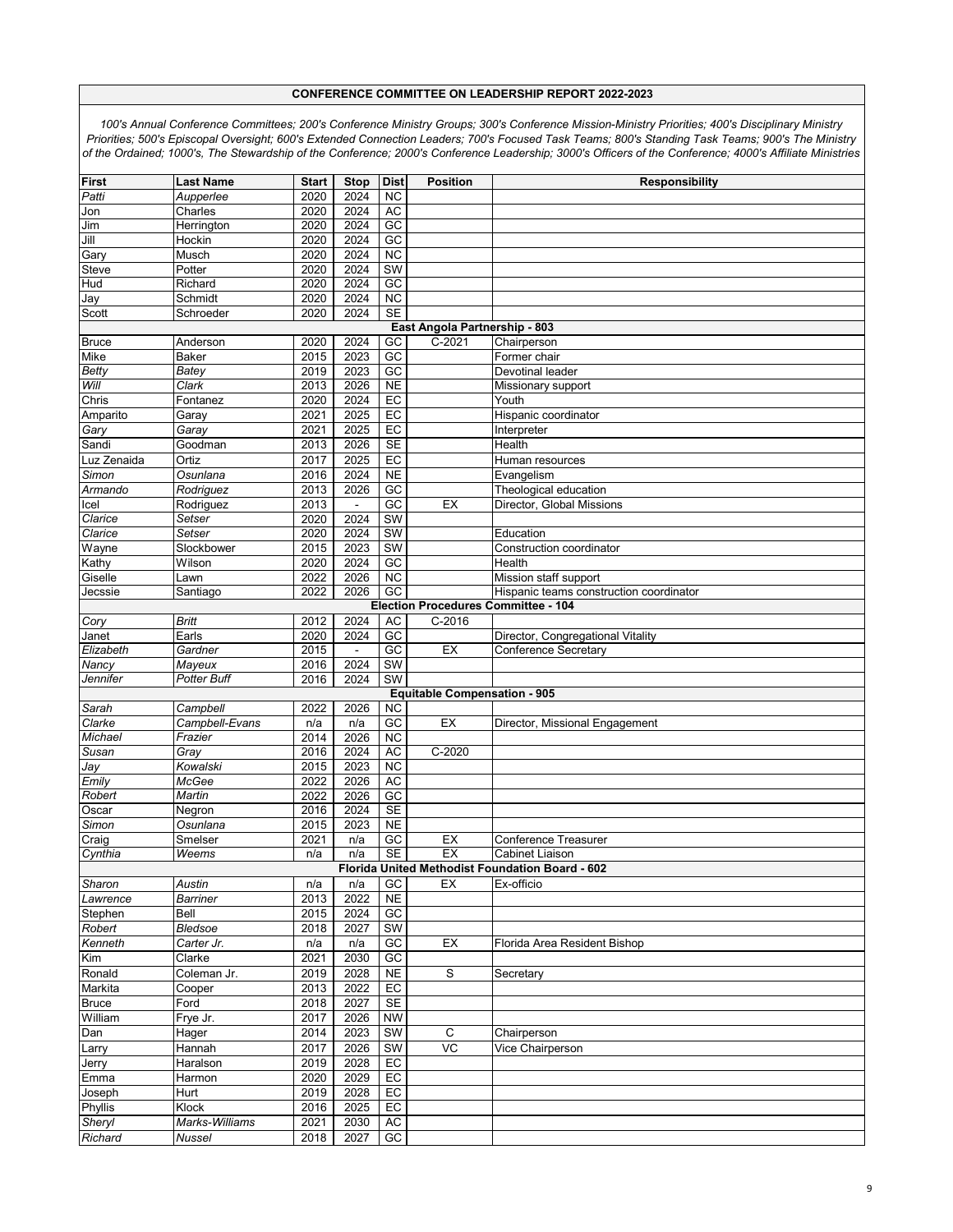| First                     | <b>Last Name</b>       | <b>Start</b> | <b>Stop</b>    | <b>Dist</b>            | <b>Position</b>                          | Responsibility                                    |
|---------------------------|------------------------|--------------|----------------|------------------------|------------------------------------------|---------------------------------------------------|
| Felix                     | Rivera                 | 2020         | 2029           | <b>AC</b>              |                                          |                                                   |
| Benjamin                  | Simmons                | 2018         | 2027           | SW                     |                                          |                                                   |
| Craig                     | Smelser                | 2021         | n/a            | GC                     | EX                                       | Ex-officio                                        |
| Cesar                     | Villafaña              | 2018         | 2027           | $\overline{\text{SE}}$ |                                          |                                                   |
| Dennis                    | Vlassis                | 2018         | 2027           | AC                     |                                          |                                                   |
| Jane                      | Zody                   | 2013         | 2022           | <b>NW</b>              |                                          |                                                   |
|                           |                        |              |                |                        | Haiti/Florida Covenant - 804             |                                                   |
| Berteau                   | Ellassaint             | 2018         | 2022           | SE                     |                                          |                                                   |
| Pierre                    | Exantus                | 2018         | 2022           | <b>SE</b>              |                                          |                                                   |
| Molly                     | <b>McEntire</b>        | 2017         | $\blacksquare$ | GC                     | EX                                       | Coordinator, Mission Training and Volunteer       |
| Judith                    | Pierre-Okerson         | 2018         | 2022           | <b>SE</b>              |                                          |                                                   |
| Wendy                     |                        |              | 2024           |                        |                                          |                                                   |
|                           | Vencus                 | 2022         |                | <b>NC</b><br><b>NC</b> |                                          |                                                   |
| Tom                       | Vencuss                | 2022         | 2024           |                        |                                          |                                                   |
| Patricia                  | Warren                 | 2018         | 2022           | GC                     |                                          |                                                   |
|                           |                        |              |                |                        | <b>Hispanic Assembly - 201</b>           |                                                   |
| Grechell                  | Aguilar                | 2021         | 2025           | $\overline{\text{SW}}$ |                                          | Communications                                    |
| Rodolfo                   | Casasayas              | 2021         | 2025           | <b>SE</b>              |                                          | Evangelism                                        |
| <b>Isabel</b>             | Corona                 | 2021         | 2025           | SE                     | $C-2020$                                 | President                                         |
| Rigoberto                 | Felico                 | 2022         | 2026           | <b>AC</b>              |                                          | Vice- President                                   |
| Yaday                     | Gonzalez               | 2021         | 2025           | $G$ C                  | T                                        | Treasurer                                         |
| Edelis                    | Lacosta                | 2019         | 2023           | SW                     |                                          | Evangelism                                        |
| Ernesto                   | Machado                | 2022         | 2026           | GC                     |                                          | <b>Family Camp</b>                                |
| Jose                      | Machado                | 2021         | 2025           | $\overline{GC}$        |                                          | Worship                                           |
| Orlando                   | Ramirez                | 2021         | 2025           | <b>SW</b>              |                                          | <b>Christian Education</b>                        |
| Abdel                     | Rodriguez              | 2020         | 2024           | $\overline{GC}$        |                                          | Youth                                             |
| Lorraine                  | Vallejo                | 2020         | 2024           | SE                     |                                          | Secretary                                         |
| Miguel                    | Velez                  | 2020         | 2024           | $E$ C                  |                                          | Parlamentarian                                    |
|                           |                        |              |                |                        |                                          | Joint Committee on Medical Leave - 908            |
| <b>Bob</b>                | <b>Bushong</b>         | n/a          | n/a            | EC                     | EX                                       | <b>Cabinet Liaison</b>                            |
| Lois                      | Durham                 | n/a          | n/a            | $\overline{GC}$        |                                          | Conference Payroll & Human Resource Administrator |
|                           |                        |              | n/a            | GC                     |                                          | Director, Office of C Excellence                  |
| Sara                      | McKinley               | n/a          |                | <b>SE</b>              |                                          |                                                   |
| Sharon                    | Saige                  | 2018         | 2026           |                        |                                          |                                                   |
| Craig                     | Smelser                | 2021         | n/a            | GC                     |                                          | <b>Conference Treasurer</b>                       |
|                           |                        |              |                |                        | Justice For Our Neighbors - 604          |                                                   |
| Glenn                     | <b>Bosley-Mitchell</b> | 2016         |                |                        |                                          |                                                   |
| Bob                       | <b>Bushong</b>         | 2020         |                | $E$ C                  |                                          |                                                   |
| Martine                   | Daceus                 | 2021         |                | <b>SE</b>              | EX                                       | Office of Missional Engagement                    |
| Jonathan                  | Fried                  | 2017         |                | <b>SE</b>              | т                                        |                                                   |
| Ruth                      | Jean Pierre            | 2022         |                | <b>SE</b>              |                                          |                                                   |
| Emily                     | Kvalheim               | 2021         |                | <b>SE</b>              |                                          |                                                   |
| Kitwana                   | McTyer                 |              |                |                        |                                          |                                                   |
| Emily                     |                        | 2021         |                | EC                     |                                          |                                                   |
| Pamela                    |                        | 2020         |                | EC                     | S                                        |                                                   |
|                           | Mejia                  |              |                |                        |                                          |                                                   |
|                           | Qualls                 | 2020         |                | $\overline{GC}$        | $\overline{VC}$                          |                                                   |
| Esther                    | Rodriguez Perez        | 2021         |                | EC                     |                                          |                                                   |
| Jonathan                  | Sanchez                | 2018         |                | EC                     | С                                        |                                                   |
|                           | Weems                  | 2016         |                | SE                     | EX                                       | District Superintendent for main location         |
| Cynthia                   |                        |              |                |                        | Lay Servant Ministries - 403             |                                                   |
| Jim                       | Boesch                 | 2015         | 2023           | EC                     |                                          | <b>ECD Director</b>                               |
| Connie                    | <b>Bookholt</b>        | 2017         | 2025           | <b>SE</b>              |                                          | <b>SED Director</b>                               |
| Ronald                    | Coleman                | 2018         | 2026           | <b>NE</b>              |                                          | <b>NED Director</b>                               |
| Elizabeth                 | Flynn                  | 2021         | 2024           | <b>AC</b>              | D-2021                                   | Director, Lay Servant Ministries                  |
| Rod                       | Groom                  | 2016         | 2024           | SW                     |                                          | <b>SWD Director</b>                               |
| Kathryn                   | Megerle                | 2019         | 2023           | <b>AC</b>              |                                          | <b>ACD Director</b>                               |
|                           | Nunley                 | 2020         | 2024           | EC                     |                                          | <b>Scouting Coordinator</b>                       |
| David                     | Palmer                 | 2019         | 2023           | <b>NC</b>              |                                          | <b>NCD Director</b>                               |
| <b>TBD</b>                | TBD                    |              | $\blacksquare$ | <b>NW</b>              |                                          | <b>NWD Director</b>                               |
| Gregory                   | Uchimura               | 2019         | 2027           | GC                     |                                          | <b>GCD Director</b>                               |
|                           |                        |              |                |                        | Memoirs - 101                            |                                                   |
|                           | Knight                 | 2021         | 2025           | GC                     |                                          |                                                   |
|                           | Knight                 | 2021         | 2025           | $\overline{GC}$        |                                          |                                                   |
| Randy<br>Terri<br>William |                        |              |                |                        | <b>Methodists United in Prayer - 805</b> |                                                   |
|                           | Akers                  | 2017         | 2025           | EC                     | Coordinator                              |                                                   |
| Chris                     | <b>Belcher</b>         | 2013         |                | EC                     | Coordinator                              |                                                   |
| <b>Rusty</b>              | Bordelon               | 2020         | 2025<br>2024   | GC                     | Coordinator                              |                                                   |
| Lynn<br>Tim               | Bulu                   | 2013         | 2025           | GC                     | Coordinator                              |                                                   |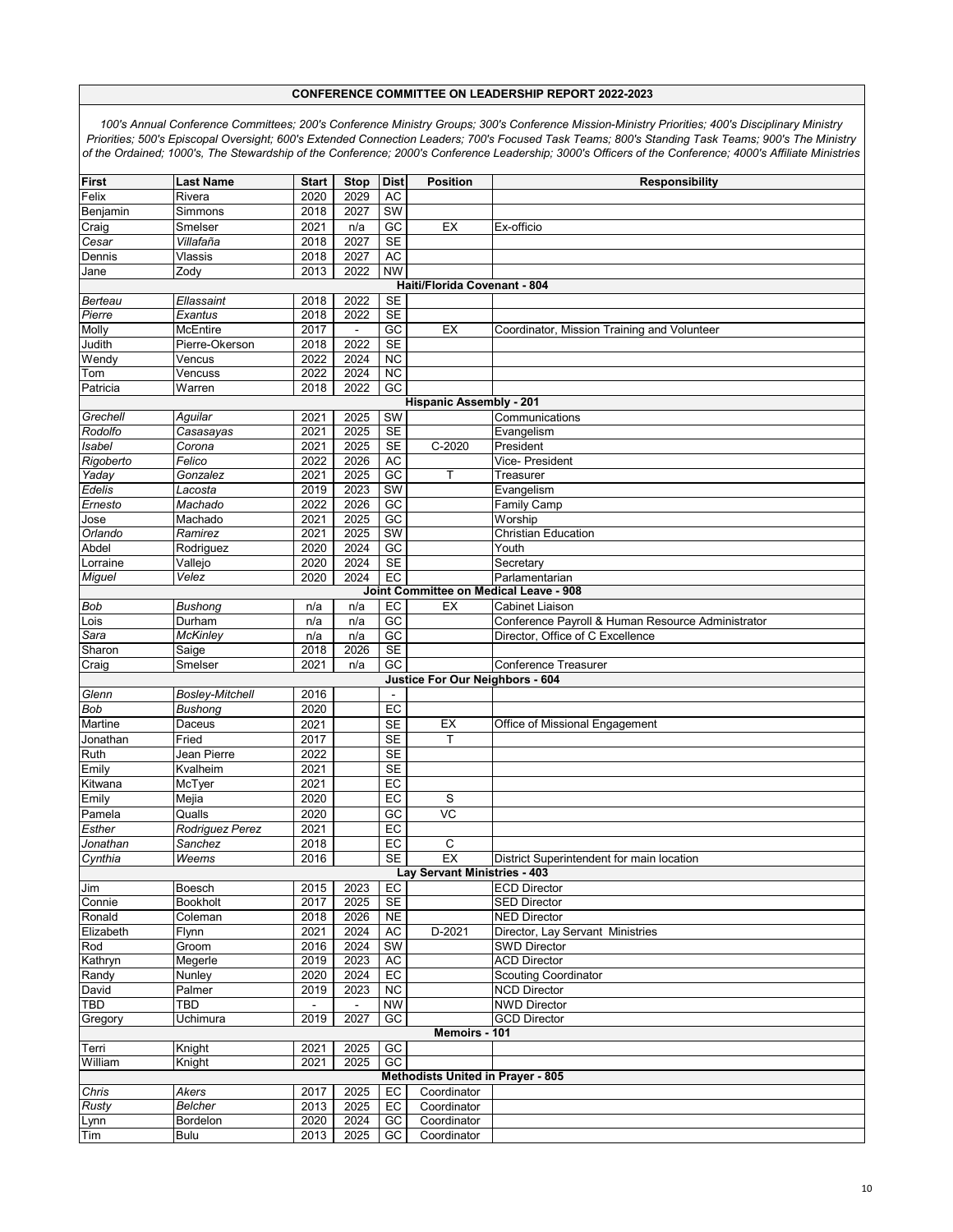| <b>First</b>   | <b>Last Name</b> | <b>Start</b> | <b>Stop</b>    | <b>Dist</b>     | <b>Position</b>                   | <b>Responsibility</b>                           |
|----------------|------------------|--------------|----------------|-----------------|-----------------------------------|-------------------------------------------------|
| Alberto        | Buster           | 2020         | 2024           | AC              | Coordinator                       |                                                 |
| Brian          | Carr             | 2017         | 2021           | <b>AC</b>       |                                   |                                                 |
| Dan            | Christopherson   | 2010         | 2023           | <b>SW</b>       | VC-2014                           |                                                 |
| Danny          | Davis            | 2020         | 2024           | <b>NW</b>       | Coordinator                       |                                                 |
| Terry          | Denham           | 2010         | 2023           | <b>NW</b>       | Coordinator                       |                                                 |
| Robert         | Dinwiddie        | 2020         | 2024           | GC              | Coordinator                       |                                                 |
| Paul           | Griffith         | 2015         | 2023           | $\overline{GC}$ | C-2019                            |                                                 |
| Ibis           | Griffith         | 2015         | 2023           | GC              | Coordinator                       |                                                 |
| Tim            | Harrigan         | 2019         | 2023           | $\overline{GC}$ | Coordinator                       |                                                 |
| Renee          | Kincaid          | 2009         | 2022           | GC              | S                                 |                                                 |
| Karen          | Laukat           | 2020         | 2024           | GC              |                                   |                                                 |
| Aldo           | Martin           | 2010         | 2023           | EC              | Coordinator                       |                                                 |
| Sam            | Martinez         | 2019         | 2023           | GC              | Coordinator                       |                                                 |
| Zul            | Martinez         | 2019         | 2023           | GC              | Coordinator                       |                                                 |
| Alice          | Matthews         | 2017         | 2025           | AC              | Coordinator                       |                                                 |
| Roberto        | Pinera           | 2010         | 2023           | <b>SE</b>       | Coordinator                       |                                                 |
| Larry          | Rankin           | 2017         | 2025           | GC              |                                   |                                                 |
| George         | Reed             | 2015         | 2023           | <b>NE</b>       | Coordinator                       |                                                 |
| Loree          | Reed             | 2015         | 2023           | <b>NE</b>       | Coordinator                       |                                                 |
| Icel           | Rodriguez        | n/a          | n/a            | $\overline{GC}$ | EX                                | Director, Global Missions                       |
| Michael        | Shockley         | 2020         | 2024           | SE              | Coordinator                       |                                                 |
| Rebecca        | Stephenson       | 2021         | n/a            | $\overline{GC}$ | Coordinator                       |                                                 |
| Carol          | Walters          | 2020         | 2024           | <b>SE</b>       | Coordinator                       |                                                 |
|                |                  |              |                |                 | <b>Ministry Protection - 1003</b> |                                                 |
| LaNita         | <b>Battles</b>   | n/a          | n/a            | $\overline{GC}$ | EX                                | Director, Claims / Risk Management              |
| Clare          | Chance           | 2020         | 2024           | N <sub>E</sub>  |                                   |                                                 |
| Gary           | Cleveland        | 2020         | 2024           | GC              |                                   |                                                 |
| Steve          | Edwards          | 2014         | 2023           | <b>NC</b>       |                                   |                                                 |
| Durwood        | Foshee           | n/a          | n/a            | <b>NE</b>       | EX                                | Cabinet Liason                                  |
| Mark           | Hanley<br>Hill   | n/a          | n/a<br>2024    | GC<br><b>NC</b> | EX<br>$C-2021$                    | Conference Chancellor                           |
| CJ             | Maxwell          | 2016<br>2019 | 2023           | AC              |                                   |                                                 |
| Clark<br>David | Miller           | 2020         | 2024           | EC              |                                   |                                                 |
| Alex           | <b>Shanks</b>    |              |                | GC              | EX                                |                                                 |
| Craig          | Smelser          | n/a<br>2021  | n/a<br>n/a     | GC              | EX                                | <b>Conference Treasurer</b>                     |
|                |                  |              |                |                 | Missions - 306                    |                                                 |
| Mike           | Baker            | 2019         | 2023           | SW              | EX                                |                                                 |
| Marta          | <b>Burke</b>     | 2017         | 2025           | <b>SE</b>       |                                   |                                                 |
| Clarke         | Campbell-Evans   | n/a          | n/a            | $\overline{GC}$ | EX                                | Director, Missional Engagement                  |
| Pam            | Carter           | 2016         | 2024           | $\overline{GC}$ |                                   | At Large                                        |
| Shelley        | Davidson         | 2020         | 2024           | <b>SW</b>       |                                   | <b>UWF Representative</b>                       |
| Mary           | Downey           | 2020         | 2024           | $E$ C           |                                   |                                                 |
| Melinda        | Gracia-Gomez     | 2019         | 2023           | SE              |                                   |                                                 |
| Paul           | Griffith         | 2019         | 2023           | GC              | EX                                |                                                 |
| Rini           | Hernandez        | 2020         | $\overline{a}$ | $G$ C           | EX                                | Cabinet Liaison                                 |
| Mike           | Luzinski         | 2022         | 2026           | EC              |                                   |                                                 |
| Ruth           | Mageria          | 2019         | 2023           | <b>SE</b>       |                                   |                                                 |
| Lori Ann       | Martell          | 2019         | 2023           | SW              |                                   |                                                 |
| Icel           | Rodriguez        | 2010         |                | $\overline{GC}$ | EX                                | Director, Global Missions                       |
| Louis          | Telcy            | 2016         | 2024           | $\overline{GC}$ |                                   |                                                 |
| <b>Matthew</b> | Williams         | 2017         | 2025           | SW              |                                   |                                                 |
| Ross           | Witschonke       | 2017         | 2025           | SW              |                                   |                                                 |
| Dawn           | Worden           | 2022         | 2026           | GC              |                                   |                                                 |
| Michael        | Zdorow           | 2020         | 2024           | AC              |                                   |                                                 |
|                |                  |              |                |                 | Officers of the Conference - 3000 |                                                 |
| Sharon         | Austin           | n/a          | n/a            | GC              |                                   | Director, Connectional and Justice Ministries   |
| Linda          | Gainer           | n/a          | n/a            | GC              |                                   | <b>Head Usher</b>                               |
| Elizabeth      | Gardner          | n/a          | n/a            | GC              |                                   | Conference Secretary                            |
| <b>Bob</b>     | Grizzard         | n/a          | n/a            | GC              |                                   | Parliamentarian                                 |
| Mark           | Hanley           | n/a          | n/a            | GC              |                                   | Chancellor                                      |
| Craig          | Smelser          | n/a          | n/a            | GC              |                                   | <b>Conference Treasurer</b>                     |
| Alice          | Williams         | n/a          | n/a            | EC              |                                   | Conference Lay Leader                           |
|                |                  |              |                |                 | <b>Outreach Ministries - 303</b>  |                                                 |
| Deborah        | Brown            | 2010         |                | NW              | S                                 | <b>UM Cooperative Ministries Madison County</b> |
| Clarke         | Campbell-Evans   | 2013         | $\blacksquare$ | GC              |                                   | Director, Missional Engagement                  |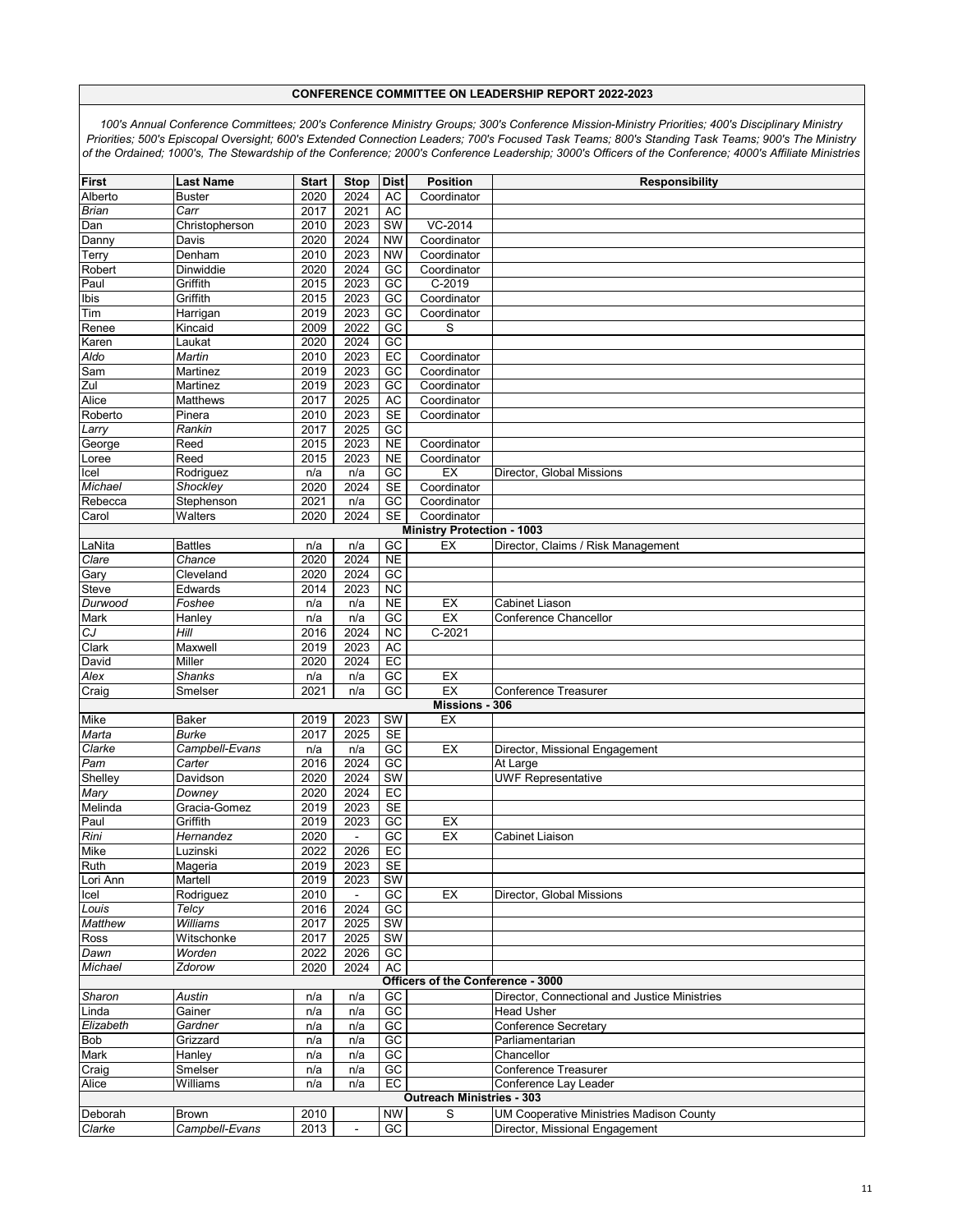| First                | <b>Last Name</b>      | <b>Start</b>      | <b>Stop</b>              | <b>Dist</b>                  | <b>Position</b>                        | <b>Responsibility</b>                                |
|----------------------|-----------------------|-------------------|--------------------------|------------------------------|----------------------------------------|------------------------------------------------------|
| Cathy                | Capo Stone            | 2011              |                          | GC                           | VC                                     | <b>Cornerstone Family Ministries</b>                 |
| Lara                 | Fisher                | 2021              | $\frac{1}{2}$            | GC                           |                                        | Learning Empowered (formerly UMCM Suncoast)          |
| <b>Buck</b>          | James                 | 2018              | $\blacksquare$           | EC                           |                                        | Halifax Urban Ministries, Inc.                       |
| Ruth                 | Mageria               | 2013              | $\blacksquare$           | AC                           | $C-2019$                               | Christians Reaching Out to Society (CROS Ministries) |
| <b>Brent</b>         | McLaughlin            | 2001              | $\blacksquare$           | <b>SE</b>                    |                                        | <b>Branches</b>                                      |
| Mariam               | Mengistie             | 2018              | $\overline{\phantom{a}}$ | EC                           |                                        | Missions Committee Chair                             |
| Lisa                 | Negrini               | 2021              | ÷,                       | SW                           |                                        | Grace Place for Children and Families                |
| Pamela               | Qualls                | 2022              | $\sim$                   | <b>SE</b>                    |                                        | Florida JFON (serving as interim Executive Director) |
| Rocco                | Tricarico             | 2020              | $\blacksquare$           | <b>SE</b>                    |                                        | Florida JFON                                         |
|                      |                       |                   |                          |                              | Preacher's Relief Fund, Inc. - 605     |                                                      |
| Clare                | Chance                | 2016              | 2024                     | <b>NE</b>                    | $C-2021$                               |                                                      |
| Ralph                | <b>Hayes</b>          | 2021              | 2025                     | GC                           |                                        |                                                      |
| Sharon               | Saige                 | 2016              | 2024                     | N <sub>E</sub>               |                                        |                                                      |
| Craig                | Smelser               | 2021              | n/a                      | $\overline{GC}$              | EX                                     | <b>Conference Treasurer</b>                          |
|                      |                       |                   |                          |                              |                                        | Prison & Jail Ministry Task Team - 304               |
| <b>Desiree</b>       | Austin-Holliday       | 2020              | 2024                     | GC                           |                                        |                                                      |
| Thomas               | <b>Beckner</b>        | 2022              | 2026                     | <b>SW</b>                    | EX                                     |                                                      |
| Dale                 | Dear                  | 2022              | 2026                     | SW                           | EX                                     |                                                      |
| <b>TBD</b>           |                       |                   |                          | SE                           | C                                      |                                                      |
| Steve                | Kennedv               | 2020              | 2024                     | <b>SW</b>                    |                                        |                                                      |
| Reginald             | Santiago              | 2022              | 2026                     | SW                           | EX                                     |                                                      |
| Kristina             | Schonewolf            | 2020              | 2024                     | $\overline{NC}$              |                                        |                                                      |
| Sherlain             | <b>Stevens</b>        | 2020              | 2024                     | <b>SE</b>                    | Shade and Fresh Water - 202            |                                                      |
| Laura                | Baber                 | 2019              | n/a                      | <b>NC</b>                    |                                        |                                                      |
| Micah                | <b>Blanks</b>         | 2021              | n/a                      | <b>NC</b>                    |                                        |                                                      |
| Jim                  | Cook                  | 2018              | n/a                      | <b>NC</b>                    |                                        |                                                      |
| Sara                 | <b>McKinlev</b>       | 2016              | n/a                      | GC                           | EX                                     |                                                      |
| Lenora               | Rousseau              | 2019              | n/a                      | <b>NC</b>                    |                                        |                                                      |
| Marilyn              | Swanson               | 2017              | n/a                      | GC                           |                                        |                                                      |
| Drew                 | Weseman               | 2019              | n/a                      | <b>NE</b>                    |                                        |                                                      |
| Lucy                 | Wray                  | 2013              | n/a                      | GC                           |                                        |                                                      |
|                      |                       |                   |                          |                              |                                        | <b>Small Membership Church Ministry - 405</b>        |
| Barbara              | Awoniyi               | 2015              | 2023                     | <b>NW</b>                    |                                        |                                                      |
| Sarah                | Campbell              | 2022              | 2026                     | <b>NC</b>                    |                                        |                                                      |
| lan                  | Campbell              | 2020              | 2024                     | GC                           |                                        |                                                      |
| Janet                | Earls                 | 2015              | $\blacksquare$           | GC                           | EX                                     | Director, Congregational Vitality                    |
| Durwood              | Foshee                | 2020              | ÷,                       | N <sub>E</sub>               | EX                                     | <b>Cabinet Representative</b>                        |
| Lydia                | Stepherson            | 2019              | 2023                     | <b>SE</b>                    |                                        |                                                      |
| Charley              | <b>Watts</b><br>White | 2016<br>2019      | 2024<br>2023             | <b>AC</b><br><b>SE</b>       |                                        |                                                      |
| Larry                |                       |                   |                          |                              | Social Justice Committee - 301         |                                                      |
| Sharon               | Austin                | n/a               | n/a                      | GC                           | EX                                     | Director, Connectional and Justice Ministries        |
| <b>Beth</b>          | <b>Bostrom</b>        | 2014              | 2026                     | GC                           | $C-2020$                               |                                                      |
| Andrea               | <b>Byer-Thomas</b>    | 2021              | 2025                     | <b>AC</b>                    |                                        | Commission on the Status & Role of Women             |
| Clarke               | Campbell-Evans        | n/a               | n/a                      | GC                           | EX                                     | Conference Director of Missional Engagement          |
| John (Jad)           | Denmark               | 2017              | 2025                     | EC                           |                                        |                                                      |
| <b>TBD</b>           |                       |                   |                          |                              |                                        | Prison & Jail Ministry Chair                         |
| Cara                 | Fleischer             | 2020              | 2024                     | <b>SE</b>                    |                                        | <b>Creation Care</b>                                 |
| Alma                 | Manney                | 2014              | n/a                      | EC                           |                                        | Peace with Justice                                   |
| Beth                 | Potter                | $\overline{20}14$ | 2023                     | GC                           |                                        | Human Trafficking                                    |
| Esther               | Rodriguez             | 2016              | 2024                     | EC                           |                                        | At Large                                             |
| Melissa              | Stump                 | 2020              | 2024                     | EC                           |                                        | Committee on Race & Religion Chair                   |
| <b>TBD</b>           |                       |                   |                          |                              |                                        | Native American Ministries Chair                     |
|                      |                       |                   |                          |                              | <b>Spiritual Formation - 807</b>       |                                                      |
| Lisa                 | DeGrenia              | 2021              | 2025                     | SW                           |                                        |                                                      |
| Robin                | Hager                 | 2020              | 2024                     | SW                           | C-2020                                 |                                                      |
| Monique              | <b>McBride</b>        | 2021              | 2025                     | <b>SE</b>                    |                                        |                                                      |
| <b>Drew</b>          | Weseman               | 2021              | 2025                     | <b>NE</b>                    |                                        |                                                      |
| Carrie               | Yoder                 | 2021              | 2025                     | NE                           |                                        |                                                      |
|                      |                       |                   |                          |                              | <b>Standing Rules Committee - 1004</b> |                                                      |
| Sharon               | Austin                | 2013              | $\frac{1}{2}$            | GC                           | EX<br>EX                               | <b>Cabinet Liaison</b>                               |
| Elizabeth<br>Carlene | Gardner               | 2015<br>2020      | ÷<br>2024                | $\overline{GC}$<br><b>NW</b> | $C-2020$                               | Conference Secretary                                 |
| Keith                | Johnson               | 2020              | 2024                     | GC                           |                                        |                                                      |
|                      | Johnson               |                   |                          |                              |                                        |                                                      |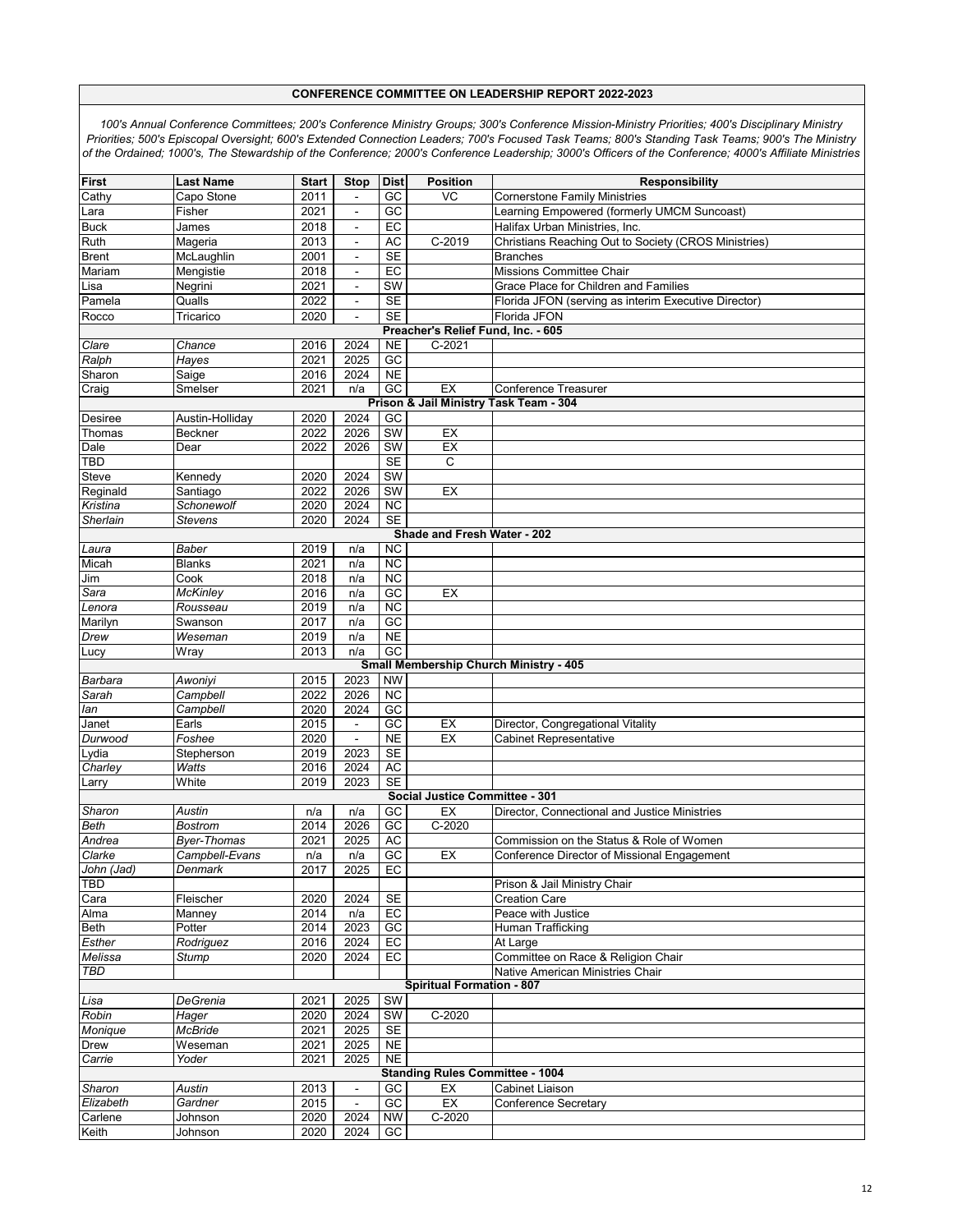| First                                      | <b>Last Name</b>   |                          | <b>Stop</b>              | <b>Dist</b>     | <b>Position</b>                         |                                      |  |  |  |  |
|--------------------------------------------|--------------------|--------------------------|--------------------------|-----------------|-----------------------------------------|--------------------------------------|--|--|--|--|
|                                            |                    | <b>Start</b>             |                          |                 |                                         | Responsibility                       |  |  |  |  |
| Randall                                    | Nunley             | 2020                     | 2024                     | EC              |                                         |                                      |  |  |  |  |
| Judith                                     | Pierre-Okerson     | 2017                     | 2025                     | SE              |                                         |                                      |  |  |  |  |
| Chris                                      | <b>Sanders</b>     | 2015                     | 2023                     | <b>NE</b>       |                                         |                                      |  |  |  |  |
| Alex                                       | <b>Shanks</b>      | 2016                     | $\blacksquare$           | <b>SE</b>       | EX                                      | <b>Cabinet Liaison</b>               |  |  |  |  |
| Linda                                      | Tice               | 2013                     | 2023                     | <b>SW</b>       |                                         |                                      |  |  |  |  |
|                                            |                    |                          |                          |                 | <b>Strategic Leadership Team - 2003</b> |                                      |  |  |  |  |
| David                                      | Allen              | $\blacksquare$           | $\overline{\phantom{a}}$ | <b>NC</b>       | EX                                      |                                      |  |  |  |  |
| Debbie                                     | Allen              | $\overline{\phantom{a}}$ | $\overline{\phantom{a}}$ | SW              | EX                                      |                                      |  |  |  |  |
| Sharon                                     | Austin             | $\blacksquare$           | $\blacksquare$           | $G$ C           | EX                                      |                                      |  |  |  |  |
|                                            |                    |                          |                          |                 |                                         |                                      |  |  |  |  |
| Michael                                    | Beck               | $\blacksquare$           | $\blacksquare$           | <b>AC</b>       | EX                                      |                                      |  |  |  |  |
| Mark                                       | Becker             | $\blacksquare$           | $\blacksquare$           | $\overline{GC}$ | EX                                      |                                      |  |  |  |  |
| <b>Bob</b>                                 | Bushong            | $\blacksquare$           | $\blacksquare$           | EC              | EX                                      |                                      |  |  |  |  |
| Clarke                                     | Campbell-Evans     | $\blacksquare$           | $\blacksquare$           | GC              | EX                                      |                                      |  |  |  |  |
| Kenneth                                    | Carter, Jr.        | $\blacksquare$           | $\blacksquare$           | GC              | $\mathsf C$                             | Florida Area Resident Bishop         |  |  |  |  |
| Paul                                       | Chilcote           | $\overline{a}$           | ÷                        | EC              | EX                                      |                                      |  |  |  |  |
| Janet                                      | Earls              | $\overline{a}$           | ÷                        | GC              | EX                                      |                                      |  |  |  |  |
| Durwood                                    | Foshee             | $\overline{\phantom{a}}$ | $\overline{a}$           | <b>NE</b>       | EX                                      |                                      |  |  |  |  |
| Dionne                                     | Hammond            | $\blacksquare$           | $\blacksquare$           | AC              | EX                                      |                                      |  |  |  |  |
| Rini                                       | Hernandez          |                          |                          | $G$ C           | EX                                      |                                      |  |  |  |  |
|                                            |                    | $\overline{a}$           | ÷                        |                 |                                         |                                      |  |  |  |  |
| Emily                                      | Hotho              | $\sim$                   | $\blacksquare$           | GC              | EX                                      |                                      |  |  |  |  |
| <b>Brittany</b>                            | Jackson            | $\overline{\phantom{a}}$ | ÷                        | GC              | EX                                      |                                      |  |  |  |  |
| Sara                                       | <b>McKinley</b>    | $\blacksquare$           | $\overline{a}$           | $\overline{GC}$ | EX                                      |                                      |  |  |  |  |
| Derrick                                    | Scott III          | $\blacksquare$           | $\blacksquare$           | <b>NE</b>       | EX                                      |                                      |  |  |  |  |
| Alex                                       | <b>Shanks</b>      | $\overline{a}$           | $\blacksquare$           | <b>SE</b>       | EX                                      |                                      |  |  |  |  |
| Craig                                      | Smelser            | $\overline{\phantom{a}}$ | $\blacksquare$           | GC              | EX                                      |                                      |  |  |  |  |
| Audrey                                     | Warren             |                          |                          | <b>SE</b>       | EX                                      |                                      |  |  |  |  |
|                                            |                    | $\blacksquare$           | $\blacksquare$           |                 |                                         |                                      |  |  |  |  |
| Cynthia                                    | Weems              | $\overline{\phantom{a}}$ | $\blacksquare$           | SE              | EX                                      |                                      |  |  |  |  |
| Wayne                                      | Wiatt              | $\blacksquare$           | $\blacksquare$           | <b>NW</b>       | EX                                      |                                      |  |  |  |  |
| Alice                                      | Williams           | $\overline{\phantom{a}}$ |                          | EC              | EX                                      |                                      |  |  |  |  |
| Trustees, Bethune Cookman University - 606 |                    |                          |                          |                 |                                         |                                      |  |  |  |  |
| Jennifer                                   | Adams              | $\blacksquare$           | $\blacksquare$           |                 | S                                       | <b>Executive Committee Member</b>    |  |  |  |  |
| Jeffery                                    | <b>Branch</b>      | $\overline{\phantom{a}}$ | ٠                        |                 |                                         | Executive Committee Member/Chaplain  |  |  |  |  |
| David                                      | <b>Brewer</b>      | $\blacksquare$           | $\blacksquare$           |                 |                                         | <b>Executive Committee Member</b>    |  |  |  |  |
| Lorenzo                                    | <b>Brown</b>       | $\overline{a}$           | ۰                        |                 |                                         | At-Large                             |  |  |  |  |
| John                                       | Crossman           | $\sim$                   | $\sim$                   |                 |                                         | At-Large                             |  |  |  |  |
|                                            |                    |                          |                          |                 |                                         |                                      |  |  |  |  |
| Gregorio                                   | Francis            | $\blacksquare$           | $\blacksquare$           |                 |                                         | At-Large, Executive Committee Member |  |  |  |  |
| Joyours                                    | Gamble             | $\blacksquare$           | ٠                        |                 | VC                                      | <b>Executive Committee Member</b>    |  |  |  |  |
| Deveron                                    | Gibbons            | $\blacksquare$           | $\blacksquare$           |                 |                                         | Parliamentarian                      |  |  |  |  |
| <b>Belvin</b>                              | Perry Jr.          | $\overline{a}$           | $\blacksquare$           |                 | C                                       |                                      |  |  |  |  |
| Hiram                                      | Powell             | $\blacksquare$           | $\blacksquare$           |                 | EX                                      | <b>Interim President</b>             |  |  |  |  |
| Courtney                                   | Rhodes             | $\overline{a}$           | $\blacksquare$           |                 |                                         | At-Large                             |  |  |  |  |
| Hector                                     | <b>Torres</b>      | $\blacksquare$           | ۰                        |                 | EX                                      | <b>Faculty Representative</b>        |  |  |  |  |
| John                                       | Williams           | $\sim$                   | $\blacksquare$           |                 |                                         | At-Large                             |  |  |  |  |
|                                            |                    |                          |                          |                 | Trustees. Children's Home - 607         |                                      |  |  |  |  |
| Susan                                      | <b>Brown</b>       | 2021                     | 2024                     | <b>NW</b>       |                                         |                                      |  |  |  |  |
|                                            |                    |                          |                          |                 |                                         |                                      |  |  |  |  |
| <b>Bob</b>                                 | Bushong            | n/a                      | n/a                      | EC              | EX                                      |                                      |  |  |  |  |
| <b>Brian</b>                               | Carr               | 2019                     | 2025                     | AC              |                                         |                                      |  |  |  |  |
| Kenneth                                    | Carter, Jr.        | n/a                      | n/a                      | GC              | EX                                      | Florida Area Resident Bishop         |  |  |  |  |
| Dianne                                     | Davis              | 2021                     | 2024                     | EC              |                                         |                                      |  |  |  |  |
| Rachel                                     | DeLaune            | 2018                     | 2024                     | EC              |                                         |                                      |  |  |  |  |
| Derrick                                    | Hittell            | 2017                     | 2023                     | <b>NE</b>       | Τ                                       |                                      |  |  |  |  |
| Diane                                      | Homrich            | 2021                     | 2024                     | EC              |                                         |                                      |  |  |  |  |
| Sean                                       | <b>Hults</b>       | 2017                     | 2023                     | GC              |                                         |                                      |  |  |  |  |
|                                            |                    |                          |                          |                 |                                         |                                      |  |  |  |  |
| Andrew                                     | Kim                | 2021                     | 2024                     | EC              |                                         |                                      |  |  |  |  |
| Doug                                       | Krenzer            | 2013                     | 2023                     | EC              |                                         |                                      |  |  |  |  |
| Madelyn                                    | Lozano             | 2019                     | 2024                     | <b>SE</b>       |                                         |                                      |  |  |  |  |
| Julie                                      | Maultsby           | 2019                     | 2023                     | <b>NW</b>       | S                                       |                                      |  |  |  |  |
| Debbie                                     | McLeod             | 2020                     | 2023                     | NE              |                                         |                                      |  |  |  |  |
| Kitwana                                    | McTyer             | n/a                      | n/a                      | EC              | P/CEO                                   |                                      |  |  |  |  |
| Mary                                       | Mitchell           | 2020                     | 2023                     | <b>NC</b>       |                                         |                                      |  |  |  |  |
|                                            | Reardon            | 2018                     | 2024                     | <b>SE</b>       | VC                                      |                                      |  |  |  |  |
| Andrea                                     |                    |                          |                          |                 |                                         |                                      |  |  |  |  |
| Jane                                       | Snyder             | 2016                     | 2023                     | <b>NW</b>       |                                         |                                      |  |  |  |  |
| <b>Brittany</b>                            | Sobering           | 2021                     | 2024                     | EC              |                                         |                                      |  |  |  |  |
| Ben                                        | Stilwell-Hernandez | 2021                     | 2024                     | GC              |                                         |                                      |  |  |  |  |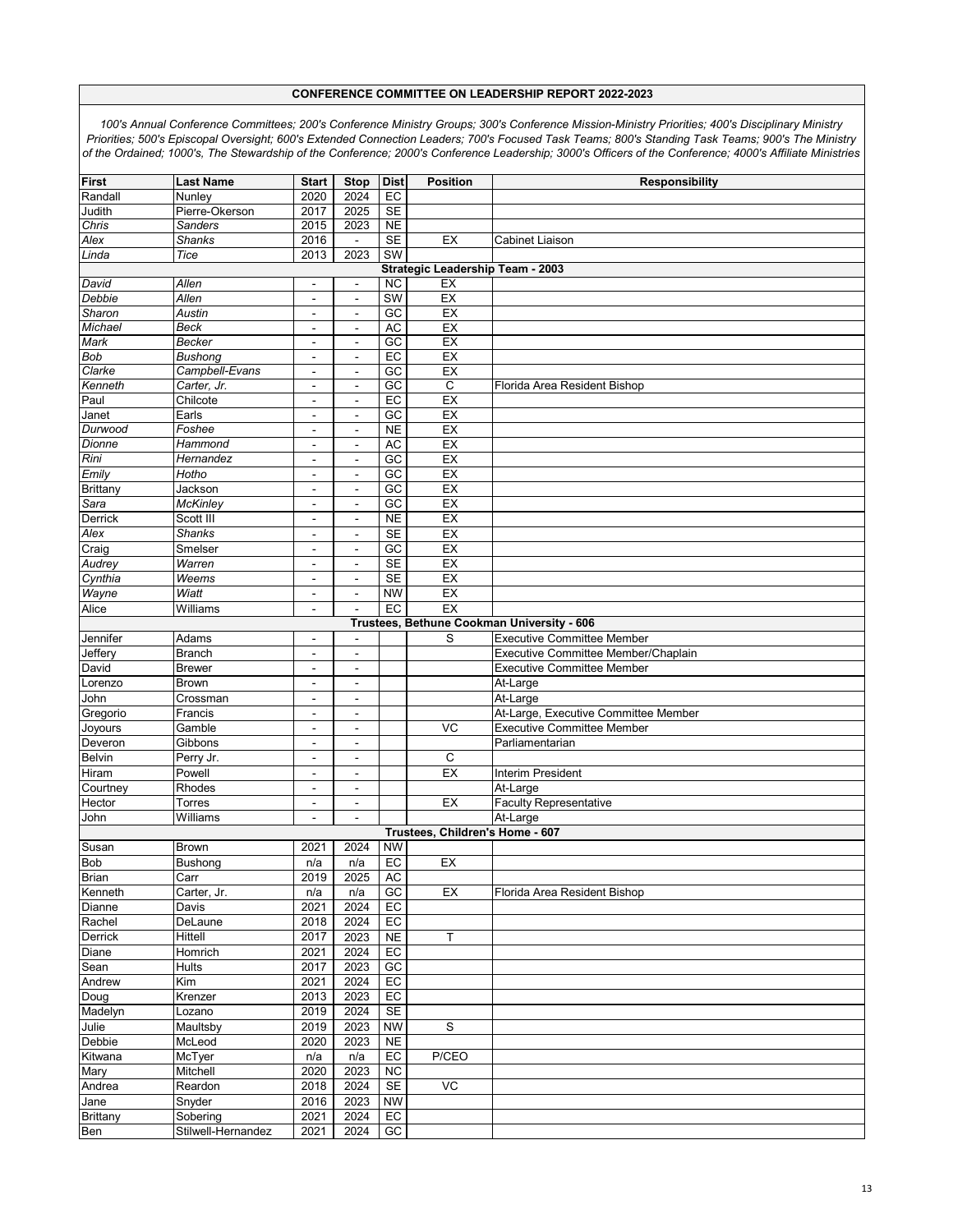| First                                    | <b>Last Name</b> | <b>Start</b> | Stop | <b>Dist</b>     | Position                             | Responsibility                                |  |  |  |  |
|------------------------------------------|------------------|--------------|------|-----------------|--------------------------------------|-----------------------------------------------|--|--|--|--|
| Melissa                                  | Stump            | 2019         | 2025 | EC              |                                      |                                               |  |  |  |  |
| Rafe                                     | Vigil            | 2016         | 2023 | <b>SE</b>       | $C-2021$                             |                                               |  |  |  |  |
| Wayne                                    | Wiatt            | n/a          | n/a  | <b>NW</b>       | EX                                   |                                               |  |  |  |  |
|                                          |                  |              |      |                 | Trustees - Florida Conference - 1005 |                                               |  |  |  |  |
| Sharon                                   | Austin           | n/a          | n/a  | GC              | EX                                   | Director, Connectional and Justice Ministries |  |  |  |  |
| Mark                                     | Becker           | n/a          | n/a  | GC              | EX                                   | President Florida United Methodist Foundation |  |  |  |  |
| Jeff                                     | Bennett          | 2016         | 2024 | AC              |                                      |                                               |  |  |  |  |
| Kenneth                                  | Carter, Jr.      | n/a          | n/a  | $\overline{GC}$ | EX                                   | Florida Area Resident Bishop                  |  |  |  |  |
| Stephanie                                | Corry            | 2020         | 2024 | <b>NE</b>       |                                      |                                               |  |  |  |  |
| Yoniece                                  | Dixon            | 2020         | 2024 | $G$ C           | $P-2020$                             |                                               |  |  |  |  |
| <b>Bruce</b>                             | Ford             | 2021         | 2025 | SW              |                                      |                                               |  |  |  |  |
| Ken                                      | Hamilton         | 2016         | 2024 | <b>NW</b>       |                                      |                                               |  |  |  |  |
| Steve                                    | Hart             | 2020         | 2024 | <b>AC</b>       |                                      |                                               |  |  |  |  |
|                                          | Johnston         | 2017         | 2025 | GC              |                                      |                                               |  |  |  |  |
| Arch<br>Jim                              | Luther           | 2015         | 2023 | SW              | S-2017                               |                                               |  |  |  |  |
|                                          |                  | 2020         | 2024 |                 | VP-2020                              |                                               |  |  |  |  |
| Jim                                      | Manuel           |              |      | EC              |                                      |                                               |  |  |  |  |
| Debbie                                   | McLeod           | 2021         | 2025 | EC              |                                      |                                               |  |  |  |  |
| Jim                                      | Meyer            | 2017         | 2025 | $\overline{GC}$ |                                      |                                               |  |  |  |  |
| Kenya                                    | Monroe           | 2017         | 2025 | EC              |                                      |                                               |  |  |  |  |
| Carol                                    | Musselman        | 2017         | 2025 | SW              |                                      |                                               |  |  |  |  |
| Vance                                    | Rains            | 2020         | 2024 | GC              | EX                                   | Chair, Higher Education and Campus Ministry   |  |  |  |  |
| Alex                                     | <b>Shanks</b>    | n/a          | n/a  | $G$ C           | EX                                   | Assistant to the Bishop                       |  |  |  |  |
| Craig                                    | Smelser          | 2021         | n/a  | $\overline{GC}$ | EX                                   | <b>Conference Treasurer</b>                   |  |  |  |  |
| Mike                                     | Standifer        | n/a          | n/a  | <b>NC</b>       | EX                                   | Director, Camps and Retreat Ministry          |  |  |  |  |
| Wayne                                    | Wiatt            | 2022         | n/a  | <b>NW</b>       | EX                                   | Cabinet Liaison                               |  |  |  |  |
| Debby                                    | Zutter           | 2020         | 2024 | EC              | EX                                   | Chair, Board of Camps and Retreats Ministry   |  |  |  |  |
| Trustees, Florida Southern College - 608 |                  |              |      |                 |                                      |                                               |  |  |  |  |
| Robert J                                 | Adams            |              |      |                 |                                      | <b>Advisory Trustee</b>                       |  |  |  |  |
| Barney                                   | <b>Barnett</b>   | 1998         | 2024 |                 |                                      |                                               |  |  |  |  |
| Keith R                                  | Berend           | 2016         | 2024 |                 |                                      |                                               |  |  |  |  |
| Kevin F                                  | Browne Jr.       | 2021         | 2025 |                 |                                      |                                               |  |  |  |  |
| J Stephen                                | <b>Buck</b>      | 2006         | 2023 |                 | AS-2022                              | <b>Assistant Secretary</b>                    |  |  |  |  |
| Kenneth                                  | Carter, Jr.      | n/a          | n/a  |                 | EX                                   | Florida Area Resident Bishop                  |  |  |  |  |
| Nancy                                    | Cattarius        |              |      |                 |                                      | <b>Advisory Trustee</b>                       |  |  |  |  |
| Sonji                                    | Coney            | 2016         | 2024 |                 |                                      |                                               |  |  |  |  |
| William                                  | Crenshaw         | 2017         | 2025 |                 | T-2022                               |                                               |  |  |  |  |
| V. Terry                                 | Dennis           | 1996         |      |                 |                                      | Asst. Treasurer                               |  |  |  |  |
| Ann B                                    | Edwards          |              |      |                 |                                      | <b>Advisory Trustee</b>                       |  |  |  |  |
| Robert                                   | Fannin           | 2007         | 2024 |                 |                                      | <b>Trustee</b>                                |  |  |  |  |
| James L                                  | Ferman, Jr.      |              |      |                 |                                      | <b>Trustee Emeritus</b>                       |  |  |  |  |
| Robert                                   | Fryer, Jr.       | 2002         | 2026 |                 | $\overline{C-2022}$                  |                                               |  |  |  |  |
| Richard                                  | Fulton           | 2006         | 2023 |                 | VC-2022                              |                                               |  |  |  |  |
| Alfonso                                  | Garcia III       | 2021         | 2025 |                 |                                      |                                               |  |  |  |  |
| Ann                                      | Hansen           | 2010         | 2024 |                 |                                      |                                               |  |  |  |  |
| Joan                                     | Hillhouse        | 2005         |      |                 |                                      | <b>Recording Secretary</b>                    |  |  |  |  |
| Roger                                    | Holler, III      | 2019         | 2023 |                 |                                      |                                               |  |  |  |  |
| Richard                                  | Jensen           | 2013         | 2024 |                 |                                      |                                               |  |  |  |  |
| Anne                                     | Kerr             | 2004         |      |                 | P                                    |                                               |  |  |  |  |
|                                          |                  |              |      |                 |                                      | <b>Advisory Trustee</b>                       |  |  |  |  |
| R. Fred                                  | Lewis            |              |      |                 |                                      |                                               |  |  |  |  |
| Bernard                                  | Little, Jr.      | 2013         | 2024 |                 |                                      |                                               |  |  |  |  |
| Stanley                                  | Little, Jr.      | 2022         | 2026 |                 |                                      |                                               |  |  |  |  |
| E. Vane                                  | McClurg          |              |      |                 |                                      | <b>Trustee Emeritus</b>                       |  |  |  |  |
| Sarah                                    | McKay            | 2010         | 2024 |                 |                                      |                                               |  |  |  |  |
| Domingo <sub>R</sub>                     | Moreira          | 2021         | 2025 |                 |                                      |                                               |  |  |  |  |
| H. William                               | Mutz             | 2020         | 2024 |                 |                                      |                                               |  |  |  |  |
| Edward L.                                | Myrick           |              |      |                 |                                      | <b>Advisory Trustee</b>                       |  |  |  |  |
| Mark                                     | Pitts            | 2018         | 2026 |                 |                                      |                                               |  |  |  |  |
| William                                  | Pou, Jr          | 2016         | 2024 |                 |                                      |                                               |  |  |  |  |
| Robert                                   | Puterbaugh       | 2009         | 2023 |                 | S-2022                               | Secretary                                     |  |  |  |  |
| Charles                                  | Reynolds Jr.     | 2018         | 2026 |                 |                                      |                                               |  |  |  |  |
| Marjorie                                 | Roberts          | 2010         | 2024 |                 |                                      |                                               |  |  |  |  |
| Susan                                    | Roberts          | 2018         | 2026 |                 |                                      |                                               |  |  |  |  |
| J. Jason                                 | Rodda            | 2018         | 2026 |                 |                                      |                                               |  |  |  |  |
| David E                                  | Rogers           | 2014         | 2026 |                 |                                      |                                               |  |  |  |  |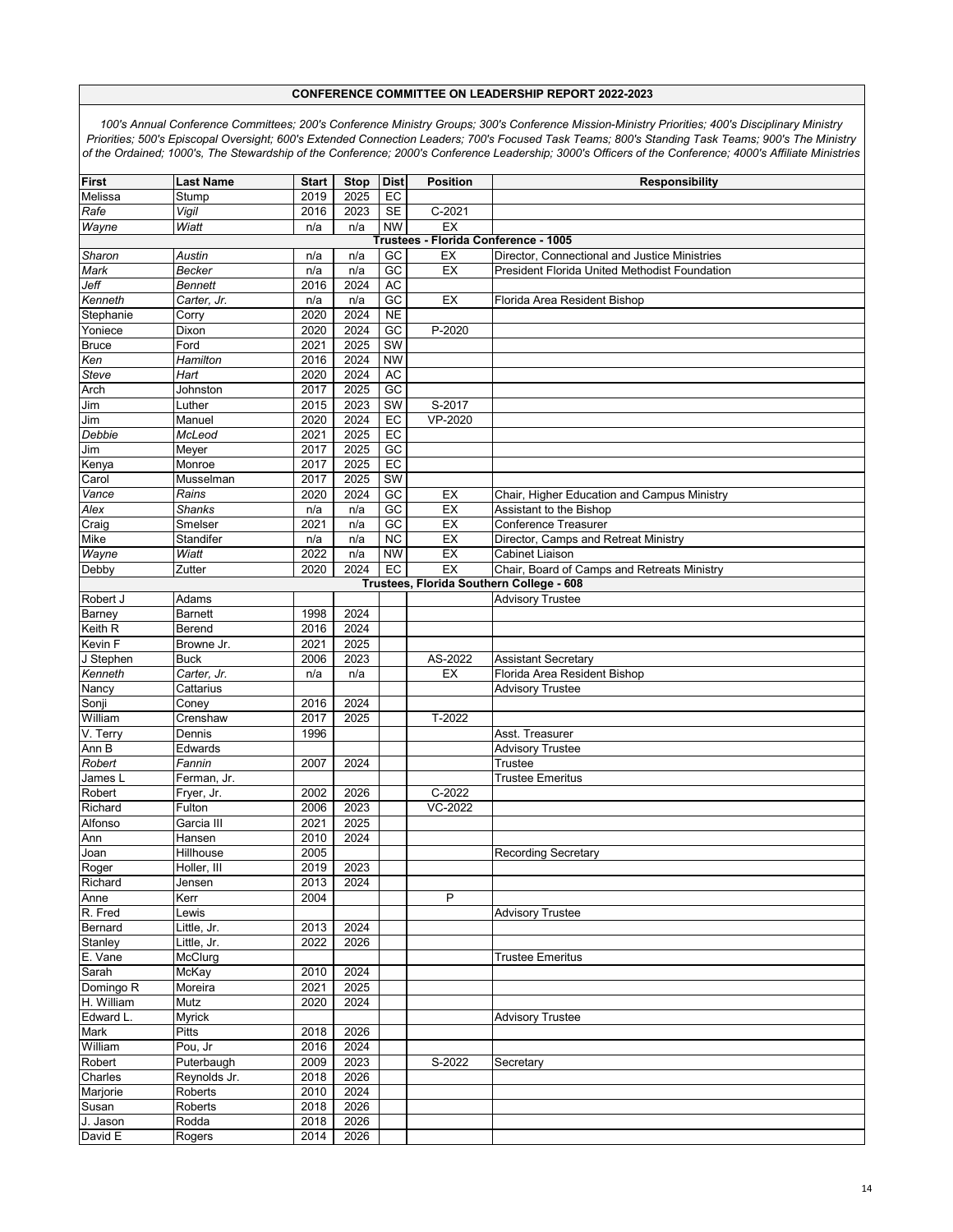| First        | <b>Last Name</b> | <b>Start</b> | <b>Stop</b>              | <b>Dist</b>            | <b>Position</b>                  | <b>Responsibility</b>                                                |
|--------------|------------------|--------------|--------------------------|------------------------|----------------------------------|----------------------------------------------------------------------|
| George       | Rogers           | 2003         | 2023                     |                        |                                  |                                                                      |
| Arthur       | Rowbotham        | 2006         | 2023                     |                        |                                  |                                                                      |
| E.J.         | Salcines         |              |                          |                        |                                  | <b>Trustee Emeritus</b>                                              |
| Caroline     | Schichtel        | 2021         | 2025                     |                        |                                  |                                                                      |
| Robert       | Sharp            | 2011         | 2022                     |                        |                                  |                                                                      |
| Evett        | Simmons          | 2003         | 2023                     |                        |                                  |                                                                      |
| John P       | Simon            |              |                          |                        |                                  | <b>Trustee Emeritus</b>                                              |
| Larry        | Stahl            |              |                          |                        | EX                               |                                                                      |
| W. Scott     | Thornton         | 2017         | 2025                     |                        |                                  |                                                                      |
| Robert       | Trinkle          | 2009         | 2023                     |                        |                                  |                                                                      |
| Robert       | Ulrich           |              |                          |                        |                                  | <b>Trustee Emeritus</b>                                              |
|              |                  |              |                          |                        |                                  | <b>Trustee Emeritus</b>                                              |
| Carole       | Weinstein        |              |                          |                        |                                  |                                                                      |
| Alice        | Williams         | 2020         |                          |                        | EX                               |                                                                      |
|              |                  |              |                          |                        |                                  | United Women in Faith (Formerly United Methodist Women) - 407        |
| David        | Allen            | 2022         | n/a                      | <b>NC</b>              | EX                               | Cabinet Liaison                                                      |
| Jackie       | <b>Brooks</b>    | 2020         | 2023                     | N <sub>E</sub>         | S-2020                           | Secretary PR                                                         |
| Kenneth      | Carter, Jr.      | 2012         | $\overline{\phantom{a}}$ | GC                     | EX                               | Florida Area Resident Bishop                                         |
| Veta         | Daley            | 2022         | 2023                     | SW                     |                                  | <b>District President</b>                                            |
| Jane         | Darling          | 2022         | 2023                     | $\overline{NC}$        |                                  | <b>District President</b>                                            |
| Shelley      | Davidson         | 2018         | 2023                     | SW                     | VP-2021                          |                                                                      |
| Pamela       | Davis            | 2021         | 2022                     | SE                     |                                  | Dean, Mission U                                                      |
| Gail         | Donlev           | 2022         | 2025                     | <b>NC</b>              |                                  | <b>Committee on Nominations</b>                                      |
|              | Edmond           | 2013         | 2024                     | <b>AC</b>              |                                  | <b>National Director</b>                                             |
| Magdala      |                  |              |                          | $\overline{GC}$        |                                  |                                                                      |
| Maria        | Escobales        | 2022         | 2023                     |                        |                                  | Hispanic Language Coordinator                                        |
| Thomasina    | Ford             | 2020         | 2024                     | <b>NE</b>              |                                  | <b>Committee on Nominations</b>                                      |
| Shari        | Gillis           | 2022         | 2023                     | $\overline{GC}$        |                                  | <b>District President</b>                                            |
| Nora         | Hendrix          | 2021         | 2023                     | SE                     |                                  | <b>District President</b>                                            |
| Natacha      | Joseph           | 2020         | 2023                     | <b>SE</b>              |                                  | Hatian Language Coordinator                                          |
| Ester        | Kim              | 2020         | 2023                     | $\overline{GC}$        |                                  | <b>Committee on Nominations</b>                                      |
| Catherine    | Mospens          | 2022         | 2023                     | <b>NW</b>              |                                  | <b>District President</b>                                            |
| Jennifer     | Noel             | 2020         | 2024                     | <b>AC</b>              |                                  | <b>UWF Program Advisory</b>                                          |
| Judith       | Pierre-Okerson   | 2018         | 2023                     | <b>SE</b>              | P-2020                           |                                                                      |
| Mary         | Reed             | 2020         | 2024                     | <b>NE</b>              |                                  | Committee on Nominations                                             |
| Kay          | Roach            | 2020         | 2024                     | <b>NW</b>              |                                  | SEJ UWF Vice-President                                               |
| Paulet       | Royes-Neale      | 2020         | 2023                     | <b>SE</b>              |                                  | <b>Committee on Nominations</b>                                      |
| Annette      | Samuels          | 2019         | 2022                     | <b>NE</b>              |                                  | Committee on Nominations                                             |
| Donna        | Spear            | 2020         | 2023                     | GC                     | T-2020                           |                                                                      |
| Mozelle      | Thomas           | 2021         | 2023                     | <b>NE</b>              |                                  | <b>District President</b>                                            |
| Mary         | Van Tol          | 2018         | 2023                     | SW                     |                                  | Secretary                                                            |
|              |                  | 2022         | 2023                     | <b>AC</b>              |                                  | <b>District President</b>                                            |
| Kim          | Wendt            |              |                          |                        |                                  |                                                                      |
| Anne         | Winn             | 2019         | 2022                     | EC                     |                                  | <b>District President</b>                                            |
| Annie        | Woods            | 2020         | 2022                     | AC                     |                                  | <b>Committee on Nominations</b>                                      |
|              |                  |              |                          |                        | <b>Wesley Brotherhood - 4000</b> |                                                                      |
| Steve        | Bianco           | 2020         | n/a                      | <b>NC</b>              |                                  | Nature Coast Discipleship Coordinator / Praise God Always Golf Pro   |
| Jim          | Boesch           | 2017         | n/a                      | EC                     | EX                               | Vice President of Discipleship / Central FL Discipleship Coordinator |
| Patrick      | Dapaah           | 2018         | n/a                      | $\overline{\text{SW}}$ | EX                               | Conference Prayer Advocate                                           |
| Dan          | Davis            | 2022         | 2025                     | <b>NE</b>              |                                  | Conference Treasurer                                                 |
| John         | Delaney          | 2017         | 2023                     | SW                     | P                                | Immediate Past President, Ex-Officio Member                          |
| Richard      | Gray             | 2017         | 2023                     | <b>AC</b>              | S                                | Conference Secretary / Palm Coast Discipleship Coordinator           |
| <b>Steve</b> | Kennedy          | 2018         | 2023                     | <b>SW</b>              |                                  | Vice President of Missions / SW FL Discipleship Coordinator          |
| Doug         | Knowles          | 2020         | n/a                      | <b>NW</b>              |                                  | NW FL Discipleship Coordinator / Man in the Mirror Liason            |
| Michael      | Maxwell          | 2021         | 2023                     | <b>NE</b>              | $C-2022$                         | Conference President                                                 |
| Randy        | Nunley           | 2018         | n/a                      | EC                     |                                  | <b>Scouting Coordinator</b>                                          |
| <b>Bruce</b> | Seidner          | 2018         | n/a                      | <b>NE</b>              | EX                               | Vice President of Fellowship                                         |
|              |                  |              |                          |                        |                                  |                                                                      |
| Terry        | Sisco            | 2017         | 2023                     | GC                     |                                  | Tampa Discipleship Coordinator / All Pro Dad liason                  |
|              |                  |              |                          |                        |                                  | Women's Retreat Design Team - 809                                    |
| Doreen       | Alvarez          | 2019         | 2023                     | SW                     |                                  |                                                                      |
| Valerie      | Beckles-Neblett  | 2015         | 2023                     | <b>SE</b>              |                                  |                                                                      |
| Nichole      | Curley           | 2019         | 2023                     | SW                     |                                  |                                                                      |
| Lucy         | Montoya          | 2019         | 2023                     | <b>SE</b>              |                                  |                                                                      |
| Barbara      | Twachtman        | 2020         | 2024                     | EC                     |                                  |                                                                      |
| Cynthia      | Ulrich           | 2015         | 2023                     | GC                     |                                  |                                                                      |
| Barbara      | Watson           | 2018         | 2026                     | EC                     |                                  |                                                                      |
|              |                  |              | 2026                     | AC                     | C-2021                           |                                                                      |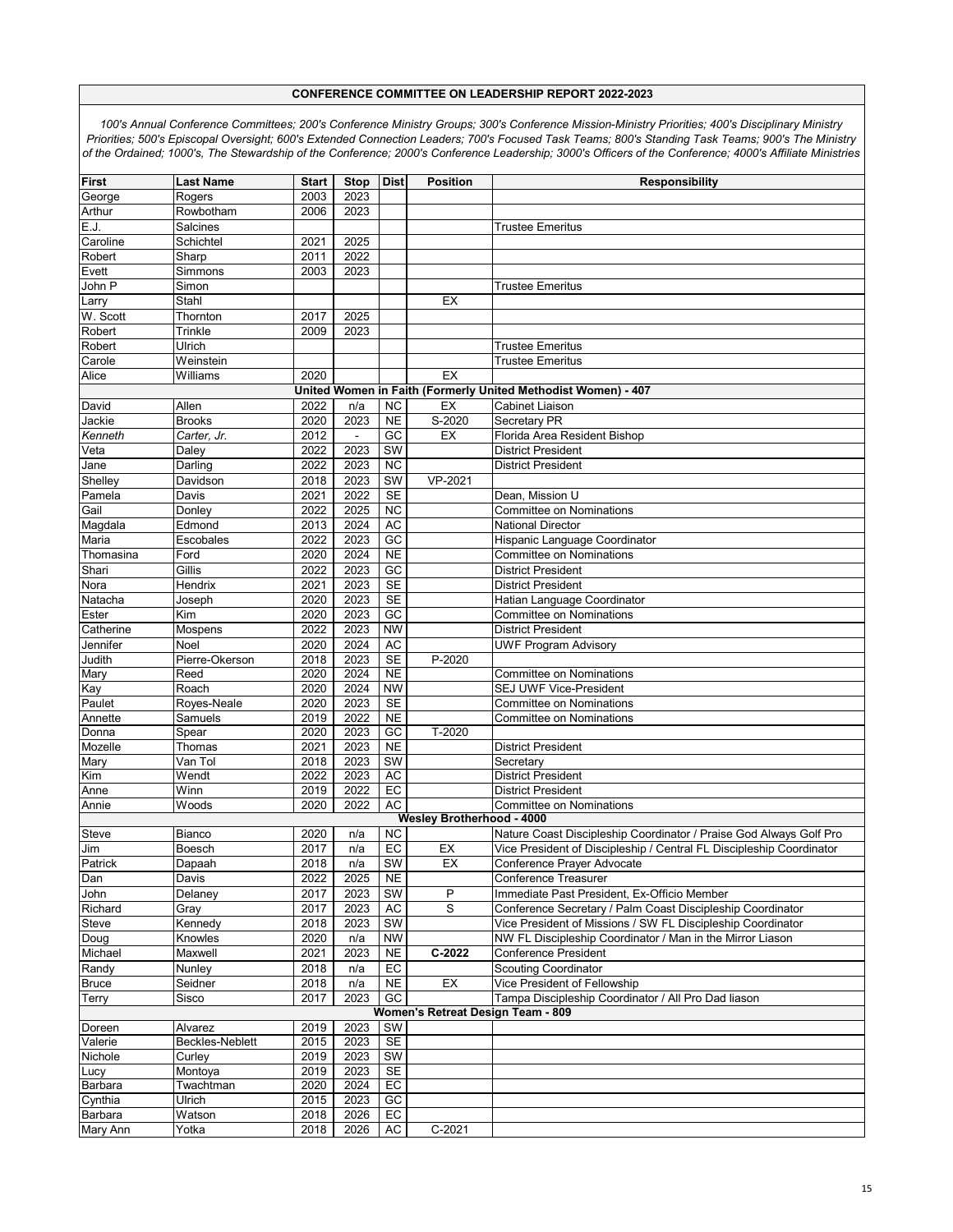| First                                                                                                                                                      | <b>Last Name</b>     | <b>Start</b> | Stop Dist      |                 | <b>Position</b>                       | <b>Responsibility</b>                                                                                   |  |  |  |  |
|------------------------------------------------------------------------------------------------------------------------------------------------------------|----------------------|--------------|----------------|-----------------|---------------------------------------|---------------------------------------------------------------------------------------------------------|--|--|--|--|
| Young Adult Missional Movement - 702                                                                                                                       |                      |              |                |                 |                                       |                                                                                                         |  |  |  |  |
| Sean                                                                                                                                                       | Baz                  | 2020         |                | EC              |                                       |                                                                                                         |  |  |  |  |
| Ruth                                                                                                                                                       | <b>Berlus</b>        | 2016         | 2024           | $E$ C           |                                       |                                                                                                         |  |  |  |  |
| Clarke                                                                                                                                                     | Campbell-Evans       | 2014         | $\blacksquare$ | GC              | T-2017                                |                                                                                                         |  |  |  |  |
| Martine                                                                                                                                                    | Daceus               | 2020         | n/a            | <b>SE</b>       |                                       |                                                                                                         |  |  |  |  |
| Tema                                                                                                                                                       | Finau                | 2022         | 2026           | $\overline{GC}$ |                                       |                                                                                                         |  |  |  |  |
| Tiffania                                                                                                                                                   | Icaza Willets        | 2019         | 2023           | GC              |                                       |                                                                                                         |  |  |  |  |
| <b>Brittany</b>                                                                                                                                            | Jackson              | 2021         | n/a            | GC              |                                       |                                                                                                         |  |  |  |  |
| Rowland                                                                                                                                                    | Johnson              | 2018         | 2026           | GC              |                                       |                                                                                                         |  |  |  |  |
| Katherine                                                                                                                                                  | Lane                 | 2021         | 2025           | $\overline{GC}$ |                                       |                                                                                                         |  |  |  |  |
| <b>Bryant</b>                                                                                                                                              | Manning              | 2020         | 2024           | <b>NW</b>       |                                       |                                                                                                         |  |  |  |  |
| Molly                                                                                                                                                      | McEntire             | 2015         | 2023           | GC              |                                       |                                                                                                         |  |  |  |  |
| Nancy                                                                                                                                                      | Metz                 | 2015         | 2023           | SW              | $C-2020$                              |                                                                                                         |  |  |  |  |
| Kipp                                                                                                                                                       | Nelson               | 2018         | 2026           | <b>SE</b>       |                                       |                                                                                                         |  |  |  |  |
| Alex                                                                                                                                                       | Osse                 | 2020         | 2024           | <b>SE</b>       |                                       |                                                                                                         |  |  |  |  |
| <b>Young People's Ministry Table</b>                                                                                                                       |                      |              |                |                 |                                       |                                                                                                         |  |  |  |  |
| Juan                                                                                                                                                       | Flores               | 2018         | 2026           | GC              |                                       |                                                                                                         |  |  |  |  |
| David                                                                                                                                                      | Jans                 | 2017         | 2025           | GC              |                                       |                                                                                                         |  |  |  |  |
| Kirsten                                                                                                                                                    | Knox                 | 2013<br>2019 | n/a            | GC              |                                       | At Large - Youth Ministry Institute<br>At Large - Youth Ministry Institute                              |  |  |  |  |
| Brian                                                                                                                                                      | Lawson<br>Minter     | 2013         | n/a            | <b>NE</b>       |                                       | At Large                                                                                                |  |  |  |  |
| Kelly<br>Joel                                                                                                                                              | Pancoast             | 2013         | n/a<br>n/a     | <b>NC</b>       |                                       | At Large                                                                                                |  |  |  |  |
| Dylan                                                                                                                                                      | Reed                 | 2020         | 2024           | AC              |                                       |                                                                                                         |  |  |  |  |
| <b>Brandon</b>                                                                                                                                             | Sangster             | 2018         | 2026           | EC              |                                       |                                                                                                         |  |  |  |  |
|                                                                                                                                                            |                      |              |                |                 |                                       |                                                                                                         |  |  |  |  |
| <b>DISTRICT OFFICE LEADERSHIP</b><br>The following Leaders; nominated by District Committees on Leadership (Nominations) are elected at Annual Conference. |                      |              |                |                 |                                       |                                                                                                         |  |  |  |  |
| <b>ATLANTIC CENTRAL DISTRICT</b>                                                                                                                           |                      |              |                |                 |                                       |                                                                                                         |  |  |  |  |
|                                                                                                                                                            |                      |              |                |                 | <b>AC District Operations Team</b>    |                                                                                                         |  |  |  |  |
| Amos                                                                                                                                                       | Adhemar              | 2020         |                | <b>AC</b>       |                                       |                                                                                                         |  |  |  |  |
| Rigo                                                                                                                                                       | Felico               | 2020         |                | <b>AC</b>       |                                       |                                                                                                         |  |  |  |  |
| Dionne                                                                                                                                                     | Hammond              | 2019         |                | <b>AC</b>       | S                                     | District Superintendent                                                                                 |  |  |  |  |
| <b>Buck</b>                                                                                                                                                | James                | 2020         |                | <b>AC</b>       |                                       |                                                                                                         |  |  |  |  |
| Terri                                                                                                                                                      | Jones                | 2020         |                | <b>AC</b>       |                                       |                                                                                                         |  |  |  |  |
| Frederick                                                                                                                                                  | Jones                | 2022         |                | <b>AC</b>       |                                       |                                                                                                         |  |  |  |  |
| <b>Bruce</b>                                                                                                                                               | Kitson               | 2020         |                | <b>AC</b>       |                                       |                                                                                                         |  |  |  |  |
| Doug                                                                                                                                                       | <b>McClain</b>       | 2020         |                | AC              |                                       |                                                                                                         |  |  |  |  |
| Kathy                                                                                                                                                      | Megerle              | 2021         |                | <b>AC</b>       |                                       |                                                                                                         |  |  |  |  |
| Christopher                                                                                                                                                | Tabone               | 2022         |                | <b>AC</b>       |                                       |                                                                                                         |  |  |  |  |
| Charley                                                                                                                                                    | Watts                | 2020         |                | AC              |                                       |                                                                                                         |  |  |  |  |
| Zenie                                                                                                                                                      | Zdorow               | 2020         | 2024           | <b>AC</b>       | VP                                    | Lay Leader                                                                                              |  |  |  |  |
|                                                                                                                                                            |                      |              |                |                 |                                       | <b>Clergy Care - Subgroup of Operations Team</b>                                                        |  |  |  |  |
| Larry                                                                                                                                                      | Wilson               | 2020         |                | AC              |                                       |                                                                                                         |  |  |  |  |
|                                                                                                                                                            |                      |              |                |                 |                                       | District Committee on Lay Servant Ministry/Board of Laity (BOD - 667-668) - Subgroup of Operations Team |  |  |  |  |
| Dionne<br>Paula                                                                                                                                            | Hammond<br>McDonald  | 2019<br>2019 |                | AC<br><b>AC</b> |                                       | Superintendent<br>Senior AA                                                                             |  |  |  |  |
| Kathy                                                                                                                                                      |                      | 2020         |                | AC              |                                       |                                                                                                         |  |  |  |  |
| Zenie                                                                                                                                                      | Megerle<br>Zdorow    | 2020         |                | <b>AC</b>       | C                                     | Lay Servant Ministries Director<br><b>AC District Lay Leader</b>                                        |  |  |  |  |
|                                                                                                                                                            |                      |              |                |                 | <b>Committee on Ordained Ministry</b> |                                                                                                         |  |  |  |  |
| Amos                                                                                                                                                       | Adhemar              | 2021         |                | AC              |                                       |                                                                                                         |  |  |  |  |
| Jay                                                                                                                                                        | Bell                 | 2020         |                | <b>AC</b>       |                                       |                                                                                                         |  |  |  |  |
| Maria                                                                                                                                                      | Colomba              | 2021         |                | AC              |                                       |                                                                                                         |  |  |  |  |
| Joe                                                                                                                                                        | Fisher               | 2021         |                | <b>AC</b>       |                                       |                                                                                                         |  |  |  |  |
| Elizabeth                                                                                                                                                  | Flynn                | n/a          | n/a            | AC              |                                       | Registrar                                                                                               |  |  |  |  |
| Susan                                                                                                                                                      | Gray                 | 2020         |                | <b>AC</b>       |                                       |                                                                                                         |  |  |  |  |
| Craig                                                                                                                                                      | Hammond              | 2019         |                | <b>AC</b>       |                                       |                                                                                                         |  |  |  |  |
| Dionne                                                                                                                                                     | Hammond              | 2019         |                | <b>AC</b>       |                                       | <b>District Superintendent</b>                                                                          |  |  |  |  |
| Trevor                                                                                                                                                     | Johnston             | 2020         |                | <b>AC</b>       |                                       |                                                                                                         |  |  |  |  |
| Doug                                                                                                                                                       | $\overline{McClaim}$ | 2021         |                | <b>AC</b>       |                                       |                                                                                                         |  |  |  |  |
| Jerry                                                                                                                                                      | Milner               | 2021         |                | <b>AC</b>       |                                       |                                                                                                         |  |  |  |  |
| Tom                                                                                                                                                        | Nelson               | 2022         |                | <b>AC</b>       |                                       |                                                                                                         |  |  |  |  |
| Radamee                                                                                                                                                    | Orlandi              | 2020         |                | AC              | C                                     | Chairperson                                                                                             |  |  |  |  |
| Evett                                                                                                                                                      | Simmons              | 2018         |                | AC              |                                       |                                                                                                         |  |  |  |  |
| Scott                                                                                                                                                      | Smith                |              |                | <b>AC</b>       |                                       |                                                                                                         |  |  |  |  |
| Alexis                                                                                                                                                     | Talbott              | 2022         |                | $\mathsf{AC}$   |                                       |                                                                                                         |  |  |  |  |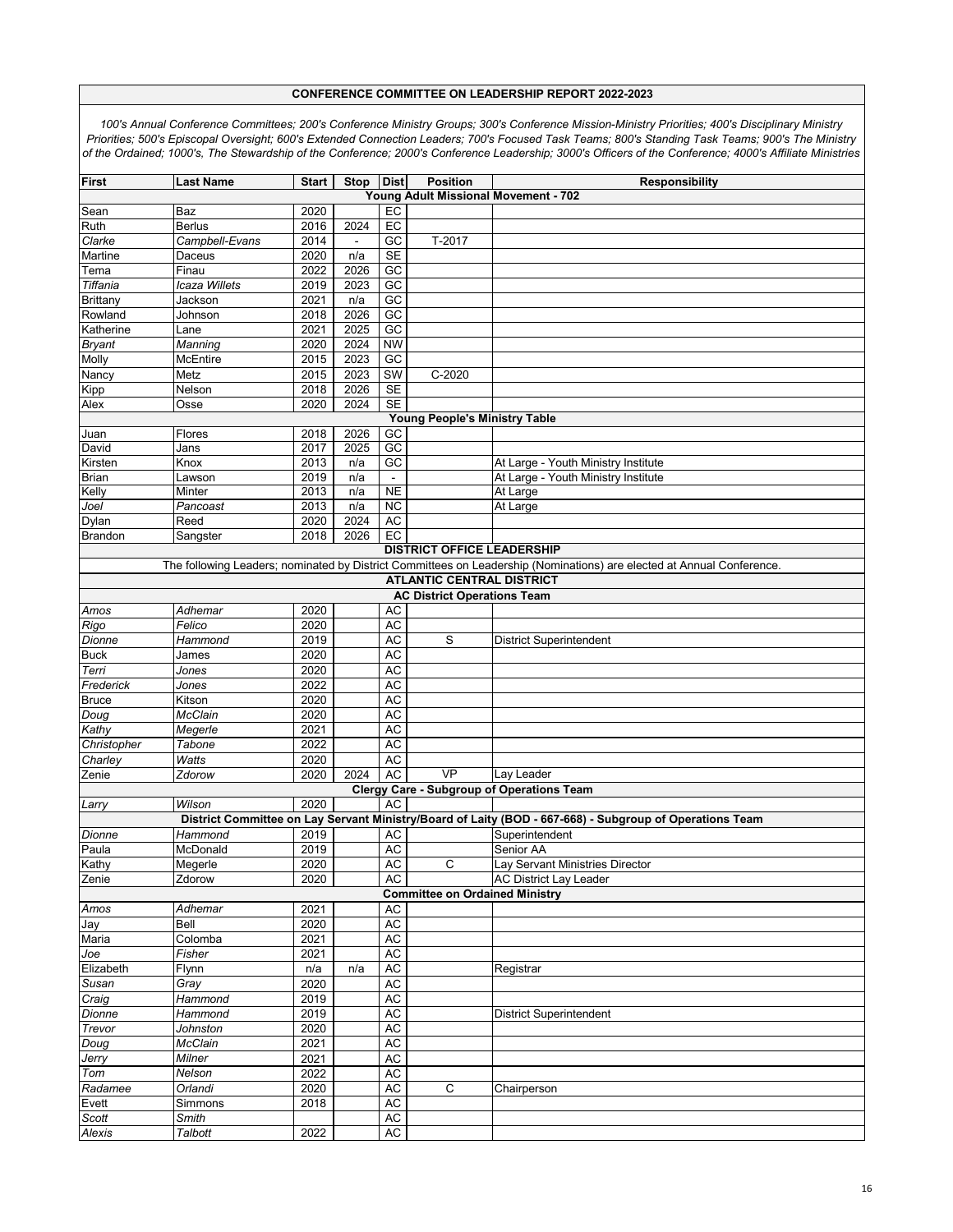| <b>First</b>                   | <b>Last Name</b>                             | <b>Start</b> | <b>Stop</b> | <b>Dist</b>     | <b>Position</b>                           | <b>Responsibility</b>                                                  |  |  |  |  |  |
|--------------------------------|----------------------------------------------|--------------|-------------|-----------------|-------------------------------------------|------------------------------------------------------------------------|--|--|--|--|--|
| Charley                        | Watts                                        | 2021         |             | <b>AC</b>       |                                           |                                                                        |  |  |  |  |  |
| Mike                           | Zdorow                                       |              |             | <b>AC</b>       |                                           |                                                                        |  |  |  |  |  |
|                                | <b>Committee on Leadership (Nominations)</b> |              |             |                 |                                           |                                                                        |  |  |  |  |  |
| Dionne                         | Hammond                                      | 2019         |             | AC              | C                                         | Superintendent                                                         |  |  |  |  |  |
| <b>Bruce</b>                   | Kitson                                       | 2019         |             | AC              |                                           | Church Health Advocate                                                 |  |  |  |  |  |
| Paula                          | McDonald                                     | 2019         |             | <b>AC</b>       |                                           | Senior AA                                                              |  |  |  |  |  |
| Kathy                          | Megerle                                      | 2020         |             | AC              |                                           | Lay Servant Ministry Director                                          |  |  |  |  |  |
| Zenie                          | Zdorow                                       | 2020         |             | <b>AC</b>       |                                           | Lay Leader                                                             |  |  |  |  |  |
|                                |                                              |              |             |                 | <b>Board of Location and Building</b>     |                                                                        |  |  |  |  |  |
| Peggy                          | Gagnon                                       | 2022         |             | AC              |                                           |                                                                        |  |  |  |  |  |
| Peggy                          | Hall                                         | 2021         |             | <b>AC</b>       |                                           |                                                                        |  |  |  |  |  |
| Dionne                         | Hammond                                      | 2019         |             | AC              |                                           | Superintendent                                                         |  |  |  |  |  |
| Charley                        | Watts                                        | 2020         |             | <b>AC</b>       | C                                         |                                                                        |  |  |  |  |  |
| George                         | Welch                                        | 2007         |             | <b>AC</b>       |                                           |                                                                        |  |  |  |  |  |
| Zenie                          | Zdorow                                       | 2020         |             | AC              |                                           | Lay Leader                                                             |  |  |  |  |  |
| <b>Congregational Vitality</b> |                                              |              |             |                 |                                           |                                                                        |  |  |  |  |  |
| Don                            | Hanna                                        | 2020         |             | AC              |                                           |                                                                        |  |  |  |  |  |
| Susan                          | Hineman                                      | 2020         |             | <b>AC</b>       |                                           |                                                                        |  |  |  |  |  |
| <b>Bruce</b>                   | Kitson                                       | 2020         |             | <b>AC</b>       | C                                         |                                                                        |  |  |  |  |  |
| Doug                           | McClain                                      | 2020         |             | AC              |                                           |                                                                        |  |  |  |  |  |
| Kathy                          | Megerle                                      | 2020         |             | <b>AC</b>       |                                           |                                                                        |  |  |  |  |  |
| <b>Brett</b>                   | Robinson                                     | 2020         |             | AC              |                                           |                                                                        |  |  |  |  |  |
| Esperance                      | St. Louis                                    | 2020         |             | AC              |                                           |                                                                        |  |  |  |  |  |
| Karen                          | Turner                                       | 2020         |             | <b>AC</b>       |                                           |                                                                        |  |  |  |  |  |
| Charley                        | Watts                                        | 2020         |             | AC              |                                           |                                                                        |  |  |  |  |  |
| Mike                           | Zdorow                                       | 2020         |             | <b>AC</b>       |                                           |                                                                        |  |  |  |  |  |
| Zenie                          | Zdorow                                       | 2020         |             | <b>AC</b>       |                                           |                                                                        |  |  |  |  |  |
| <b>Fresh Expressions Team</b>  |                                              |              |             |                 |                                           |                                                                        |  |  |  |  |  |
| Michael                        | Beck                                         | 2019         |             | <b>NC</b>       |                                           | Consultant                                                             |  |  |  |  |  |
| Steve                          | Carleo                                       | 2020         |             | AC<br><b>AC</b> |                                           |                                                                        |  |  |  |  |  |
| Ryan                           | Hall<br>Hammond                              | 2020         |             |                 |                                           |                                                                        |  |  |  |  |  |
| Dionne                         | Hammond                                      | 2019         |             | AC<br>AC        |                                           | District Superintendent                                                |  |  |  |  |  |
| Craig<br>Susan                 | Hineman                                      | 2019<br>2021 |             | AC              |                                           |                                                                        |  |  |  |  |  |
| <b>Bruce</b>                   | Kitson                                       | 2019         |             | AC              |                                           |                                                                        |  |  |  |  |  |
| Mark                           | Reynolds                                     | 2020         |             | <b>AC</b>       |                                           |                                                                        |  |  |  |  |  |
| Lou                            | Weber                                        | 2019         |             | AC              | $\mathsf C$                               | Coordinator                                                            |  |  |  |  |  |
| Mike                           | Zdorow                                       | 2019         |             | <b>AC</b>       |                                           |                                                                        |  |  |  |  |  |
|                                |                                              |              |             |                 | <b>AC District Anti-Racism Team</b>       |                                                                        |  |  |  |  |  |
| Dionne                         | Hammond                                      | 2021         |             | AC              |                                           | <b>District Superintendent</b>                                         |  |  |  |  |  |
| Terri                          | Jones                                        | 2021         |             | <b>AC</b>       |                                           |                                                                        |  |  |  |  |  |
| <b>Rick</b>                    | Jones                                        | 2021         |             | AC              |                                           |                                                                        |  |  |  |  |  |
| Zenie                          | Zdorow                                       | 2021         |             | AC              |                                           |                                                                        |  |  |  |  |  |
|                                |                                              |              |             |                 | <b>AC District Disaster Recovery Team</b> |                                                                        |  |  |  |  |  |
| John                           | Hardesty                                     | 2021         |             | AC              |                                           |                                                                        |  |  |  |  |  |
| Kathy                          | Megerle                                      | 2021         |             | AC              |                                           |                                                                        |  |  |  |  |  |
|                                |                                              |              |             |                 |                                           | United Methodist Women District Organization (BOD paragraph 670)       |  |  |  |  |  |
| Dionne                         | Hammond                                      | 2109         |             | AC              | EX                                        |                                                                        |  |  |  |  |  |
| Kim                            | Wendt                                        | 2022         |             | <b>AC</b>       | President                                 |                                                                        |  |  |  |  |  |
| Nancy                          | Lumbley                                      | 2022         |             | AC              | <b>Vice President</b>                     |                                                                        |  |  |  |  |  |
| Alice                          | Naegele                                      | 2022         |             | AC              | Secretary                                 |                                                                        |  |  |  |  |  |
| Pat                            | Necklen                                      | 2022         |             | <b>AC</b>       | Treasurer                                 |                                                                        |  |  |  |  |  |
| Kerlyne                        | Charles-Jeune                                | 2022         |             | AC              |                                           | Haitian Language Coordinator                                           |  |  |  |  |  |
| Ethel                          | Logan                                        | 2022         |             | <b>AC</b>       | Chair                                     | <b>Committee on Nominations</b>                                        |  |  |  |  |  |
|                                |                                              |              |             |                 |                                           | United Methodist Men District Organization - (BOD paragrahp 671) - TBD |  |  |  |  |  |
|                                |                                              |              |             |                 | <b>CROS Ministries</b>                    |                                                                        |  |  |  |  |  |
| Patti                          | Alexander                                    |              |             | AC              | т                                         |                                                                        |  |  |  |  |  |
| Stephen                        | Anderson                                     |              |             | AC              |                                           | Director                                                               |  |  |  |  |  |
| Denise                         | Bleau                                        |              |             | <b>AC</b>       |                                           | Director                                                               |  |  |  |  |  |
| John                           | Conde                                        |              |             | AC              | P                                         |                                                                        |  |  |  |  |  |
| Rebecca                        | Dodge                                        |              |             | <b>AC</b>       |                                           | Director                                                               |  |  |  |  |  |
| Dionne                         | Hammond                                      |              |             | <b>AC</b>       | ЕX                                        | Superintendent                                                         |  |  |  |  |  |
| Nancy                          | Hurd                                         |              |             | AC              |                                           | Director                                                               |  |  |  |  |  |
| Aaron                          | Janklow                                      |              |             | AC              |                                           | Director                                                               |  |  |  |  |  |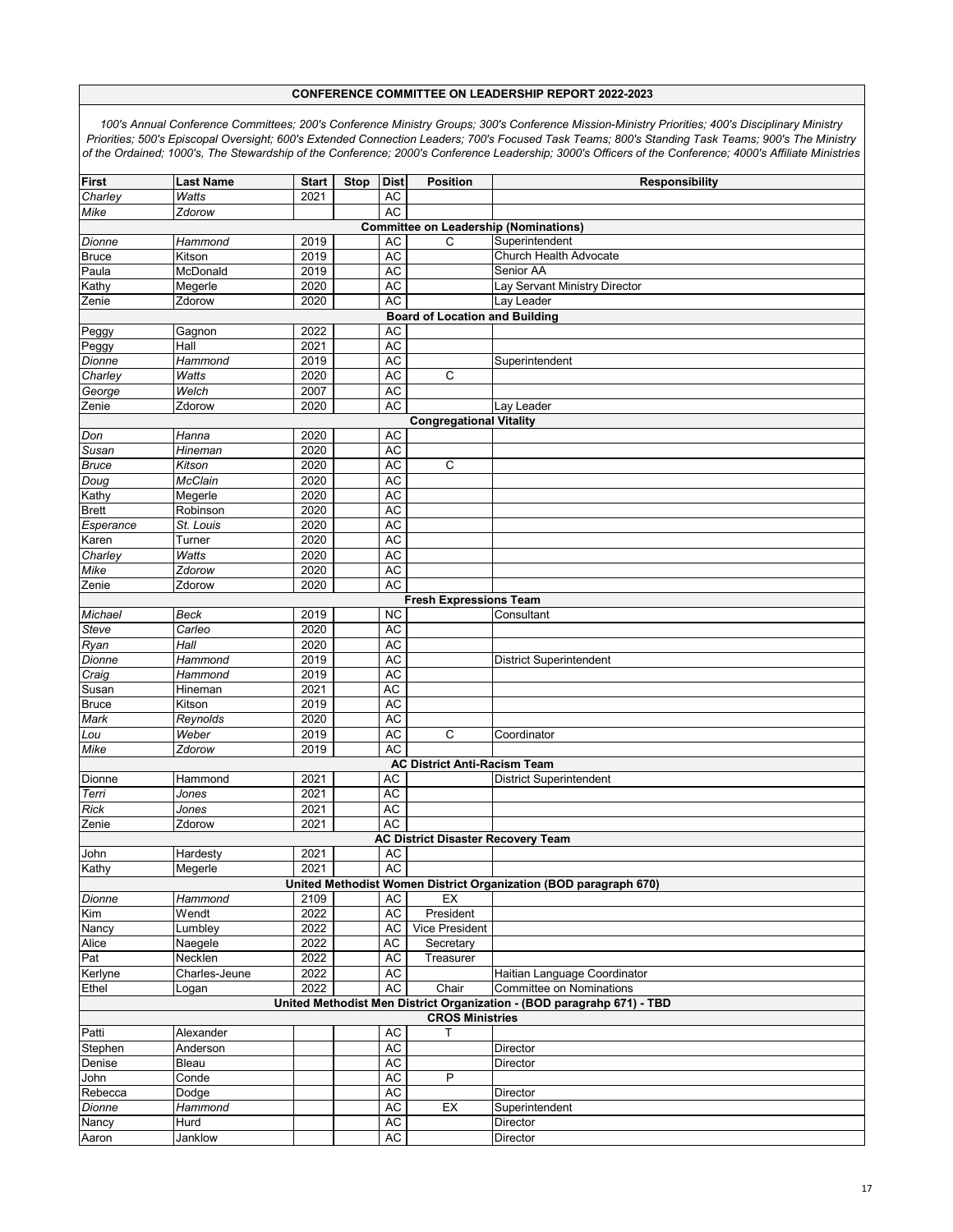| <b>First</b>              | <b>Last Name</b>       | <b>Start</b> | <b>Stop</b> | <b>Dist</b> | <b>Position</b>                       | <b>Responsibility</b>   |  |  |  |  |  |
|---------------------------|------------------------|--------------|-------------|-------------|---------------------------------------|-------------------------|--|--|--|--|--|
| Deana                     | McCrea                 |              |             | <b>AC</b>   |                                       | Director                |  |  |  |  |  |
|                           |                        |              |             |             | S                                     |                         |  |  |  |  |  |
| Tim                       | Pallesen               |              |             | AC          |                                       |                         |  |  |  |  |  |
| Felica                    | Slappy                 |              |             | AC          |                                       | Director                |  |  |  |  |  |
| Christine                 | Stiller                |              |             | <b>AC</b>   |                                       | Director                |  |  |  |  |  |
| Ken                       | Tredwell               |              |             | <b>AC</b>   | <b>VP</b>                             |                         |  |  |  |  |  |
|                           |                        |              |             |             | <b>Halifax Urban Ministries-Board</b> |                         |  |  |  |  |  |
| Judy                      | Barefield              |              |             | <b>AC</b>   |                                       |                         |  |  |  |  |  |
| Norris                    | <b>Brewer</b>          |              |             | AC          |                                       |                         |  |  |  |  |  |
| Jerry                     | Cutter                 |              |             | <b>AC</b>   | Τ                                     |                         |  |  |  |  |  |
| Jim                       | Dinneen                |              |             | AC          |                                       |                         |  |  |  |  |  |
| Anne                      | Evans                  |              |             | <b>AC</b>   | VC                                    |                         |  |  |  |  |  |
| Al                        | Falco                  |              |             | AC          | S                                     |                         |  |  |  |  |  |
| Dionne                    | Hammond                |              |             | AC          | EX                                    |                         |  |  |  |  |  |
| Autumn                    | Johnson                |              |             | <b>AC</b>   |                                       |                         |  |  |  |  |  |
| John                      | Long                   |              |             | AC          |                                       |                         |  |  |  |  |  |
| Ted                       | Serbousek              |              |             | <b>AC</b>   | C                                     |                         |  |  |  |  |  |
| Scott                     | Smith                  |              |             | AC          |                                       |                         |  |  |  |  |  |
|                           |                        |              |             |             |                                       |                         |  |  |  |  |  |
| Don                       | Teasley                |              |             | AC          |                                       |                         |  |  |  |  |  |
| Bill                      | Turner                 |              |             | <b>AC</b>   | EX                                    |                         |  |  |  |  |  |
| Gary                      | Wandelt                |              |             | AC          |                                       |                         |  |  |  |  |  |
| Sam                       | Willett                |              |             | <b>AC</b>   |                                       |                         |  |  |  |  |  |
| Bob                       | Williams               |              |             | AC          |                                       |                         |  |  |  |  |  |
| Tom                       | Wright                 |              |             | <b>AC</b>   |                                       |                         |  |  |  |  |  |
|                           |                        |              |             |             | <b>EAST CENTRAL DISTRICT</b>          |                         |  |  |  |  |  |
| <b>Leadership Council</b> |                        |              |             |             |                                       |                         |  |  |  |  |  |
| David                     | Averill                | 2021         | 2024        | EC          |                                       |                         |  |  |  |  |  |
| <b>Bob</b>                | <b>Bushong</b>         | 2015         | n/a         | EC          | EX                                    | Superintendent          |  |  |  |  |  |
| Kim                       | <b>DuBreuil</b>        | 2021         | 2024        | EC          |                                       |                         |  |  |  |  |  |
| Merrill                   | Frailey                | 2020         | 2023        | EC          |                                       |                         |  |  |  |  |  |
| Juan                      | Garay                  | 2020         | 2023        | EC          |                                       |                         |  |  |  |  |  |
| Heather                   | Harding                | 2021         | 2024        | EC          |                                       | Anti Racism Coordinator |  |  |  |  |  |
|                           |                        |              |             |             |                                       |                         |  |  |  |  |  |
| Charisse                  | Jones                  | 2020         | 2023        | EC          |                                       |                         |  |  |  |  |  |
| David                     | Killingsworth          | 2020         | 2023        | EC          |                                       |                         |  |  |  |  |  |
| Antony                    | Larry                  | 2020         | 2023        | EC          |                                       |                         |  |  |  |  |  |
| Debbie                    | Mitchell               | 2016         | 2024        | EC          | C                                     | Lay Leader              |  |  |  |  |  |
| Vance                     | Rains                  | 2020         | 2023        | EC          |                                       |                         |  |  |  |  |  |
| Tonya                     | Tolson                 | 2020         | 2023        | EC          |                                       |                         |  |  |  |  |  |
| Alice                     | Williams               | 2020         | 2023        | EC          |                                       |                         |  |  |  |  |  |
|                           |                        |              |             |             | <b>Committee on Ordained Ministry</b> |                         |  |  |  |  |  |
| Frank                     | Adams                  | 2022         | 2025        | EC          |                                       |                         |  |  |  |  |  |
| Todd                      | <b>Bardin</b>          | 2021         | 2024        | EC          |                                       |                         |  |  |  |  |  |
| Jim                       | Berlau                 | 2021         | 2024        | EC          |                                       |                         |  |  |  |  |  |
| Bob                       | <b>Bushong</b>         | 2015         | n/a         | EC          | EX                                    | Superintendent          |  |  |  |  |  |
| Dianne                    | Davis                  | 2021         | 2024        | EC          |                                       |                         |  |  |  |  |  |
|                           | Downey                 | 2019         | 2024        | EC          |                                       |                         |  |  |  |  |  |
| Mary<br>Elizabeth         | Flynn                  | 2017         | n/a         | EC          |                                       | Registrar               |  |  |  |  |  |
| Rob                       | Harding                | 2017         | 2024        | EC          |                                       |                         |  |  |  |  |  |
|                           |                        |              |             |             | $\mathsf C$                           |                         |  |  |  |  |  |
| Chris                     | Jones                  | 2015         | 2024        | EC          |                                       |                         |  |  |  |  |  |
| Andrew                    | Kim                    | 2018         | 2025        | EC          |                                       |                         |  |  |  |  |  |
| David                     | Klock                  | 2021         | 2024        | EC          |                                       |                         |  |  |  |  |  |
| Paul                      | Lawson                 | 2021         | 2024        | EC          |                                       |                         |  |  |  |  |  |
| $\overline{Kim}$          | Lee                    | 2017         | 2023        | EC          |                                       |                         |  |  |  |  |  |
| Jose                      | Nieves                 | 2022         | 2025        | EC          |                                       |                         |  |  |  |  |  |
| Sam                       | Ramirez                | 2017         | 2023        | EC          |                                       |                         |  |  |  |  |  |
| Esther                    | Rodriguez              | 2019         | 2025        | EC          |                                       |                         |  |  |  |  |  |
| <b>Melynne</b>            | Rust                   | 2012         | 2023        | EC          |                                       |                         |  |  |  |  |  |
| Carol                     | Smith                  | 2022         | 2025        | EC          |                                       |                         |  |  |  |  |  |
| Emily                     | Sterling-Strongman     | 2019         | 2025        | EC          |                                       |                         |  |  |  |  |  |
| Jennifer                  | <b>Stiles Williams</b> | 2015         | 2023        | EC          | VC                                    |                         |  |  |  |  |  |
| Melissa                   | <b>Stump</b>           | 2022         | 2025        | EC          |                                       |                         |  |  |  |  |  |
| Jonathan                  | Tarman                 | 2021         | 2024        | EC          |                                       |                         |  |  |  |  |  |
| Cathy                     | Thacker                | 2017         | 2023        | EC          |                                       |                         |  |  |  |  |  |
|                           |                        |              |             |             |                                       |                         |  |  |  |  |  |
| Alice                     | Williams               | 2015         | 2025        | EC          |                                       |                         |  |  |  |  |  |
| Gillian                   | Wolfe                  | 2020         | 2023        | EC          |                                       |                         |  |  |  |  |  |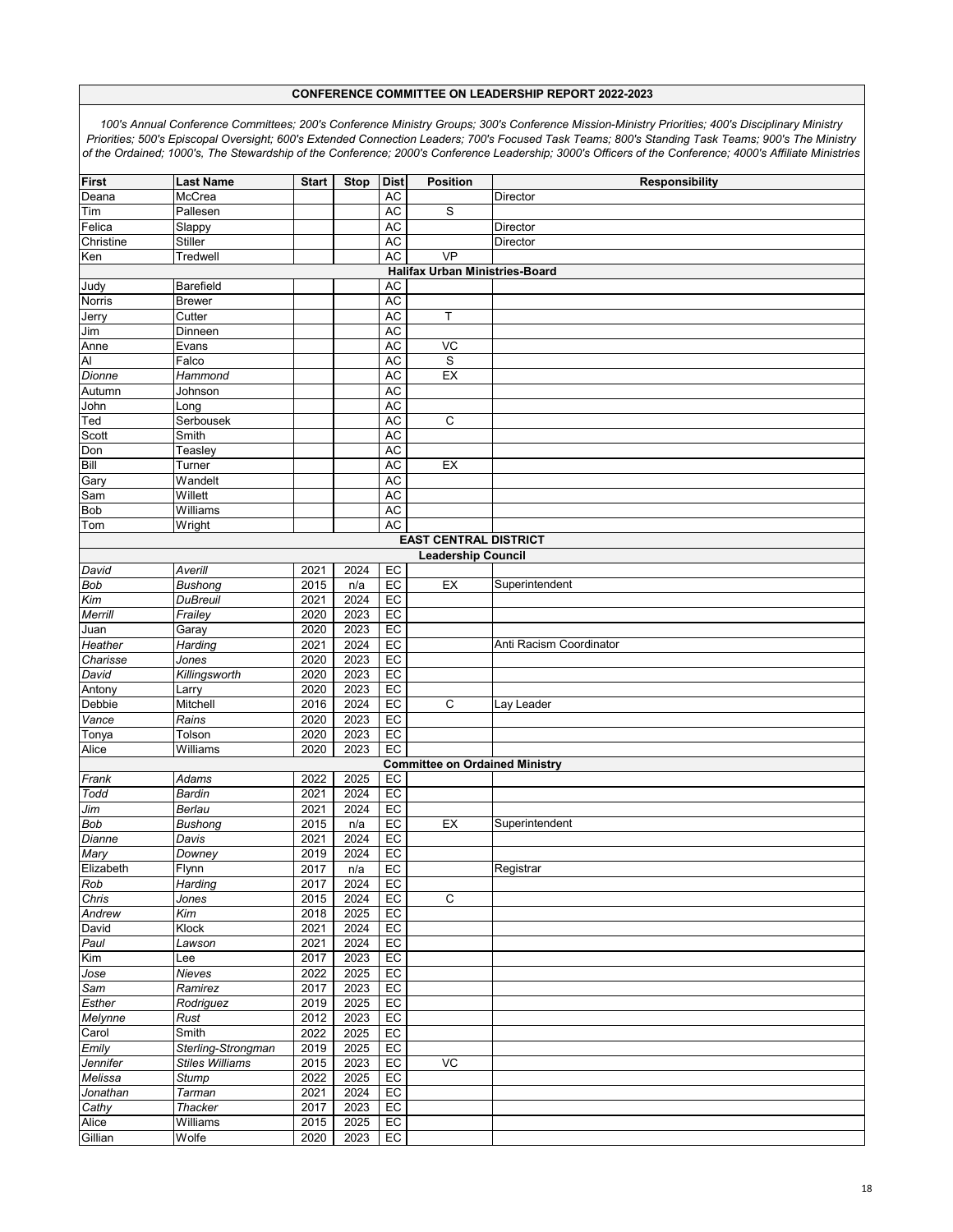| <b>First</b>                                                   | <b>Last Name</b>                             | <b>Start</b> | <b>Stop</b>       | <b>Dist</b>     | <b>Position</b>                       | Responsibility                                 |  |  |  |  |  |
|----------------------------------------------------------------|----------------------------------------------|--------------|-------------------|-----------------|---------------------------------------|------------------------------------------------|--|--|--|--|--|
|                                                                |                                              |              |                   |                 |                                       | <b>Committee on Leadership (Nominations)</b>   |  |  |  |  |  |
| <b>Bob</b>                                                     | <b>Bushong</b>                               | 2015         | n/a               | EC              | C                                     | Superintendent                                 |  |  |  |  |  |
| Juan                                                           | Garay                                        | 2021         | 2023              | EC              |                                       |                                                |  |  |  |  |  |
| Antony                                                         | Larry                                        | 2021         | 2023              | EC              |                                       |                                                |  |  |  |  |  |
| Debbie                                                         | Mitchell                                     | 2021         | 2025              | EC              | EX                                    | Lay Leader                                     |  |  |  |  |  |
| Alice                                                          | Williams                                     | 2020         | 2024              | EC              |                                       |                                                |  |  |  |  |  |
|                                                                |                                              |              |                   |                 | <b>Board of Location and Building</b> |                                                |  |  |  |  |  |
| <b>Bob</b>                                                     | Bushong                                      | 2015         | n/a               | EC              | EX                                    | Superintendent                                 |  |  |  |  |  |
| Scott                                                          | Davidson                                     | 2017         | 2024              | EC              |                                       |                                                |  |  |  |  |  |
| Kim                                                            | Lee                                          | 2017         | 2024              | EC              |                                       |                                                |  |  |  |  |  |
| Kevin                                                          | Smith                                        | 2017         | 2024              | EC              |                                       |                                                |  |  |  |  |  |
| Owen                                                           | <b>Stricklin</b>                             | 2016         | $20\overline{24}$ | EC              | $\mathsf{C}$                          |                                                |  |  |  |  |  |
|                                                                | <b>Methodist United in Prayer Task Force</b> |              |                   |                 |                                       |                                                |  |  |  |  |  |
| Chris                                                          | Akers                                        | 2015         | 2024              | EC              |                                       |                                                |  |  |  |  |  |
| Rusty                                                          | <b>Belcher</b>                               | 2011         | 2024              | EC              |                                       |                                                |  |  |  |  |  |
| Aldo                                                           | Martin                                       | 2005         | 2024              | EC              |                                       |                                                |  |  |  |  |  |
| <b>Other Leadership</b>                                        |                                              |              |                   |                 |                                       |                                                |  |  |  |  |  |
| <b>TBD</b>                                                     |                                              |              |                   | EC              |                                       | <b>UMM District President</b>                  |  |  |  |  |  |
| Jim                                                            | Boesch                                       | 2014         | 2023              | EC              |                                       | District LSM Co Coordinator                    |  |  |  |  |  |
| Cheri                                                          | Mangum                                       | 2021         | 2024              | EC              |                                       | Disaster Response Coordinator                  |  |  |  |  |  |
| Randy                                                          | Nunley                                       | 2015         | 2023              | EC              |                                       | District LSM Co Coordinator                    |  |  |  |  |  |
| Kevin                                                          | Smith                                        | 2018         | 2025              | EC              |                                       | Legal Advisor                                  |  |  |  |  |  |
| Ann                                                            | Winn                                         | 2019         | 2022              | EC              |                                       | UMF (formerly UMW) President                   |  |  |  |  |  |
| <b>Stetson University Wesley House Board</b><br>Superintendent |                                              |              |                   |                 |                                       |                                                |  |  |  |  |  |
| Bob                                                            | Bushong<br>DeLaune                           | 2015<br>2021 | n/a<br>2024       | EC<br>EC        |                                       |                                                |  |  |  |  |  |
| Ryan<br>Lisa                                                   | Eddy                                         | 2018         | 2024              | EC              |                                       | Treasurer                                      |  |  |  |  |  |
| Beth                                                           | Fogle-Miller                                 | 2020         | 2023              | EC              |                                       | Chair                                          |  |  |  |  |  |
| Dylan                                                          | Frybarger                                    | 2022         | 2025              | EC              |                                       | Student                                        |  |  |  |  |  |
| Jessica                                                        | Fuller                                       | 2022         | 2023              | EC              |                                       | Student                                        |  |  |  |  |  |
| Melissa                                                        | Fuller                                       | 2021         | 2024              | EC              |                                       |                                                |  |  |  |  |  |
| Kenny                                                          | Lane                                         | 2020         | 2025              | EC              |                                       | Accountant                                     |  |  |  |  |  |
| Kim                                                            | Scaccia                                      | 2019         | 2025              | EC              |                                       |                                                |  |  |  |  |  |
| Turner                                                         | Swann                                        | 2017         | 2023              | EC              |                                       | Vice Chair                                     |  |  |  |  |  |
| Casey                                                          | Trinkl                                       | 2019         | 2025              | EC              |                                       |                                                |  |  |  |  |  |
| Caitlin                                                        | White                                        | 2022         | n/a               | EC              |                                       | Director                                       |  |  |  |  |  |
|                                                                |                                              |              |                   |                 |                                       | <b>Central Florida Wesley Foundation Board</b> |  |  |  |  |  |
| <b>Bob</b>                                                     | Bushong                                      | 2015         |                   | EC              |                                       | Superintendent                                 |  |  |  |  |  |
| Zach                                                           | Colby                                        |              |                   | EC              |                                       |                                                |  |  |  |  |  |
| Josh                                                           | Dull                                         |              |                   | EC              |                                       |                                                |  |  |  |  |  |
| Peter                                                          | Elliot                                       | 2022         |                   | EC              |                                       | Treasurer                                      |  |  |  |  |  |
| Gray                                                           | Eric                                         |              |                   | EC              |                                       |                                                |  |  |  |  |  |
| Heather                                                        | Gray                                         |              |                   | EC              |                                       |                                                |  |  |  |  |  |
| Richie                                                         | Hartig                                       |              |                   | EC              |                                       |                                                |  |  |  |  |  |
| Carlee                                                         | Hetico                                       |              |                   | EC              |                                       |                                                |  |  |  |  |  |
| Kim                                                            | Johnson                                      | 2022         |                   | EC              |                                       | Chair                                          |  |  |  |  |  |
| Erwin                                                          | Lopez                                        | 2017         |                   | EC              |                                       | Director                                       |  |  |  |  |  |
| Charity                                                        | Lopez                                        |              |                   | EC              |                                       |                                                |  |  |  |  |  |
| Eric                                                           | Rawlings                                     |              |                   | EC              |                                       |                                                |  |  |  |  |  |
| Caryn                                                          | Royer                                        |              |                   | EC              |                                       |                                                |  |  |  |  |  |
|                                                                |                                              |              |                   |                 | <b>GULF CENTRAL DISTRICT</b>          |                                                |  |  |  |  |  |
|                                                                |                                              |              |                   |                 | <b>District Leadership Team</b>       |                                                |  |  |  |  |  |
| Emily                                                          | Hotho                                        | n/a          | n/a               | GC              |                                       | Superintendent                                 |  |  |  |  |  |
| Warren                                                         | Pattison                                     | 2019         | 2023              | $\overline{GC}$ |                                       | Lay Leader                                     |  |  |  |  |  |
| David                                                          | Wildes                                       | 2021         | 2024              | GC              |                                       |                                                |  |  |  |  |  |
| Tiffania                                                       | Icaza-Willetts                               | 2019         | 2023              | GC              |                                       |                                                |  |  |  |  |  |
| Andy                                                           | Whitaker-Smith                               | 2021         | 2024              | GC              |                                       |                                                |  |  |  |  |  |
| Valerie                                                        | Goddard                                      | 2020         | 2023              | GC              |                                       |                                                |  |  |  |  |  |
| Scott                                                          | Farman                                       | 2022         | 2025              | $\overline{GC}$ |                                       |                                                |  |  |  |  |  |
| Beth                                                           | Potter                                       | 2017         | n/a               | GC              |                                       |                                                |  |  |  |  |  |
| Susan                                                          | Garcia Nikolova                              | 2021         | 2024              | GC              |                                       |                                                |  |  |  |  |  |
| Carey                                                          | <b>Stevens</b>                               | 2022         | 2025              | GC              |                                       |                                                |  |  |  |  |  |
| Roberto                                                        | $\overline{Chaple}$                          | 2022         | 2025              | GC              |                                       | <b>Committee on Leadership (Nominations)</b>   |  |  |  |  |  |
|                                                                |                                              |              |                   |                 |                                       |                                                |  |  |  |  |  |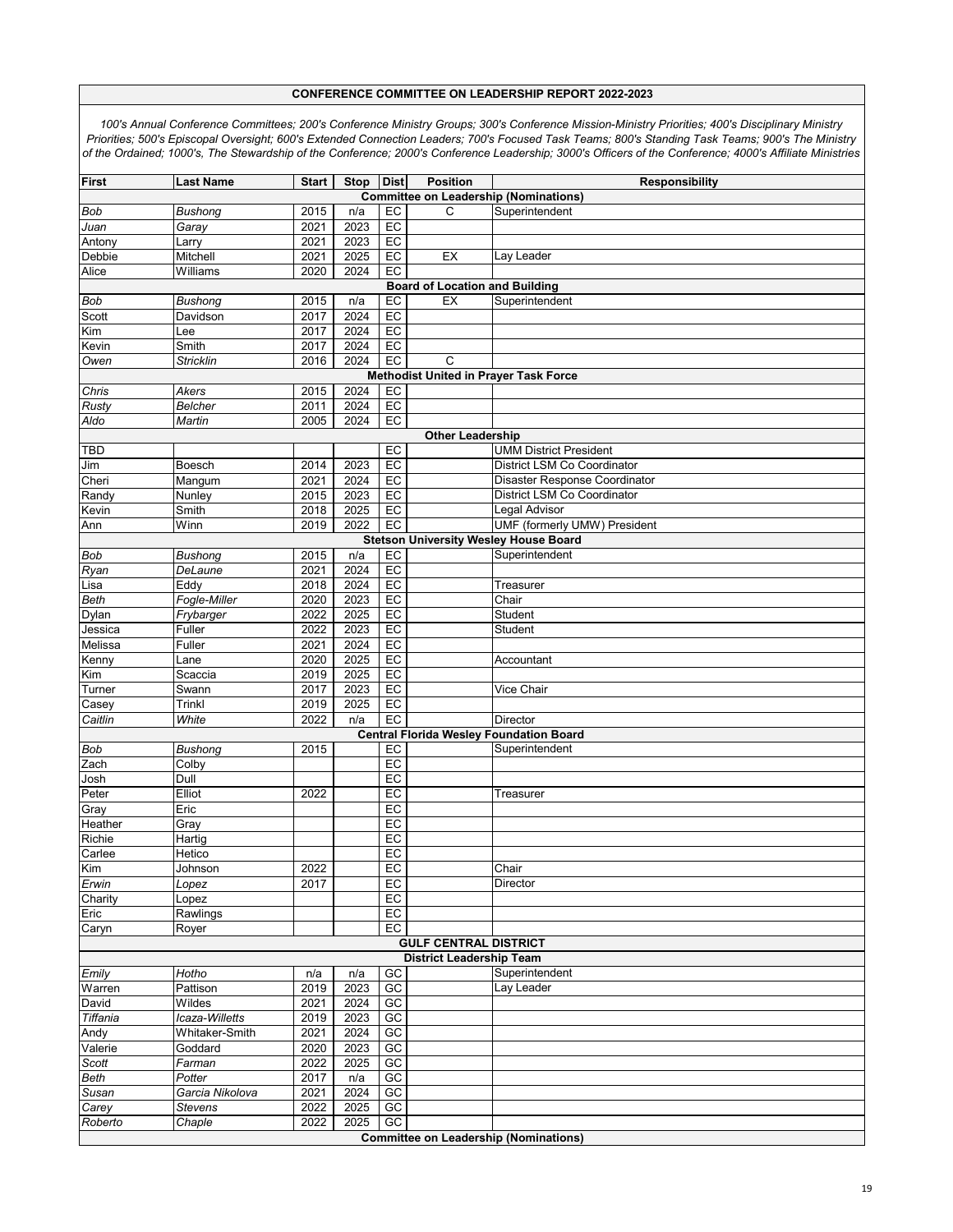| First          | <b>Last Name</b>      | <b>Start</b> | <b>Stop</b> | <b>Dist</b> | <b>Position</b>                       | <b>Responsibility</b>                          |
|----------------|-----------------------|--------------|-------------|-------------|---------------------------------------|------------------------------------------------|
| Emily          | Hotho                 | n/a          | n/a         | GC          |                                       | Superintendent                                 |
| Gloria         | Campbell              | 2021         | 2024        | GC          |                                       |                                                |
| Martha Gay     | Duncan                | 2018         | 2023        | GC          |                                       |                                                |
| Jill           | Hockin                | 2021         | 2024        | $G$ C       | C                                     |                                                |
| Jason          | Knott                 | 2021         | 2024        | GC          |                                       | <b>DCOM Chair</b>                              |
| Warren         | Pattison              | 2019         | 2024        | GC          |                                       | Lay Leader                                     |
| Cindy          | Sisco                 | 2018         | 2023        | GC          |                                       |                                                |
|                |                       |              |             | GC          |                                       |                                                |
| Greg           | Uchimura              | 2021         | 2023        |             |                                       | Associate Lay Leader                           |
|                |                       |              |             |             |                                       | <b>District Committee on Ordained Ministry</b> |
| Erica          | Allen                 | 2021         | 2024        | GC          |                                       |                                                |
| Emily          | <b>Hotho</b>          | n/a          | n/a         | GC          |                                       | Superintendent                                 |
| Barbara        | <b>Brosch</b>         | 2019         | 2023        | GC          |                                       |                                                |
| Kimberly       | <b>Brown</b>          | 2015         | 2024        | GC          |                                       |                                                |
| Julius         | David                 | 2018         | 2023        | $G$ C       |                                       |                                                |
| Elizabeth      | Flynn                 | 2020         | 2023        | GC          |                                       | Registrar                                      |
| John           | Griswold              | 2021         | 2024        | GC          |                                       |                                                |
| Jana           | <b>Hall-Perkins</b>   | 2022         | 2025        | GC          |                                       |                                                |
| Mat            | Hotho                 | 2019         | 2023        | GC          |                                       |                                                |
| Corey          | Jones                 | 2019         | 2024        | $G$ C       |                                       |                                                |
|                | Knott                 | 2018         | 2025        | GC          | $\mathsf C$                           |                                                |
| Jason          |                       |              |             |             |                                       |                                                |
| Molly          | McEntire              | 2018         | 2023        | GC          |                                       |                                                |
| Sarah          | Miller                | 2021         | 2024        | GC          |                                       |                                                |
| Jennifer       | Potter Buff           | 2020         | 2023        | GC          |                                       |                                                |
| John           | Powers                | 2021         | 2024        | $G$ C       |                                       |                                                |
| Jayne          | $\overline{R}$ ideout | 2020         | 2023        | GC          |                                       |                                                |
| Ben            | Stilwell-Hernandez    | 2020         | 2024        | GC          |                                       |                                                |
| <b>Matthew</b> | Wallis                | 2020         | 2023        | GC          |                                       |                                                |
| Amy            | Greene                | 2022         | 2025        | GC          |                                       |                                                |
| Ryan           | Frack                 | 2022         | 2025        | $G$ C       |                                       |                                                |
| Morgan         | <b>Whitaker Smith</b> | 2021         | 2024        | GC          |                                       |                                                |
|                |                       |              |             |             |                                       |                                                |
|                |                       |              |             |             | <b>Board of Location and Building</b> |                                                |
| Emily          | Hotho                 | n/a          | n/a         | GC          |                                       | Superintendent                                 |
| Pam            | DeDea                 | 2016         | 2023        | GC          |                                       |                                                |
| Yoniece        | Dixon                 | 2019         | 2024        | $G$ C       |                                       |                                                |
| Bob            | Douglass              | 2015         | 2024        | GC          |                                       |                                                |
| John           | Ekers                 | 2016         | 2024        | GC          |                                       |                                                |
| Scott          | Hinrich               | 2014         | 2024        | GC          |                                       |                                                |
| Thomas         | Hofts                 | 2015         | 2024        | GC          |                                       |                                                |
| Warren         | Pattison              | 2019         | 2024        | $G$ C       |                                       | Lay Leader                                     |
| Greg           | Uchimura              | 2020         | 2024        | GC          |                                       | Associate Lay Leader                           |
|                |                       |              |             |             | <b>Clergy Housing</b>                 |                                                |
| Emily          | Hotho                 | n/a          | n/a         | GC          |                                       | Superintendent                                 |
| Jenny          | Knott                 | 2018         | 2023        | GC          |                                       |                                                |
|                | Kuder                 | 2020         | 2023        | $G$ C       |                                       |                                                |
| Don            |                       |              |             |             |                                       |                                                |
| Linda          | Kuder                 | 2020         | 2023        | GC          |                                       |                                                |
| Warren         | Pattison              | 2019         | 2024        | GC          |                                       | Lay Leader                                     |
| Rhonda         | Smith                 | 2021         | 2024        | GC          |                                       |                                                |
| Greg           | Uchimura              | 2017         | 2024        | GC          |                                       | Associate Lay Leader                           |
|                |                       |              |             |             | Anti Racism Team                      |                                                |
| Beth           | <b>Bostrom</b>        | 2021         | 2024        | GC          |                                       |                                                |
| Kimberly       | <b>Brown</b>          | 2021         | 2024        | GC          |                                       |                                                |
| Julius         | David                 | 2021         | 2024        | GC          |                                       |                                                |
| Robert         | Dinwiddie             | 2021         | 2024        | GC          |                                       |                                                |
| Cheryl         | Faries                | 2021         | 2024        | $G$ C       |                                       |                                                |
| Ali            | Flinchum              | 2021         | 2024        | GC          |                                       |                                                |
| Susan          | Garcia-Nikolova       | 2021         | 2024        | GC          |                                       |                                                |
|                |                       |              |             |             |                                       |                                                |
| Shari          | Gillis                | 2021         | 2024        | GC          |                                       |                                                |
| <b>Betsy</b>   | Grizzard              | 2021         | 2024        | GC          |                                       |                                                |
| <b>Bobbie</b>  | Hinton                | 2021         | 2024        | $G$ C       |                                       |                                                |
| Lee            | McAuliffe             | 2021         | 2024        | GC          |                                       |                                                |
| Linda          | Palmer                | 2021         | 2024        | GC          |                                       |                                                |
| Angie          | Pattison              | 2021         | 2024        | GC          |                                       |                                                |
| Warren         | Pattison              | 2021         | 2024        | GC          |                                       |                                                |
| Beth           | Potter                | 2021         | 2024        | GC          | EX                                    |                                                |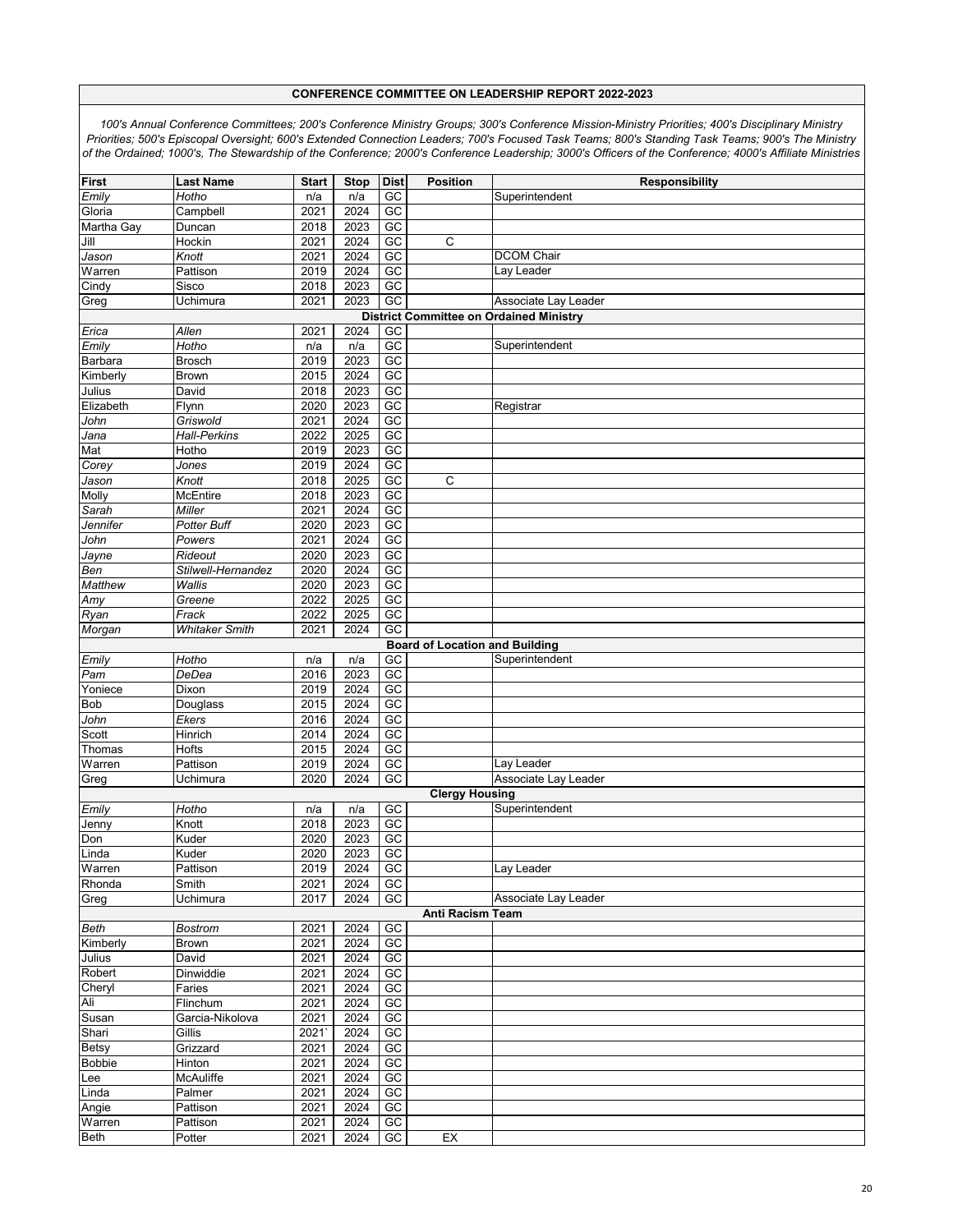| <b>First</b>                  | <b>Last Name</b>      | <b>Start</b> | <b>Stop</b> | <b>Dist</b>     | <b>Position</b>                       | Responsibility |  |  |  |  |
|-------------------------------|-----------------------|--------------|-------------|-----------------|---------------------------------------|----------------|--|--|--|--|
| ME                            | Ram                   | 2021         | 2024        | GC              |                                       |                |  |  |  |  |
| Lois                          | Rogers-Watson         | 2021         | 2024        | GC              |                                       |                |  |  |  |  |
| <b>Bailey</b>                 | Schreiner             | 2021         | 2024        | GC              |                                       |                |  |  |  |  |
| Kathi                         | Sheehan               | 2021         | 2024        | $\overline{GC}$ |                                       |                |  |  |  |  |
| Vicki                         | Walker                | 2021         | 2024        | GC              |                                       |                |  |  |  |  |
|                               | <b>Wallis</b>         |              | 2024        | GC              |                                       |                |  |  |  |  |
| Matt                          |                       | 2021         |             |                 |                                       |                |  |  |  |  |
| Andy                          | <b>Whitaker Smith</b> | 2021         | 2024        | GC              |                                       |                |  |  |  |  |
| <b>NORTH CENTRAL DISTRICT</b> |                       |              |             |                 |                                       |                |  |  |  |  |
|                               |                       |              |             |                 | <b>Leadership Council</b>             |                |  |  |  |  |
| Carl                          | Bergeson              | 2021         | 2023        | <b>NC</b>       |                                       |                |  |  |  |  |
| Sarah                         | Campbell              | 2022         | 2026        | <b>NC</b>       |                                       |                |  |  |  |  |
| Eduardo                       | Cortez                | 2021         | 2025        | <b>NC</b>       |                                       |                |  |  |  |  |
| Chris                         | Dudley                | 2021         | 2025        | <b>NC</b>       |                                       |                |  |  |  |  |
|                               | Fluker                |              | 2025        | $\overline{NC}$ |                                       |                |  |  |  |  |
| Jeff                          |                       | 2021         |             |                 |                                       |                |  |  |  |  |
| David                         | Fuquay                | 2021         | 2025        | <b>NC</b>       |                                       |                |  |  |  |  |
| Mary Lee                      | Mitchell              | 2021         | 2025        | $\overline{NC}$ |                                       |                |  |  |  |  |
| John                          | Roberts               | 2021         | 2025        | <b>NC</b>       |                                       |                |  |  |  |  |
| Robert                        | Roseberry             | 2021         | 2025        | <b>NC</b>       |                                       |                |  |  |  |  |
| Kris                          | Schonewolf            | 2021         | 2025        | $\overline{NC}$ | S                                     |                |  |  |  |  |
| Andrew                        | Serrano               | 2021         | 2025        | <b>NC</b>       |                                       |                |  |  |  |  |
| Terri                         | Silvola-Finch         | 2021         | 2025        | $\overline{NC}$ |                                       |                |  |  |  |  |
| David                         | <b>Stauffer</b>       | 2021         | 2025        | <b>NC</b>       | VC                                    |                |  |  |  |  |
|                               |                       |              |             |                 |                                       |                |  |  |  |  |
| Larry                         | Taylor                | 2021         | 2025        | <b>NC</b>       |                                       |                |  |  |  |  |
| Patricia                      | Thomas                | 2016         | 2024        | $\overline{NC}$ | C                                     | Lay Leader     |  |  |  |  |
|                               |                       |              |             |                 | Anti-Racism                           |                |  |  |  |  |
| Beth                          | Snarr                 | 2022         | 2026        | <b>NC</b>       |                                       |                |  |  |  |  |
| Larry                         | Rogers                | 2022         | 2026        | <b>NC</b>       |                                       |                |  |  |  |  |
| Rick                          | Thompson              | 2022         | 2026        | <b>NC</b>       |                                       |                |  |  |  |  |
| Geraldine                     | McClellan             | 2022         | 2026        | $\overline{NC}$ |                                       |                |  |  |  |  |
| Jim                           | Knight                | 2022         | 2026        | <b>NC</b>       |                                       |                |  |  |  |  |
|                               |                       |              |             |                 | <b>Superintendency Committee</b>      |                |  |  |  |  |
|                               | Crow                  | 2021         | 2025        | <b>NC</b>       |                                       |                |  |  |  |  |
| Kent                          |                       |              |             |                 |                                       |                |  |  |  |  |
| Loida                         | Divine                | 2021         | 2025        | <b>NC</b>       |                                       |                |  |  |  |  |
| Catherine                     | <b>Fluck-Price</b>    | 2021         | 2025        | $\overline{NC}$ |                                       |                |  |  |  |  |
| Jen                           | <b>Harner Sims</b>    | 2021         | 2025        | <b>NC</b>       |                                       |                |  |  |  |  |
| Eldora                        | Mayes                 | 2021         | 2025        | <b>NC</b>       |                                       |                |  |  |  |  |
| Mary Lee                      | <b>Mitchell</b>       | 2021         | 2025        | <b>NC</b>       | S                                     |                |  |  |  |  |
| Robert                        | Roseberry             | 2021         | 2025        | <b>NC</b>       |                                       |                |  |  |  |  |
| David                         | <b>Stauffer</b>       | 2021         | 2025        | $\overline{NC}$ |                                       |                |  |  |  |  |
| Patricia                      | Thomas                | 2021         | 2025        | <b>NC</b>       | C                                     | Lay Leader     |  |  |  |  |
|                               |                       |              |             |                 |                                       |                |  |  |  |  |
|                               |                       |              |             |                 | <b>Fresh Expressions</b>              |                |  |  |  |  |
| Patti                         | Aupperlee             | 2021         | 2025        | <b>NC</b>       |                                       |                |  |  |  |  |
| Michael                       | Beck                  | 2020         | 2024        | <b>NC</b>       | C                                     |                |  |  |  |  |
| Jill Marie                    | Beck                  | 2021         | 2025        | $\overline{NC}$ |                                       |                |  |  |  |  |
| lan                           | Campbell              | 2022         | 2026        | <b>NC</b>       |                                       |                |  |  |  |  |
| Sarah                         | Campbell              | 2021         | 2025        | NC              |                                       |                |  |  |  |  |
| Kenya                         | Ellis                 | 2022         | 2026        | <b>NC</b>       |                                       |                |  |  |  |  |
| Kelly                         | Everling              | 2021         | 2025        | <b>NC</b>       |                                       |                |  |  |  |  |
| Jen                           | <b>Harner Sims</b>    | 2021         | 2025        | $\overline{NC}$ |                                       |                |  |  |  |  |
|                               |                       |              |             |                 |                                       |                |  |  |  |  |
| ${\cal C}{\cal J}$            | Hill                  | 2022         | 2026        | NC              |                                       |                |  |  |  |  |
| Jack                          | Ladd                  | 2022         | 2026        | <b>NC</b>       |                                       |                |  |  |  |  |
| <b>Brittany</b>               | LeClair               | 2022         | 2026        | <b>NC</b>       |                                       |                |  |  |  |  |
| Miquell                       | Mack                  | 2021         | 2025        | <b>NC</b>       |                                       |                |  |  |  |  |
| Shawn                         | O'Trimble             | 2022         | 2026        | $\overline{NC}$ |                                       |                |  |  |  |  |
| Teri                          | O'Trimble             | 2022         | 2026        | <b>NC</b>       |                                       |                |  |  |  |  |
| Lenora                        | Rousseau              | 2022         | 2026        | $\overline{NC}$ |                                       |                |  |  |  |  |
| Ben                           | Spangler              | 2022         | 2026        | <b>NC</b>       |                                       |                |  |  |  |  |
|                               | Spence                | 2021         | 2025        | <b>NC</b>       |                                       |                |  |  |  |  |
| Stacey                        |                       |              |             |                 |                                       |                |  |  |  |  |
| Jessica                       | Taylor                | 2022         | 2026        | $\overline{NC}$ |                                       |                |  |  |  |  |
| Jeff                          | Taylor                | 2022         | 2026        | NC              |                                       |                |  |  |  |  |
|                               |                       |              |             |                 | <b>Committee on Ordained Ministry</b> |                |  |  |  |  |
| Michael                       | Beck                  | 2021         | 2025        | <b>NC</b>       |                                       |                |  |  |  |  |
| Sarah                         | Campbell              | 2021         | 2025        | NC              |                                       |                |  |  |  |  |
| Michael                       | Cromwell              | 2021         | 2025        | $\overline{NC}$ |                                       |                |  |  |  |  |
|                               |                       |              |             |                 |                                       |                |  |  |  |  |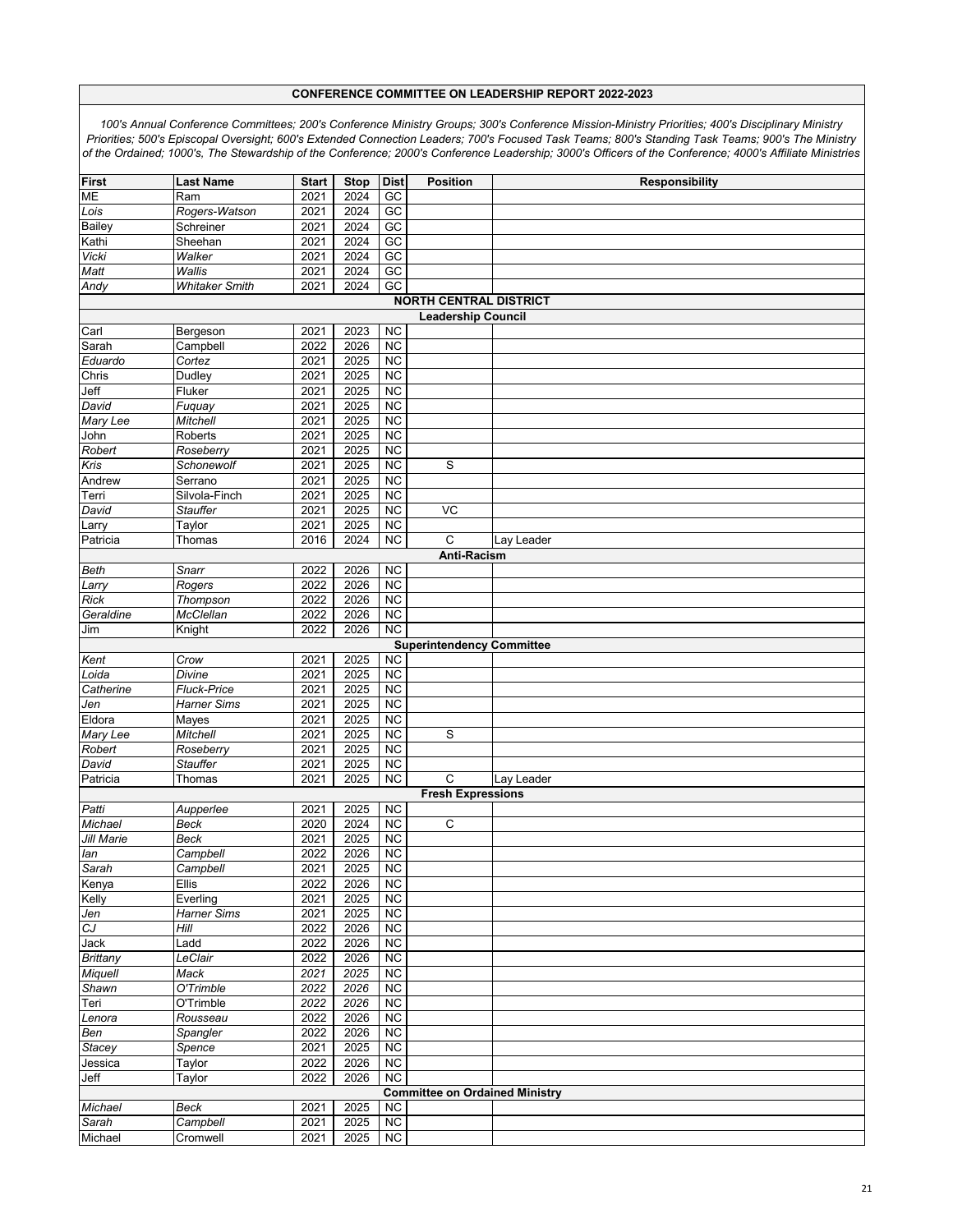| <b>First</b>  | <b>Last Name</b> | <b>Start</b> | <b>Stop</b> | <b>Dist</b>     | <b>Position</b>                | Responsibility                               |
|---------------|------------------|--------------|-------------|-----------------|--------------------------------|----------------------------------------------|
| Loida         | Divine           | 2021         | 2023        | <b>NC</b>       |                                |                                              |
| David         | Fuquay           | 2021         | 2025        | <b>NC</b>       |                                |                                              |
| C.J.          | Hill             | 2021         | 2025        | <b>NC</b>       |                                |                                              |
| Giselle       | ∟awn             | 2021         | 2025        | $\overline{NC}$ |                                |                                              |
|               | Little           | 2021         | 2025        | <b>NC</b>       |                                |                                              |
| Wayne         |                  |              |             |                 |                                |                                              |
| Sam           | Maihack          | 2021         | 2025        | <b>NC</b>       |                                |                                              |
| Eric          | McCrea           | 2022         | 2026        | $\overline{NC}$ |                                |                                              |
| Pam           | Michell          | 2021         | 2022        | <b>NC</b>       |                                |                                              |
| Mary          | Mitchell         | 2021         | 2022        | $\overline{NC}$ |                                |                                              |
| Mike          | <b>Sims</b>      | 2021         | 2025        | <b>NC</b>       |                                |                                              |
| Nancy         | Smith            | 2022         | 2026        | <b>NC</b>       |                                |                                              |
| Beth          | Snarr (Farabee)  | 2021         | 2025        | <b>NC</b>       | C                              |                                              |
| Stacey        | Spence           | 2022         | 2026        | $\overline{NC}$ |                                |                                              |
|               | <b>Stauffer</b>  | 2021         | 2025        | $\overline{NC}$ |                                |                                              |
| David         |                  |              |             |                 |                                |                                              |
| Kristyne      | Young            | 2021         | 2025        | <b>NC</b>       |                                |                                              |
|               |                  |              |             |                 | <b>Rural Church Ministries</b> |                                              |
| Sarah         | Campbell         | 2021         | 2025        | <b>NC</b>       | C                              |                                              |
| Michael       | Frazier          | 2022         | 2026        | <b>NC</b>       |                                |                                              |
| Kirk          | Lyons            | 2022         | 2026        | $\overline{NC}$ |                                |                                              |
| Mary          | <b>Mitchell</b>  | 2022         | 2026        | <b>NC</b>       |                                |                                              |
| Stacey        | Spence           | 2022         | 2026        | <b>NC</b>       |                                |                                              |
|               |                  |              |             |                 | <b>Other Leadership</b>        |                                              |
|               | Palmer           | 2020         | 2024        | <b>NC</b>       |                                | Lay Servant Ministries Director              |
| David         |                  |              | 2024        | $\overline{NC}$ |                                |                                              |
| Trish         | Thomas           | 2016         |             |                 |                                | Lay Leader                                   |
| Jane          | Darling          | 2022         | 2024        | <b>NC</b>       |                                | UMF (formerly UMW) District President        |
|               |                  |              |             |                 | <b>Gator Wesley Board</b>      |                                              |
| Katherine     | Morgan           | 2018         | 2022        | <b>NC</b>       | Treasurer                      |                                              |
| Ben           | Richards         | 2019         | 2022        | <b>NC</b>       |                                | <b>Property Chair</b>                        |
| aurie.        | Tweed            | 2019         | 2022        | $\overline{NC}$ | Chair                          |                                              |
| Heather       | Lowry            | 2019         | 2022        | <b>NC</b>       |                                | <b>Finance Chair</b>                         |
| Franny        | Long             | 2021         | 2022        | <b>NC</b>       |                                |                                              |
| Meredith      | Beaupre          |              |             | <b>NC</b>       |                                |                                              |
| Amanda        | Quinn            | 2017         | 2023        | <b>NC</b>       |                                | Development Chair                            |
| Brian         | Wittstruck       | 2017         | 2023        | $\overline{NC}$ | Vice-Chair                     |                                              |
|               | Allen            | 2021         | 2023        | <b>NC</b>       |                                |                                              |
| Daryl         | Sailor           |              |             |                 |                                |                                              |
| Sharon        |                  | 2021         | 2023        | $\overline{NC}$ |                                |                                              |
| Sarah         | McIntosh         | 2021         | 2024        | $\overline{NC}$ |                                |                                              |
| Kylie         | Haskins          | 2021         | 2024        | <b>NC</b>       |                                |                                              |
| Ben           | Spangler         | 2022         | 2024        | $\overline{NC}$ |                                |                                              |
| Jen           | Thomas           | 2022         | 2024        | <b>NC</b>       |                                |                                              |
| Meghan        | Williams         | 2022         | 2024        | $\overline{NC}$ |                                |                                              |
| Daniella      | Conde            | 2021         | 2022        | <b>NC</b>       | Student                        |                                              |
| Alex          | Joyner           | 2021         | 2022        | <b>NC</b>       | Student                        |                                              |
| Grace         | Oldham           | 2021         | 2022        | $\overline{NC}$ | Student                        |                                              |
| ٩             | Prescott         | 2022         | 2023        | <b>NC</b>       | Student                        |                                              |
| Meredith      |                  |              |             |                 |                                |                                              |
|               | Rideout          | 2022         | 2023        | NC.             | Student                        |                                              |
| Morgan        | Murwin           | 2022         | 2023        | <b>NC</b>       | Student                        |                                              |
|               |                  |              |             |                 | <b>NORTH EAST DISTRICT</b>     |                                              |
|               |                  |              |             |                 | <b>Operations Team</b>         |                                              |
| Jordan        | Baker            |              |             | <b>NE</b>       |                                |                                              |
| Mark          | Charles          |              |             | N <sub>E</sub>  |                                |                                              |
| <b>Betsy</b>  | Condon           |              |             | <b>NE</b>       |                                |                                              |
| Durwood       | Foshee           |              |             | <b>NE</b>       |                                | Superintendent                               |
| Kevin         | Griffin          |              |             | N <sub>E</sub>  |                                |                                              |
| <b>Brooke</b> | Lawrence         |              |             | <b>NE</b>       |                                |                                              |
| Christin      | Nevins           |              |             | <b>NE</b>       |                                | Coach                                        |
|               |                  |              |             | <b>NE</b>       |                                |                                              |
| Derrick       | Scott            |              |             |                 |                                |                                              |
| Jerry         | Sweat            |              |             | <b>NE</b>       |                                |                                              |
|               |                  |              |             |                 |                                | <b>Committee on Leadership (Nominations)</b> |
| Pauline       | <b>Brooks</b>    |              | 2022        | <b>NE</b>       |                                |                                              |
| Ron           | Coleman          |              | 2023        | <b>NE</b>       |                                |                                              |
| Durwood       | Foshee           |              |             | <b>NE</b>       |                                | Superintendent                               |
| Mary          | Jackson          |              | 2022        | <b>NE</b>       |                                |                                              |
| Debra         | Thompson         |              | 2022        | <b>NE</b>       |                                |                                              |
|               |                  |              |             |                 |                                |                                              |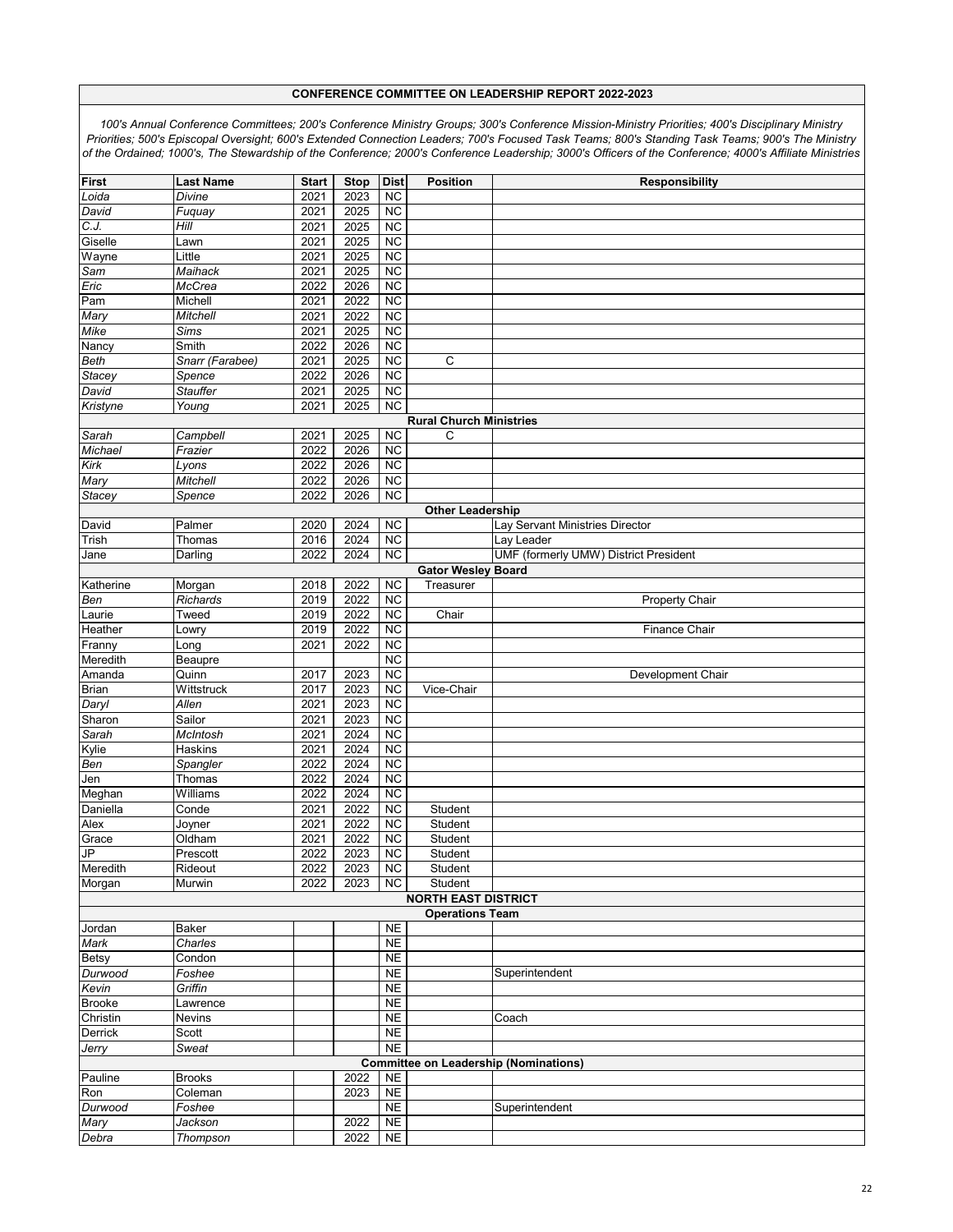| <b>First</b>                    | <b>Last Name</b> | <b>Start</b> | <b>Stop</b>  | <b>Dist</b>    | <b>Position</b>                           | <b>Responsibility</b>               |  |  |  |  |
|---------------------------------|------------------|--------------|--------------|----------------|-------------------------------------------|-------------------------------------|--|--|--|--|
| Sheron                          | Willson          |              | 2021         | N <sub>E</sub> |                                           |                                     |  |  |  |  |
|                                 |                  |              |              |                | <b>Committee on Ordained Ministry</b>     |                                     |  |  |  |  |
| Arlindall                       | Burks            |              | 2024         | <b>NE</b>      | С                                         |                                     |  |  |  |  |
| Alex                            | Card             |              | 2022         | N <sub>E</sub> |                                           |                                     |  |  |  |  |
| Ron                             | Coleman          |              | 2023         | <b>NE</b>      |                                           |                                     |  |  |  |  |
| Sam                             | Cowan            |              | 2025         | <b>NE</b>      |                                           |                                     |  |  |  |  |
| Elizabeth                       | Flynn            |              |              | AC             |                                           | Registrar                           |  |  |  |  |
| Durwood                         | Foshee           |              |              | N <sub>E</sub> |                                           | Superintendent                      |  |  |  |  |
| Greg                            | Grant            |              | 2023         | N <sub>E</sub> |                                           |                                     |  |  |  |  |
| Juana                           | Jordan           |              | 2021         | <b>NE</b>      |                                           |                                     |  |  |  |  |
| Vanetta                         | Jordan           |              | 2022         | <b>NE</b>      |                                           |                                     |  |  |  |  |
| Beth                            | Joyner           |              | 2023         | <b>NE</b>      |                                           |                                     |  |  |  |  |
| Emily                           | Knight           |              | 2021         | <b>NE</b>      |                                           |                                     |  |  |  |  |
| Art                             | McClellan        |              | 2021         | N <sub>E</sub> |                                           |                                     |  |  |  |  |
| David                           | Moenning         |              | 2021         | <b>NE</b>      |                                           |                                     |  |  |  |  |
| Rose                            | <b>Muller</b>    |              | 2021         | N <sub>E</sub> |                                           |                                     |  |  |  |  |
| Simon                           | Osunlana         |              | 2024         | <b>NE</b>      |                                           |                                     |  |  |  |  |
| Phillip                         | Short            |              | 2023         | <b>NE</b>      |                                           |                                     |  |  |  |  |
| Jeff                            | St. Clair        |              | 2021         | N <sub>E</sub> |                                           |                                     |  |  |  |  |
|                                 | Williamson       |              |              | <b>NE</b>      |                                           |                                     |  |  |  |  |
| Carolyn<br>Will                 | Wold             |              | 2024<br>2022 | N <sub>E</sub> |                                           |                                     |  |  |  |  |
|                                 |                  |              |              |                |                                           |                                     |  |  |  |  |
| Carrie                          | Yoder            |              | 2021         | <b>NE</b>      |                                           |                                     |  |  |  |  |
| <b>Clergy Housing Committee</b> |                  |              |              |                |                                           |                                     |  |  |  |  |
| Durwood                         | Foshee           |              |              | N <sub>E</sub> |                                           | Superintendent                      |  |  |  |  |
| Tracy                           | Frandsen         |              |              | <b>NE</b>      |                                           |                                     |  |  |  |  |
| Katrina                         | Hosea            |              |              | <b>NE</b>      |                                           |                                     |  |  |  |  |
| Charles                         | Lever            |              |              | <b>NE</b>      | C                                         |                                     |  |  |  |  |
| Kelly                           | Morgan           |              |              | <b>NE</b>      |                                           |                                     |  |  |  |  |
| Kathy                           | Nipper           |              |              | N <sub>E</sub> |                                           |                                     |  |  |  |  |
| Dennis                          | Petty            |              |              | <b>NE</b>      |                                           |                                     |  |  |  |  |
| Lisa                            | Thompson         |              |              | <b>NE</b>      |                                           |                                     |  |  |  |  |
| Robyn                           | Voigt            |              |              | N <sub>E</sub> |                                           |                                     |  |  |  |  |
|                                 |                  |              |              |                | <b>Committee on Location and Building</b> |                                     |  |  |  |  |
| Flo                             | <b>Bliss</b>     |              | 2022         | N <sub>E</sub> | S                                         |                                     |  |  |  |  |
| Durwood                         | Foshee           |              |              | <b>NE</b>      |                                           | Superintendent                      |  |  |  |  |
| Greg                            | Grant            |              | 2022         | <b>NE</b>      | $\overline{C}$                            |                                     |  |  |  |  |
| Daniel                          | Miller           |              | 2022         | <b>NE</b>      |                                           |                                     |  |  |  |  |
| AC                              | <b>Myers</b>     |              | 2022         | <b>NE</b>      |                                           |                                     |  |  |  |  |
| Steve                           | Painter          |              | 2023         | N <sub>E</sub> |                                           |                                     |  |  |  |  |
| Errol                           | Schell           |              | 2023         | <b>NE</b>      |                                           |                                     |  |  |  |  |
| Kim                             | Storm            |              | 2022         | <b>NE</b>      |                                           |                                     |  |  |  |  |
|                                 |                  |              |              |                | <b>Other Leadership</b>                   |                                     |  |  |  |  |
| Jessica                         | Scott            | 2022         | 2026         | <b>NE</b>      |                                           | Lay Leader                          |  |  |  |  |
| Lib                             | Creech           |              |              | N <sub>E</sub> |                                           | <b>UMW President</b>                |  |  |  |  |
| Jayce                           | Ginn             |              |              | <b>NE</b>      |                                           | Youth Coordinator                   |  |  |  |  |
| Michael                         | Maxwell          |              |              | <b>NE</b>      |                                           | <b>UMM President</b>                |  |  |  |  |
| Ed                              | Mead             |              |              | <b>NE</b>      |                                           | <b>Scouting Coordinator</b>         |  |  |  |  |
| George                          | Reed             |              |              | NE.            |                                           | MUIP / Cuba/Florida Covenant Leader |  |  |  |  |
|                                 |                  |              |              |                | <b>NORTH WEST DISTRICT</b>                |                                     |  |  |  |  |
|                                 |                  |              |              |                | <b>Leadership Council</b>                 |                                     |  |  |  |  |
| Eunice                          | Barabee          | 2022         | 2023         | <b>NW</b>      |                                           |                                     |  |  |  |  |
| Susan                           | Capelouto        | 2022         | 2023         | <b>NW</b>      |                                           |                                     |  |  |  |  |
| Randy                           | Clay             | 2022         | 2024         | <b>NW</b>      |                                           | Lay Leader                          |  |  |  |  |
| Beth                            | Demme            | 2022         | 2024         | <b>NW</b>      |                                           |                                     |  |  |  |  |
| Gwen                            | Dixon            | 2022         | 2023         | <b>NW</b>      |                                           |                                     |  |  |  |  |
| Michael                         | <b>Duclos</b>    | 2022         | 2024         | <b>NW</b>      |                                           |                                     |  |  |  |  |
| Mike                            | Fordham          | 2022         | 2023         | <b>NW</b>      | С                                         |                                     |  |  |  |  |
| Bob                             | Gibbs            | 2022         | 2024         | <b>NW</b>      |                                           |                                     |  |  |  |  |
| Alinda                          | Goodwin          | 2022         | 2023         | <b>NW</b>      |                                           | <b>Trustees</b>                     |  |  |  |  |
| <b>Bryant</b>                   | Manning          | 2022         | 2024         | <b>NW</b>      |                                           |                                     |  |  |  |  |
| Becky                           | Rokitowski       | 2022         | 2024         | <b>NW</b>      |                                           |                                     |  |  |  |  |
| Latricia                        | Scriven          | 2022         | 2024         | <b>NW</b>      |                                           |                                     |  |  |  |  |
| Dora                            | <b>Thomas</b>    | 2022         | 2024         | <b>NW</b>      |                                           | Finance                             |  |  |  |  |
| Danielle                        | Upton            | 2022         | 2024         | <b>NW</b>      |                                           |                                     |  |  |  |  |
|                                 |                  |              |              |                |                                           |                                     |  |  |  |  |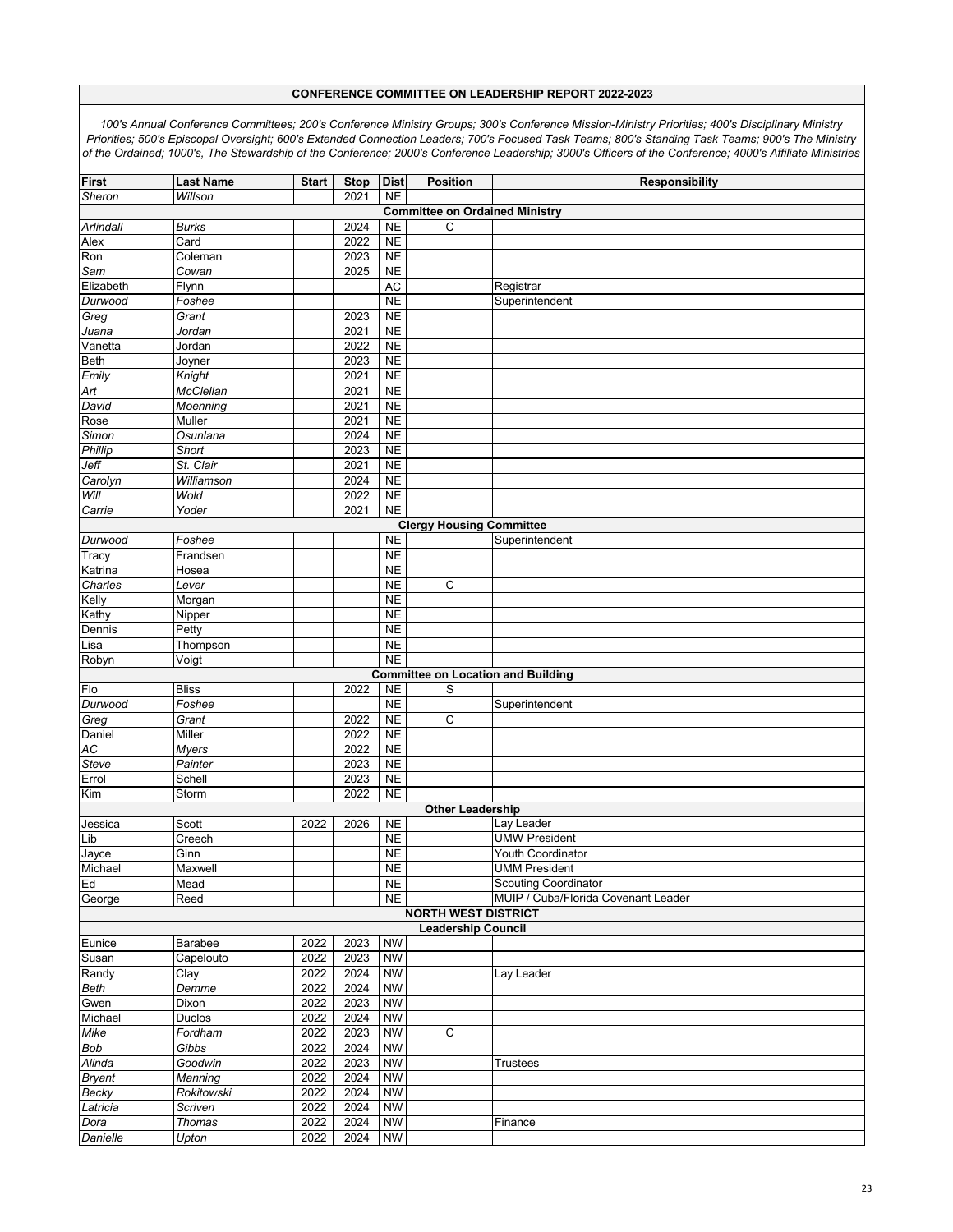| <b>First</b>                                             | <b>Last Name</b>                    | <b>Start</b> | <b>Stop</b> | <b>Dist</b>            | <b>Position</b>                       | <b>Responsibility</b>                              |  |  |  |  |  |
|----------------------------------------------------------|-------------------------------------|--------------|-------------|------------------------|---------------------------------------|----------------------------------------------------|--|--|--|--|--|
| Wayne                                                    | Wiatt                               | n/a          | n/a         | <b>NW</b>              |                                       | Superintendent                                     |  |  |  |  |  |
|                                                          |                                     |              |             |                        | <b>Committee on Ordained Ministry</b> |                                                    |  |  |  |  |  |
| Barbara                                                  | Awoniyi                             |              | 2023        | <b>NW</b>              |                                       |                                                    |  |  |  |  |  |
| Kandace                                                  | <b>Brooks</b>                       |              | 2022        | <b>NW</b>              |                                       |                                                    |  |  |  |  |  |
| Randy                                                    | Clay                                | 2020         | 2024        | <b>NW</b>              |                                       |                                                    |  |  |  |  |  |
| Bethany                                                  | Douty                               |              | 2023        | <b>NW</b>              | $\mathsf C$                           |                                                    |  |  |  |  |  |
| Elizabeth                                                | Flynn                               | n/a          | n/a         | <b>NW</b>              |                                       | Registrar                                          |  |  |  |  |  |
| Mike                                                     | Fordham                             |              | 2023        | <b>NW</b>              |                                       |                                                    |  |  |  |  |  |
| <b>Bob</b>                                               | Gibbs                               |              | 2023        | <b>NW</b>              |                                       |                                                    |  |  |  |  |  |
| Barbara                                                  | <b>Hynes</b>                        |              | 2023        | <b>NW</b>              |                                       |                                                    |  |  |  |  |  |
| Jenny                                                    | Lannom                              |              | 2023        | <b>NW</b>              |                                       |                                                    |  |  |  |  |  |
| Michelle                                                 | Shrader                             | 2020         | 2024        | <b>NW</b>              |                                       |                                                    |  |  |  |  |  |
| Susan                                                    | Taylor                              |              | 2023        | <b>NW</b>              |                                       |                                                    |  |  |  |  |  |
| Wayne                                                    | Wiatt                               | n/a          | n/a         | <b>NW</b>              |                                       | Superintendent                                     |  |  |  |  |  |
| Barbara                                                  | Williams                            |              | 2023        | <b>NW</b>              |                                       |                                                    |  |  |  |  |  |
| <b>Congregational Vitality</b>                           |                                     |              |             |                        |                                       |                                                    |  |  |  |  |  |
| Phil                                                     | Brown                               |              | 2023        | <b>NW</b>              |                                       |                                                    |  |  |  |  |  |
| Kimberly                                                 | Davis                               |              | 2023        | <b>NW</b>              |                                       |                                                    |  |  |  |  |  |
| Clarence                                                 | <b>DeSue</b>                        |              | 2023        | <b>NW</b>              |                                       |                                                    |  |  |  |  |  |
| James                                                    | <b>Howes</b>                        |              | 2023        | <b>NW</b>              |                                       |                                                    |  |  |  |  |  |
| Anne                                                     | Pelt                                |              | 2023        | <b>NW</b>              |                                       |                                                    |  |  |  |  |  |
| <b>Stuart</b>                                            | Upton                               | 2022         | 2024        | <b>NW</b>              |                                       |                                                    |  |  |  |  |  |
| Wayne                                                    | Wiatt                               | n/a          | n/a         | <b>NW</b>              |                                       |                                                    |  |  |  |  |  |
|                                                          | <b>Committee on Superintendency</b> |              |             |                        |                                       |                                                    |  |  |  |  |  |
| Randy                                                    | Clay<br>Fordham                     |              |             | <b>NW</b><br><b>NW</b> |                                       |                                                    |  |  |  |  |  |
| Mike<br>Alinda                                           | Goodwin                             |              |             | <b>NW</b>              |                                       | Chair, Leadership Council<br>Chair, Trustees       |  |  |  |  |  |
|                                                          |                                     |              |             |                        |                                       |                                                    |  |  |  |  |  |
| Susie<br><b>NW</b><br>Horner<br><b>West Side Mission</b> |                                     |              |             |                        |                                       |                                                    |  |  |  |  |  |
| Justin                                                   | <b>Barfield</b>                     |              |             | <b>NW</b>              | VC                                    |                                                    |  |  |  |  |  |
| Gwendolyn                                                | Dixon                               |              |             | <b>NW</b>              |                                       |                                                    |  |  |  |  |  |
| Deborah                                                  | Marsh                               |              |             | <b>NW</b>              |                                       |                                                    |  |  |  |  |  |
| Hagar                                                    | Mickens                             |              |             | <b>NW</b>              |                                       |                                                    |  |  |  |  |  |
| Cathy                                                    | Mospens                             |              |             | <b>NW</b>              | S                                     |                                                    |  |  |  |  |  |
| Mike                                                     | Toluba                              |              |             | <b>NW</b>              | C                                     |                                                    |  |  |  |  |  |
| Wayne                                                    | Wiatt                               | n/a          | n/a         | <b>NW</b>              |                                       | Superintendent                                     |  |  |  |  |  |
|                                                          |                                     |              |             |                        |                                       | <b>UM Cooperative Ministries of Madison County</b> |  |  |  |  |  |
| Tim                                                      | Blanton                             |              |             | <b>NW</b>              |                                       |                                                    |  |  |  |  |  |
| Deborah                                                  | <b>Brown</b>                        |              |             | <b>NW</b>              | S                                     |                                                    |  |  |  |  |  |
| Cynthia                                                  | <b>Brown</b>                        |              |             | <b>NW</b>              |                                       |                                                    |  |  |  |  |  |
| Karen                                                    | <b>Brown</b>                        |              |             | <b>NW</b>              |                                       |                                                    |  |  |  |  |  |
| Sally                                                    | Carnley                             |              |             | <b>NW</b>              |                                       |                                                    |  |  |  |  |  |
| Marie                                                    | Cone                                |              |             | <b>NW</b>              |                                       |                                                    |  |  |  |  |  |
| Cheryl                                                   | Cruce                               |              |             | <b>NW</b>              |                                       |                                                    |  |  |  |  |  |
| <b>Bob</b>                                               | Frozene                             |              |             | <b>NW</b>              |                                       |                                                    |  |  |  |  |  |
| Michael                                                  | Halley                              |              |             | <b>NW</b>              |                                       |                                                    |  |  |  |  |  |
| Jim                                                      | Hunter                              |              |             | <b>NW</b>              |                                       |                                                    |  |  |  |  |  |
| Mae                                                      | Irby                                |              |             | <b>NW</b>              |                                       |                                                    |  |  |  |  |  |
| Steve                                                    | McHargue                            |              |             | <b>NW</b>              |                                       |                                                    |  |  |  |  |  |
| <b>Beth</b>                                              | Moore                               |              |             | <b>NW</b>              | $\mathsf C$                           |                                                    |  |  |  |  |  |
| Charlie                                                  | Peck                                |              |             | <b>NW</b>              |                                       |                                                    |  |  |  |  |  |
| George                                                   | Pridgeon                            |              |             | <b>NW</b>              |                                       |                                                    |  |  |  |  |  |
| Irene                                                    | Rowell                              |              |             | <b>NW</b>              | VC                                    |                                                    |  |  |  |  |  |
| Pat                                                      | Ruttan                              |              |             | <b>NW</b>              | T.                                    |                                                    |  |  |  |  |  |
| Archie                                                   | Strickland                          |              |             | <b>NW</b>              |                                       |                                                    |  |  |  |  |  |
| Pauline                                                  | Strickland                          |              |             | <b>NW</b>              |                                       |                                                    |  |  |  |  |  |
| Mary Helen                                               | Studebaker                          |              |             | <b>NW</b>              |                                       |                                                    |  |  |  |  |  |
| Sharon                                                   | Sweitzer                            |              |             | <b>NW</b>              |                                       |                                                    |  |  |  |  |  |
| Margaret                                                 | Throgmorton                         |              |             | <b>NW</b>              |                                       |                                                    |  |  |  |  |  |
| Jack                                                     | Tilk                                |              |             | <b>NW</b>              |                                       |                                                    |  |  |  |  |  |
| Sandra                                                   | Ulm                                 |              |             | <b>NW</b>              |                                       |                                                    |  |  |  |  |  |
| Pat                                                      | Warren                              |              |             | <b>NW</b>              | FS                                    |                                                    |  |  |  |  |  |
| Wayne                                                    | Wiatt                               | n/a          | n/a         | <b>NW</b>              | EX                                    | Superintendent                                     |  |  |  |  |  |
| LaNora                                                   | Zipperer                            |              |             | <b>NW</b>              |                                       |                                                    |  |  |  |  |  |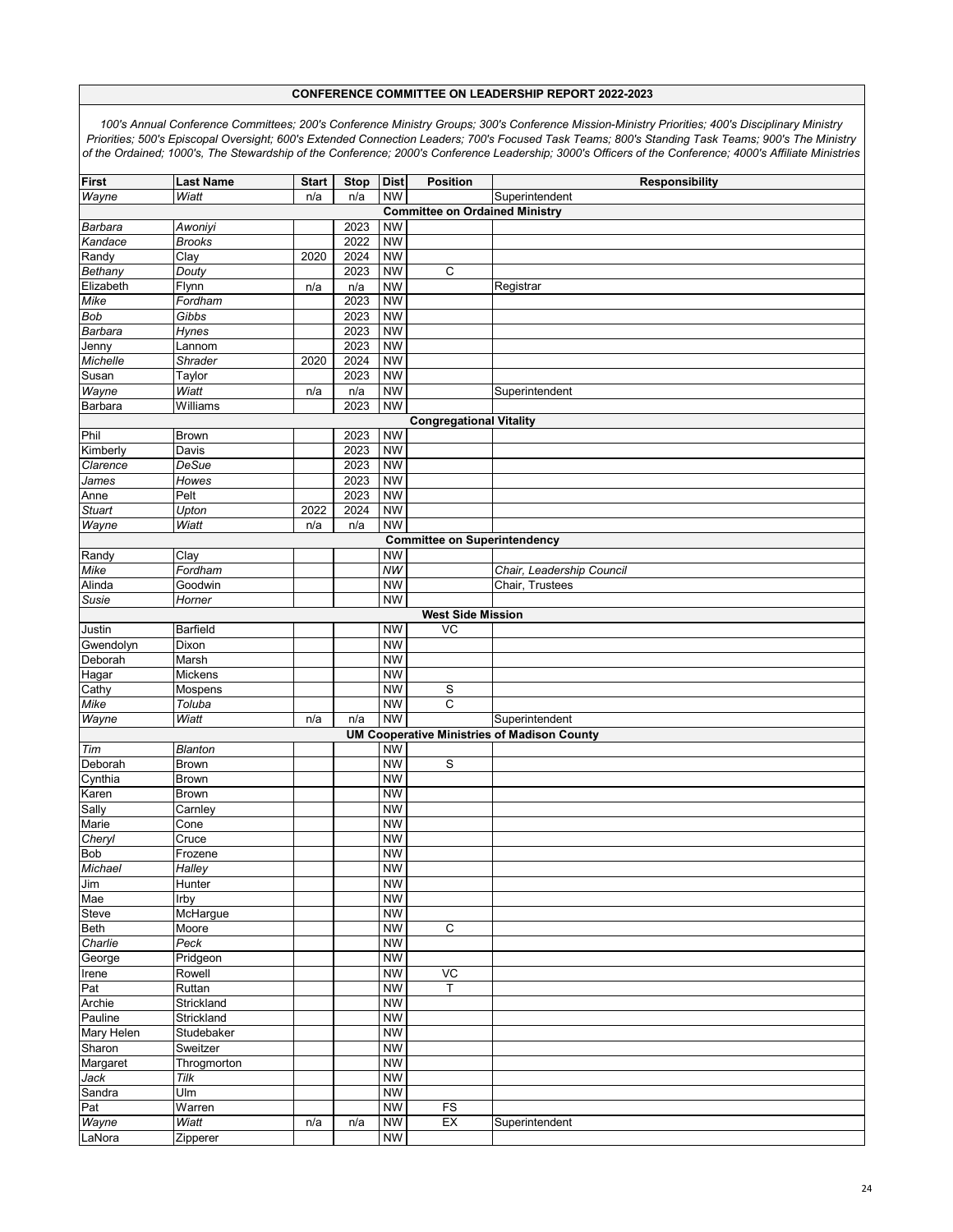| <b>First</b>                                        | <b>Last Name</b>   | <b>Start</b> | Stop | <b>Dist</b> | <b>Position</b>                       | <b>Responsibility</b>     |  |  |  |
|-----------------------------------------------------|--------------------|--------------|------|-------------|---------------------------------------|---------------------------|--|--|--|
| <b>Wesley Foundation - Florida State University</b> |                    |              |      |             |                                       |                           |  |  |  |
| Shannon                                             | Staten             |              |      | <b>NW</b>   | Chair                                 |                           |  |  |  |
| Leslie                                              | <b>Breggins</b>    |              |      | <b>NW</b>   | S                                     |                           |  |  |  |
| Vicki                                               | Cupp               |              |      | <b>NW</b>   |                                       |                           |  |  |  |
| Matt                                                | Dailey             |              |      | <b>NW</b>   |                                       |                           |  |  |  |
| Beth                                                | Demme              |              |      | <b>NW</b>   |                                       |                           |  |  |  |
| Elizabeth                                           | Denecke            |              |      | <b>NW</b>   |                                       |                           |  |  |  |
| Ken                                                 | Hamilton           |              |      | <b>NW</b>   |                                       |                           |  |  |  |
| <b>Steve</b>                                        | Kleuver            |              |      | <b>NW</b>   |                                       |                           |  |  |  |
| Tiffany                                             | McNabb             |              |      | <b>NW</b>   |                                       |                           |  |  |  |
| Fred                                                | Staubitz           |              |      | <b>NW</b>   |                                       |                           |  |  |  |
| <b>Wesley Foundation - Florida A&amp;M</b>          |                    |              |      |             |                                       |                           |  |  |  |
| Chandra                                             | Clark              |              |      | <b>NW</b>   | <b>VP</b>                             |                           |  |  |  |
| Stephen                                             | Demme              |              |      | <b>NW</b>   | Т                                     |                           |  |  |  |
| Pamela                                              | Green              |              |      | <b>NW</b>   |                                       |                           |  |  |  |
| <b>Nick</b>                                         | Quinton            |              |      | <b>NW</b>   |                                       |                           |  |  |  |
| Latricia                                            | Scriven            |              |      | <b>NW</b>   | EX                                    |                           |  |  |  |
| Michelle                                            | Shrader            |              |      | <b>NW</b>   | S                                     |                           |  |  |  |
| Robert                                              | Streater           |              |      | <b>NW</b>   |                                       |                           |  |  |  |
| Kenya                                               | Washington Johnson |              |      | <b>NW</b>   | C                                     |                           |  |  |  |
| Wayne                                               | Wiatt              | n/a          | n/a  | <b>NW</b>   | EX                                    | Superintendent            |  |  |  |
|                                                     |                    |              |      |             | <b>SOUTH EAST DISTRICT</b>            |                           |  |  |  |
|                                                     |                    |              |      |             | <b>Leadership Council</b>             |                           |  |  |  |
| Nora                                                | Hendrix            | 2022         | 2023 | <b>SE</b>   |                                       | <b>UMW President, lay</b> |  |  |  |
| Vidalis                                             | Lopez              | 2020         | 2024 | <b>SE</b>   | <b>VP</b>                             |                           |  |  |  |
| Judith                                              | Pierre-Okerson     | 2020         | 2024 | <b>SE</b>   |                                       | Lay Leader                |  |  |  |
| David                                               | $\overline{Range}$ | 2020         | 2024 | <b>SE</b>   |                                       | <b>DCOM</b> chair         |  |  |  |
| Gertrude                                            | Stewart            | 2020         | 2024 | <b>SE</b>   | S                                     | lay                       |  |  |  |
| Ruben                                               | Velasco            | 2020         | 2024 | <b>SE</b>   | $\overline{P}$                        |                           |  |  |  |
| <b>Bridget</b>                                      | Thornton           | 2022         | 2026 | <b>SE</b>   |                                       |                           |  |  |  |
| Audrey                                              | Warren             | 2020         | 2024 | <b>SE</b>   |                                       |                           |  |  |  |
| Jess                                                | Williams           | 2020         | 2024 | <b>SE</b>   |                                       | Campus ministry           |  |  |  |
|                                                     |                    |              |      |             |                                       |                           |  |  |  |
|                                                     |                    |              |      |             | <b>Committee on Ordained Ministry</b> |                           |  |  |  |
| Josh                                                | <b>Beaty</b>       | 2020         | 2024 | <b>SE</b>   |                                       |                           |  |  |  |
| Nelson                                              | <b>Bonilla</b>     | 2020         | 2024 | <b>SE</b>   |                                       |                           |  |  |  |
| Marta                                               | <b>Burke</b>       | 2019         | 2027 | <b>SE</b>   |                                       |                           |  |  |  |
| Ivan                                                | Corbin             | 2020         | 2024 | <b>SE</b>   |                                       |                           |  |  |  |
| Pierre                                              | Exantus            | 2021         | 2025 | <b>SE</b>   |                                       |                           |  |  |  |
| Elizabeth                                           | Flynn              | n/a          | n/a  | <b>SE</b>   |                                       | Registrar                 |  |  |  |
| Ana                                                 | Garcia             | 2020         | 2024 | <b>SE</b>   |                                       |                           |  |  |  |
| Ginger                                              | Medley             | 2020         | 2024 | <b>SE</b>   |                                       |                           |  |  |  |
| Elyse                                               | Milligan           | 2021         | 2025 | <b>SE</b>   |                                       |                           |  |  |  |
| Kathy                                               | Nolasco            | 2016         | 2020 | <b>SE</b>   | VC                                    |                           |  |  |  |
| David                                               | $\overline{Range}$ | 2016         | 2020 | <b>SE</b>   | $\mathsf C$                           |                           |  |  |  |
| Kay                                                 | Reinert            | 2016         | 2024 | SE          |                                       |                           |  |  |  |
| Lisa                                                | Stamp              | 2020         | 2024 | <b>SE</b>   |                                       |                           |  |  |  |
| Cynthia                                             | Weems              | n/a          | n/a  | <b>SE</b>   |                                       | Superintendent            |  |  |  |
| Bancroft                                            | Williams           | 2021         | 2025 | SE          |                                       |                           |  |  |  |
| <b>Vitality and Development</b>                     |                    |              |      |             |                                       |                           |  |  |  |
| Jill                                                | Auman              | 2020         | 2024 | <b>SE</b>   |                                       |                           |  |  |  |
| Tony                                                | <b>Baurichter</b>  | 2017         | 2025 | <b>SE</b>   |                                       |                           |  |  |  |
| Peytyn                                              | Tobin              | 2022         | 2026 | <b>SE</b>   |                                       |                           |  |  |  |
| Elyse                                               | Milligan           | 2020         | 2024 | <b>SE</b>   |                                       |                           |  |  |  |
| Toni                                                | Mountain           | 2019         | 2023 | <b>SE</b>   |                                       |                           |  |  |  |
| Kipp                                                | Nelson             | 2020         | 2024 | <b>SE</b>   |                                       |                           |  |  |  |
| Josias                                              | Garcia             | 2022         | 2026 | <b>SE</b>   |                                       |                           |  |  |  |
| Sherlain                                            | <b>Stevens</b>     | 2020         | 2024 | <b>SE</b>   |                                       |                           |  |  |  |
| Bancroft                                            | Williams           | 2020         | 2024 | <b>SE</b>   |                                       |                           |  |  |  |
| <b>Madeline</b>                                     | Baum               | 2022         | 2026 | <b>SE</b>   |                                       |                           |  |  |  |
|                                                     |                    |              |      |             | <b>SOUTH WEST DISTRICT</b>            |                           |  |  |  |
| <b>Operational Team</b>                             |                    |              |      |             |                                       |                           |  |  |  |
| Debbie                                              | Allen              |              |      | SW          |                                       | Superintendent            |  |  |  |
| Dwayne                                              | Craig              |              |      | SW          |                                       |                           |  |  |  |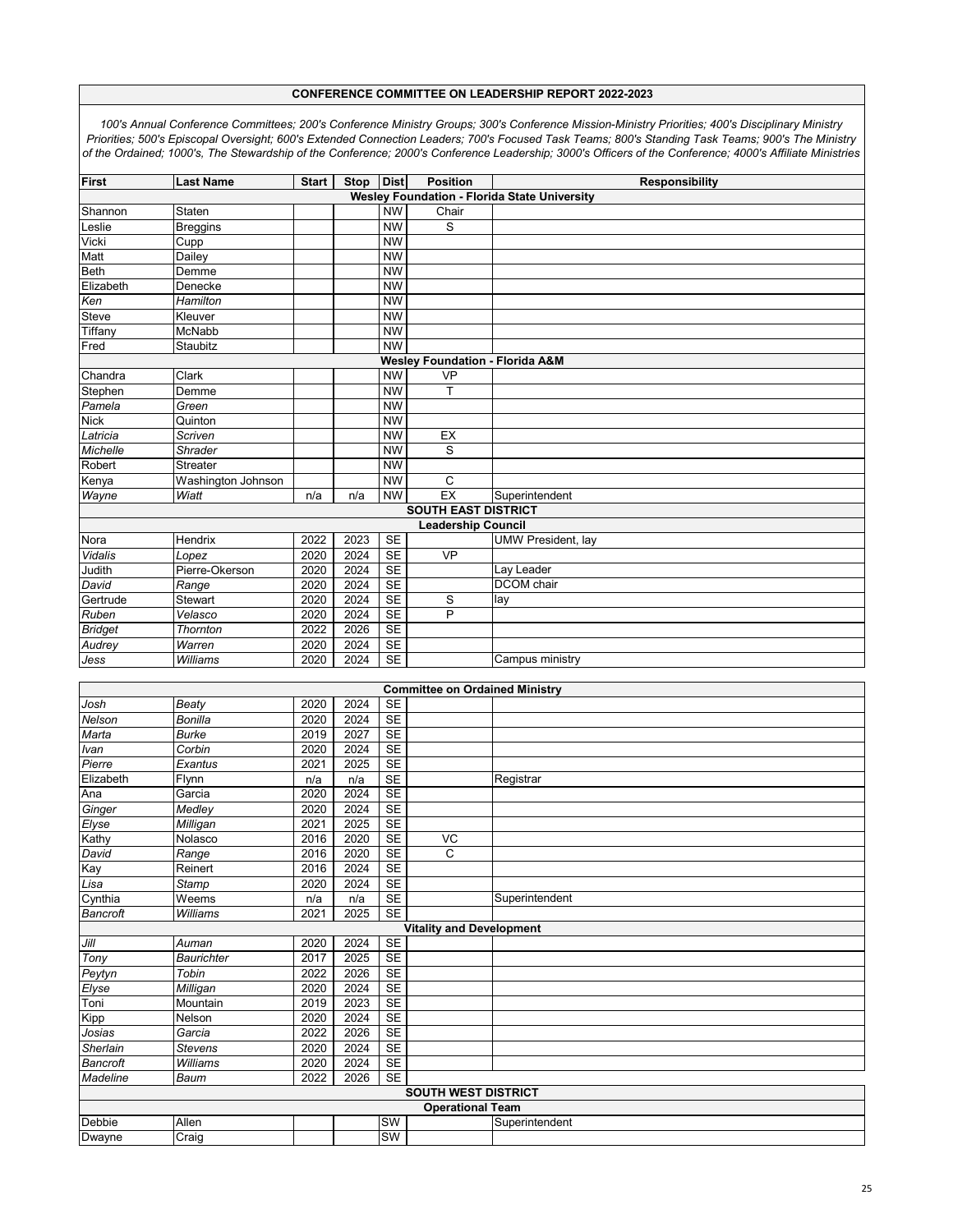|                                                                                       | <b>Last Name</b>    |              |             |             |                                |                                            |  |  |  |
|---------------------------------------------------------------------------------------|---------------------|--------------|-------------|-------------|--------------------------------|--------------------------------------------|--|--|--|
| <b>First</b>                                                                          |                     | <b>Start</b> | <b>Stop</b> | <b>Dist</b> | Position                       | <b>Responsibility</b>                      |  |  |  |
| Debbie                                                                                | Daley-Salinger      |              |             | <b>SW</b>   |                                |                                            |  |  |  |
| Rini                                                                                  | Hernandez           |              |             | <b>SW</b>   |                                |                                            |  |  |  |
| Roy                                                                                   | Terry               |              |             | <b>SW</b>   |                                |                                            |  |  |  |
| <b>Leadership Council</b>                                                             |                     |              |             |             |                                |                                            |  |  |  |
| Debbie                                                                                | Allen               |              |             | SW          |                                | Superintendent                             |  |  |  |
| Lynn                                                                                  | Ball                |              |             | <b>SW</b>   |                                | Congregational Vitality                    |  |  |  |
| Julie                                                                                 | <b>Bullerdick</b>   | 2017         | 2024        | SW          |                                |                                            |  |  |  |
| Jaime                                                                                 | Faberlle            | 2019         | 2023        | SW          |                                |                                            |  |  |  |
| Ed                                                                                    | Horne               | 2018         | 2023        | <b>SW</b>   |                                |                                            |  |  |  |
| Jean                                                                                  | Larsen              | 2015         | 2023        | SW          |                                |                                            |  |  |  |
| Chris                                                                                 | Schmidt             | 2020         | 2024        | <b>SW</b>   | $\overline{C}$                 |                                            |  |  |  |
| Jeff                                                                                  | Smith               | 2015         | 2023        | SW          |                                |                                            |  |  |  |
| Sandy                                                                                 | Voigt               |              |             | SW          |                                | Secretary                                  |  |  |  |
|                                                                                       |                     |              |             |             |                                |                                            |  |  |  |
| $\overline{\text{SW}}$<br>Lay Leader<br>Open<br><b>Committee on Ordained Ministry</b> |                     |              |             |             |                                |                                            |  |  |  |
|                                                                                       |                     |              |             |             |                                |                                            |  |  |  |
| Debbie                                                                                | Allen               |              |             | SW          |                                | Superintendent                             |  |  |  |
| <b>Rick</b>                                                                           | Blaney              |              |             | SW          |                                |                                            |  |  |  |
| Julie                                                                                 | <b>Bullerdick</b>   |              |             | SW          |                                |                                            |  |  |  |
| Tim                                                                                   | Carson              |              |             | SW          | $\overline{c}$                 |                                            |  |  |  |
| Dwayne                                                                                | $\overline{C}$ raig |              |             | SW          |                                |                                            |  |  |  |
| Gale                                                                                  | Cutshall            |              |             | <b>SW</b>   |                                |                                            |  |  |  |
| Debbie                                                                                | Daley-Salinger      |              |             | SW          |                                |                                            |  |  |  |
| Ronald                                                                                | DeGenaro            |              |             | SW          |                                |                                            |  |  |  |
| Joyce                                                                                 | Doyle               |              |             | SW          |                                |                                            |  |  |  |
| Denvil                                                                                | Farley              |              |             | SW          |                                |                                            |  |  |  |
| Elizabeth                                                                             | Flynn               |              |             | <b>SW</b>   | $\overline{R}$                 |                                            |  |  |  |
| Robin                                                                                 | Hager               |              |             | <b>SW</b>   |                                |                                            |  |  |  |
| James                                                                                 | Halfhill            |              |             | SW          |                                |                                            |  |  |  |
| Shari                                                                                 | Lacey               |              |             | SW          |                                |                                            |  |  |  |
| Dennis                                                                                | Lewis               |              |             | SW          |                                |                                            |  |  |  |
| Debbie                                                                                | Mak                 |              |             | <b>SW</b>   |                                |                                            |  |  |  |
| Nancy                                                                                 | Mayeux              |              |             | <b>SW</b>   |                                |                                            |  |  |  |
|                                                                                       |                     |              |             |             |                                |                                            |  |  |  |
|                                                                                       |                     |              |             |             | <b>Congregational Vitality</b> | Superintendent                             |  |  |  |
| Debbie                                                                                | Allen               |              |             | <b>SW</b>   | EX                             |                                            |  |  |  |
| Lynn                                                                                  | Ball                |              |             | SW          | $\mathsf C$                    |                                            |  |  |  |
| Bronwyn                                                                               | Bedient             | 2016         | 2024        | <b>SW</b>   | $\overline{C}$                 |                                            |  |  |  |
| Cholka                                                                                | Jean                | 2021         | 2023        | SW          |                                |                                            |  |  |  |
| Nancy                                                                                 | Metz                | 2020         | 2023        | SW          |                                |                                            |  |  |  |
| Jeff                                                                                  | Peck                | 2020         | 2024        | <b>SW</b>   |                                |                                            |  |  |  |
| Steve                                                                                 | Potter              | 2016         | 2023        | SW          |                                |                                            |  |  |  |
|                                                                                       |                     |              |             | SW          | EX                             | Lay Leader                                 |  |  |  |
|                                                                                       |                     |              |             | SW          | EX                             | Leadership Council Rep.                    |  |  |  |
|                                                                                       |                     |              |             |             | <b>Clergy Housing</b>          |                                            |  |  |  |
| Bill                                                                                  | Baldwin             |              |             | <b>SW</b>   |                                |                                            |  |  |  |
| Robert                                                                                | Hansen              |              |             | SW          |                                |                                            |  |  |  |
| Randy                                                                                 | Randolph            |              |             | SW          | $\overline{C}$                 |                                            |  |  |  |
| Toni                                                                                  | Schmidt             |              |             | SW          |                                |                                            |  |  |  |
|                                                                                       |                     |              |             |             |                                | Florida Gulf Coast Wesley Foundation Board |  |  |  |
| Debbie                                                                                | Allen               |              |             | <b>SW</b>   |                                | Superintendent                             |  |  |  |
| Bronwyn                                                                               | Bedient             |              |             | SW          | $\overline{C}$                 |                                            |  |  |  |
| Joy                                                                                   | <b>Bridwell</b>     |              |             | <b>SW</b>   |                                | Secretary                                  |  |  |  |
| Shari                                                                                 | Christian           |              |             | SW          |                                | Consultant                                 |  |  |  |
| Sarah                                                                                 | Derums              |              |             | SW          |                                |                                            |  |  |  |
| Gary                                                                                  | Gottfried           |              |             | SW          |                                | Consultant                                 |  |  |  |
| Christine                                                                             | Holden              |              |             | SW          |                                |                                            |  |  |  |
| Erin                                                                                  | Mankin Uchimura     |              |             | <b>SW</b>   |                                | Consultant                                 |  |  |  |
|                                                                                       |                     |              |             |             |                                | <b>Student Liaison</b>                     |  |  |  |
| Paul                                                                                  | McCrea              |              |             | SW          |                                |                                            |  |  |  |
| Nancy                                                                                 | Metz                |              |             | SW          |                                |                                            |  |  |  |
| Jeff                                                                                  | Perry               |              |             | <b>SW</b>   |                                | Treasurer                                  |  |  |  |
| Suzanna                                                                               | Rodriguez           |              |             | SW          |                                |                                            |  |  |  |
| Mary                                                                                  | Sonne               |              |             | SW          |                                |                                            |  |  |  |
| Roy                                                                                   | $\overline{T}$ erry |              |             | SW          |                                | Peer-Group Leader                          |  |  |  |
| Alexis                                                                                | Whalen              |              |             | SW          |                                | Alumni Liaison                             |  |  |  |
| Kayln                                                                                 | <b>Wiley</b>        |              |             | <b>SW</b>   |                                |                                            |  |  |  |